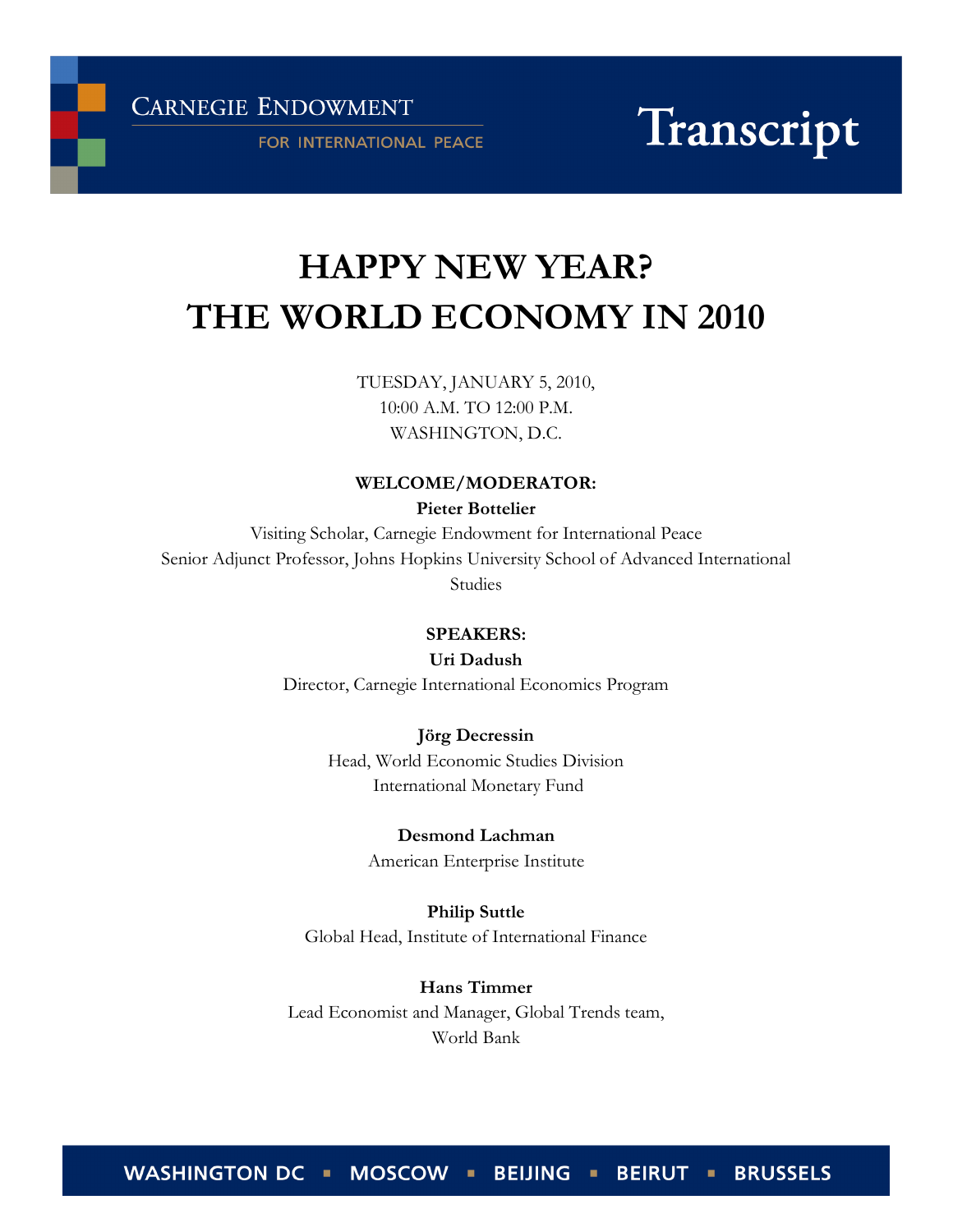PETER BOTTELIER: Good morning all assembled here in this room and to the broader C-SPAN audience. My name is Peter Bottelier. I am teaching courses on China's economy at Johns Hopkins School of Advanced International Studies. I am also a nonresident scholar here at the Carnegie Institute. This is the first seminar of the year, I understand. And the title of the seminar appropriately is Happy New Year? The World Economy in 2010. But there is a question mark behind the Happy New Year. And the meaning of the question mark I assume will become clear in the proceedings during this seminar. The recession that we are struggling to get out of is an unusual recession and that is the reason for the question mark behind the Happy New Year.

We have five panelists who all make it their business to predict the future, at least trends in the future. And they are all heavy hitters in that subject. In order of the seatings here Uri Dadush is the Director of the International Economics program here. Before that he worked for a long time at the World Bank where he was responsible for research and trade policies and for the publication of the very influential World Bank's Global Economic Outlook publication.

Next to him we have Philip Suttle who is the global hat of economic research at the Institute of International Economics here in Washington. He is responsible for developing IMF's economic work, the broad economic views and product development. He is the author of many long and short articles that are published in various ways including on the web.

Next to me on my left is Jorg Decressin who is the head of the World Economic Studies Division in the Research Department of the IMF. He coordinates the IMF's world economic outlook and he has led the IMF's EU policies division and the IMF missions to Israel. He is published widely on capital markets on reform and stability and the European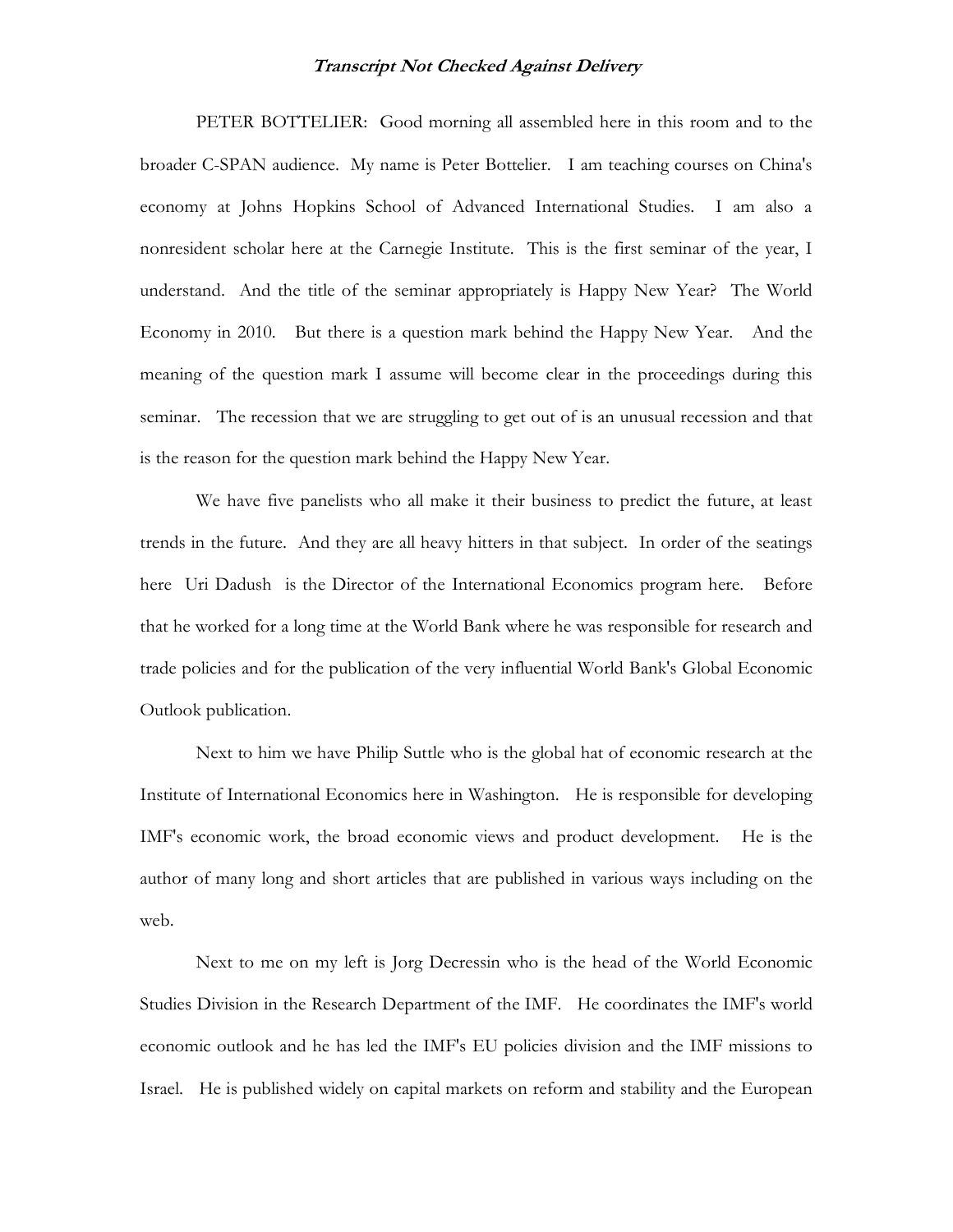Growth Pact. He is also the author of a recent book, Integrating Europe's Financial Markets.

On my immediate right is Desmond Lachman, currently with the American Enterprise Institute after he served as Managing Director and Chief Emerging Market Economic Strategist at Salomon Smith Barney. He was also prior to that a Deputy Director in the IMF in the Policy Development and Review Department and he has written extensively on the global economy, the U.S. housing market, the U.S. dollar, strains in the Euro market and his work at the American Enterprise Institute at present is focused on global macroeconomic and global currency issues.

On my far right is Hans Timmer. Hans Timmer is Director of the World Bank's Development Prospects group. Under his management the group produces the World Bank's annual publications, global economic prospects, global development finance and global monitoring report. In addition there is a wide range of forecasting publications that come out of the World Bank under his supervision

So you see we have a panel of heavy hitters on the subject matter for this seminar. The procedure for this seminar is slightly different than normal. There will be no sort of lengthy presentations with slides, which is customary. Instead, I will ask five different questions. And I will ask - three of the panelists will answer each of the questions. And they have three minutes per question. They don't know ahead of time which questions I will ask them. That is deliberate in order to create an atmosphere of real discussion and to make this seminar different from the conventional presentation seminars. After that we will have an opportunity for discussion with the audience and questions that may come in from a larger audience

So I will now ask the first question and ask three panelists to address that question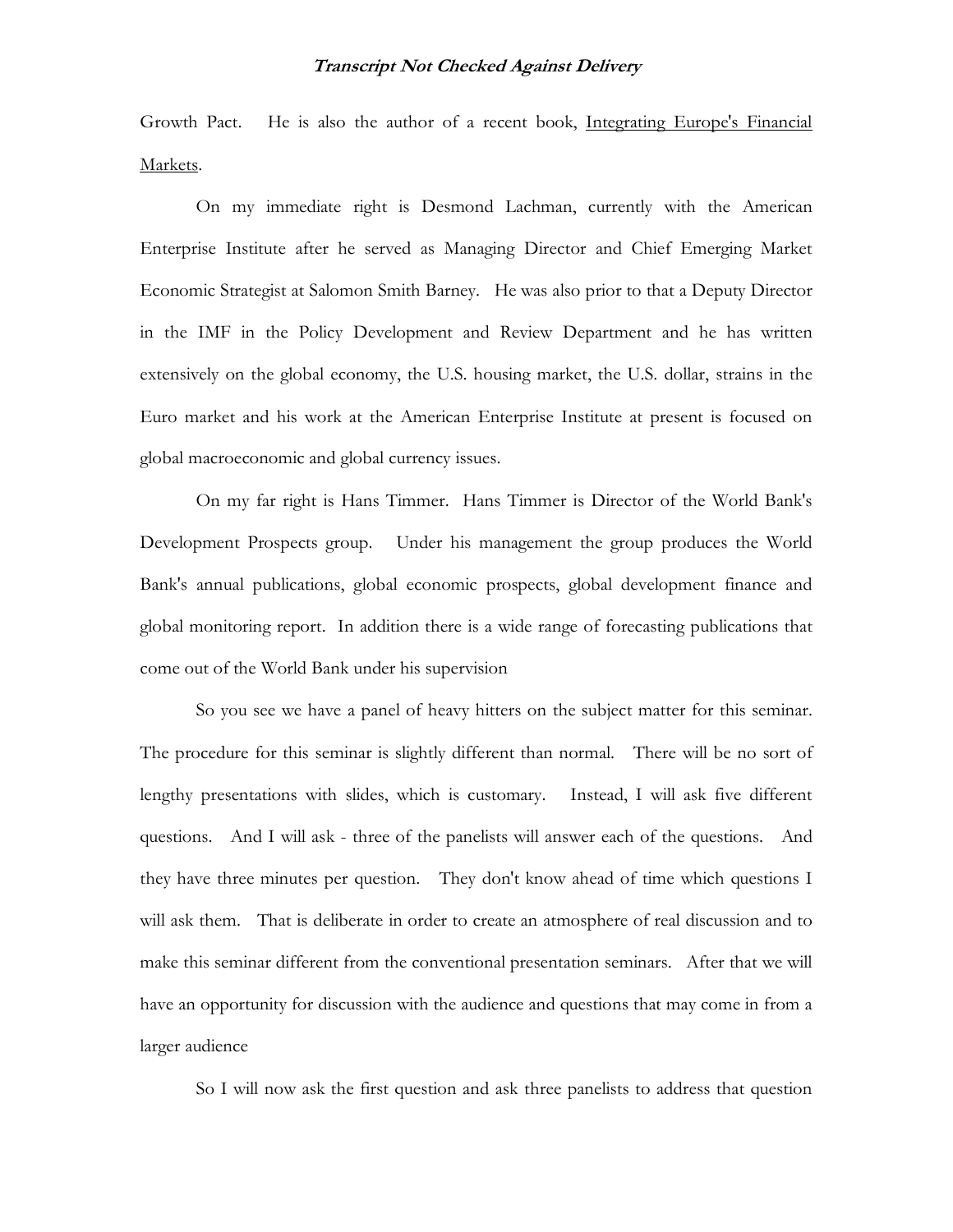three minutes each. The first question is as announced in the program for this program: Why did 2009 turn out to be better than expected?

And the persons whom I will address the questions are Hans Timmer, Uri Dadush and Jorg Decressin. Hans, would you start with the first question? Why did 2009 turn out to be better? Please try to limit your reply to three minutes.

HANS TIMMER: And the first question is, "Was, actually, 2009 better than we expected?" And I won't go back to all the forecasts that we all did before, but let me start with the observation that 2009, of course, was not a good year. It was one of the greatest recessions that we have ever experienced. And it is true that we have avoided larger disasters. But if you look at the current situation even after many economies are coming out of the recession, production levels across the world are still some 7 to 10 percent below what they were before the crisis. Unemployment in many countries is around 10 percent. There are huge problems emerging for the governments and their fiscal positions.

The positive growths that we are seeing at the moment are to a large extent driven by temporary factors. By all means this was not a good year even if growth was very positive. If you look at the forecast, and I cannot talk in detail about our forecast because we will publish them later in this month, on January 21, you will see that the kind of recovery that we are all talking about is relatively muted given the size of the decline that we have seen. And then probably later in the discussion we will talk about the major risks that are still out there. So going back to the question, "why was 2009 much better" I would answer with the observation that actually 2009 was a year that has created huge problems and that it will take several years to solve those problems.

PETER BOTTELIER: Thank you, Hans. The next panelist that will address this question is Uri Dadush.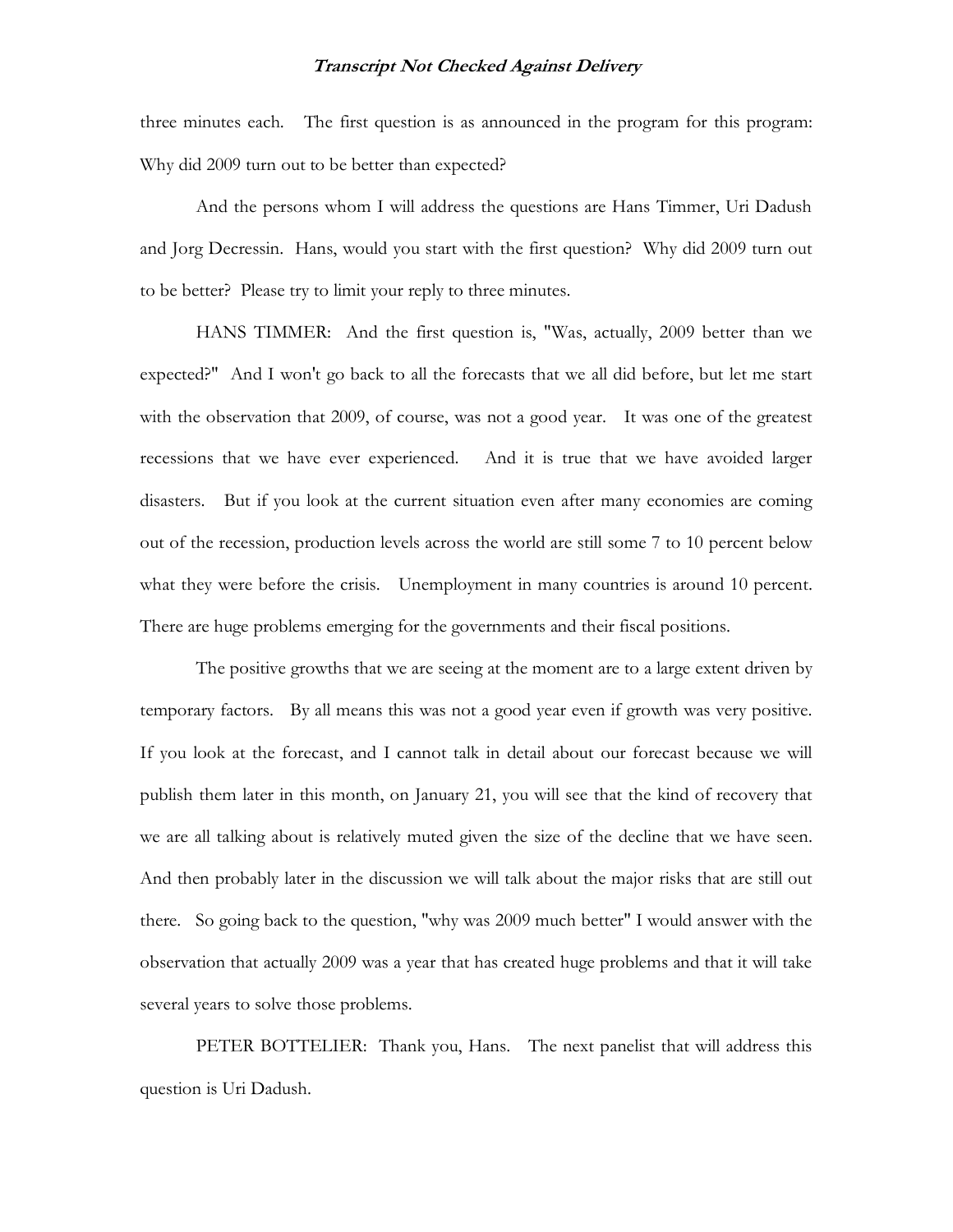URI DADUSH: Thank you, Peter. Well, first of all I agree with Hans that 2009, of course, was an awful year. At the same time if you reel back to, say, 6 to 8 months ago we were at that time considering the possibility of a fall into depression. The picture now looks remarkably different. We have just finished a quarter, the third quarter. We don't have full data for the fourth quarter yet where world to aid and industrial production is on a sharp recovery path, one of the fastest growth rates recorded.

And so one point before I say what actually explains this better than forecast outcome, let me say that there is a marked difference in the acceleration of developing in industrial countries. If you look at the consensus forecasts that were made in the middle of 2009 the industrial countries, the advanced countries by and large are doing better but only a little bit better than anticipated back 6 months ago. On the other hand, in the emerging markets, particularly I'm referring to China, India, Brazil as the largest, but several others, the acceleration has been very significant and the numbers are some 2 percent stronger estimated now for 2009 than they were in the middle of the year.

What are the reasons? Four reasons I will mention very briefly that we are doing better than we thought. First of all, the policy measures that were taken were unprecedented, the financial rescue, the fiscal stimulus, and the monetary stimulus have virtually no precedent. Maybe fiscal stimulus you can call some precedence. So the aggressiveness of the policy response was extraordinary.

The second reason is that these policies, by and large, worked. Not a foregone conclusion. Many of these policies were very controversial. But if you look at the numbers, if you look at the spreads, etc., etc., any number of indicators, you have to say that we are in enormously better shape than we were 9 months ago.

The third factor I will mention is the fundamental strength of Asia going into this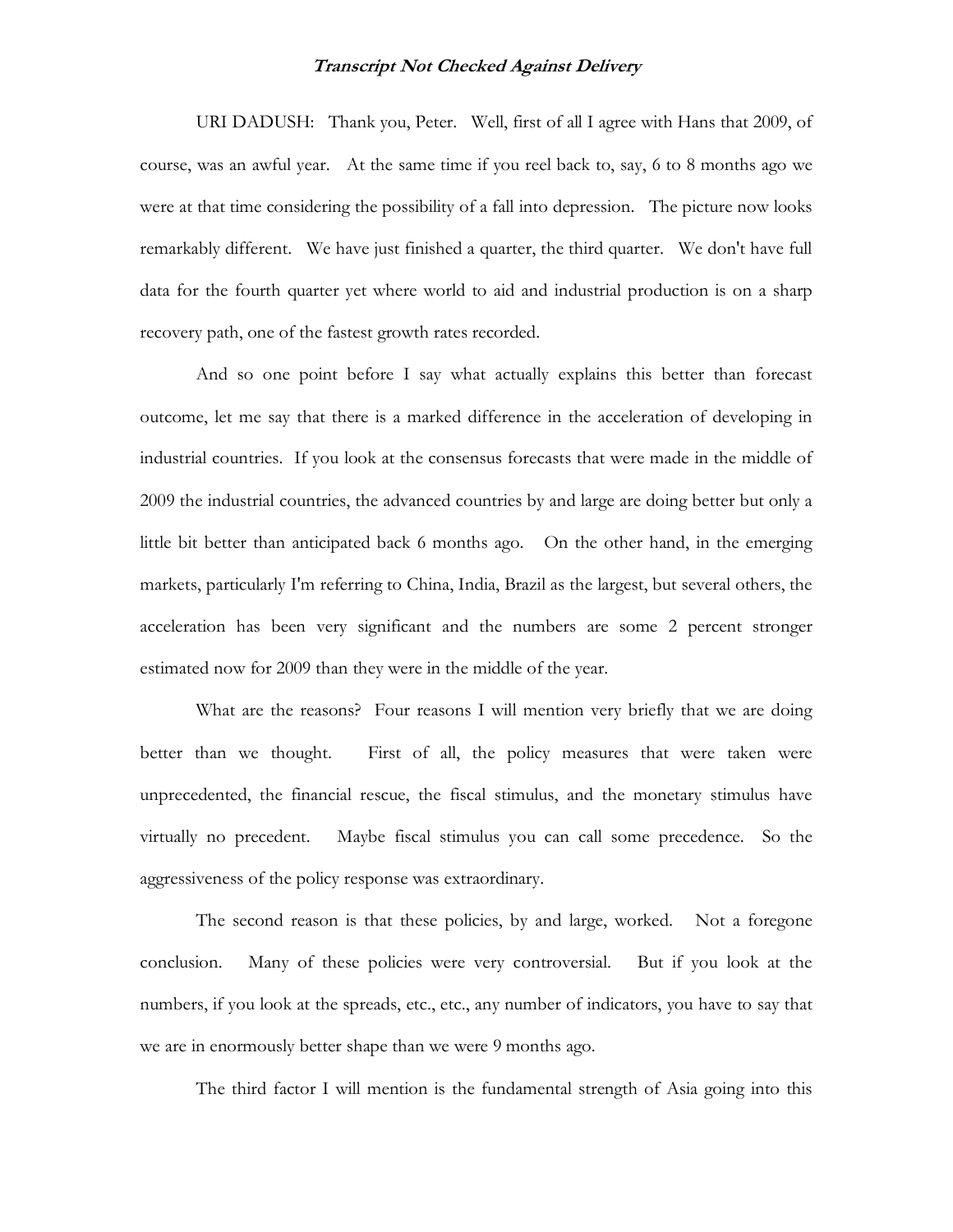recession and the fact that they were able to respond very aggressively. A lot of it had to do with policy in Asia, as well. But basically the banking sector and the household sector and the corporate sector in Asia was just in very good shape and has been able to provide a major source of support for the world.

And the fourth and last factor that I will mention is that the world avoided the worst contagion effects. What am I referring to? I am referring to financial contagion. We avoided a series of massive sovereign debt crises, at least so far. IMF played a very important role and various other things happened. But the crisis in the past greatly exacerbated the problem during the Great Depression, during the Asian Financial Crisis. And we avoided under the contagion heading a surge of protectionism. We have had quite a bit of protectionism, but it has not become a generalized phenomenon as it did in the 1930s.

PETER BOTTELIER: Thank you, Uri. Last person addressing the first question is Jorg Decressin.

JORG DECRESSIN: Thank you. Let me first explain to you what we did originally expect what was going to happen. And if you go back to about one year ago, so talking about January, 2009, we forecast that the advanced economies would be moving out of recession sometime in the middle of 2010. What has actually happened is quite different. If you look at the advanced economies as a group they posted growth rates of about 2 percent in the third quarter of 2009 already. So this recovery is off to a start that is a good deal earlier than the start that we had expected one year ago.

At the same time, traditionally it used to be said that if the U.S. catches a cold then our emerging economies catch the flu. This time around it has been quite different. There have been emerging economies that have been badly affected by this crisis but many others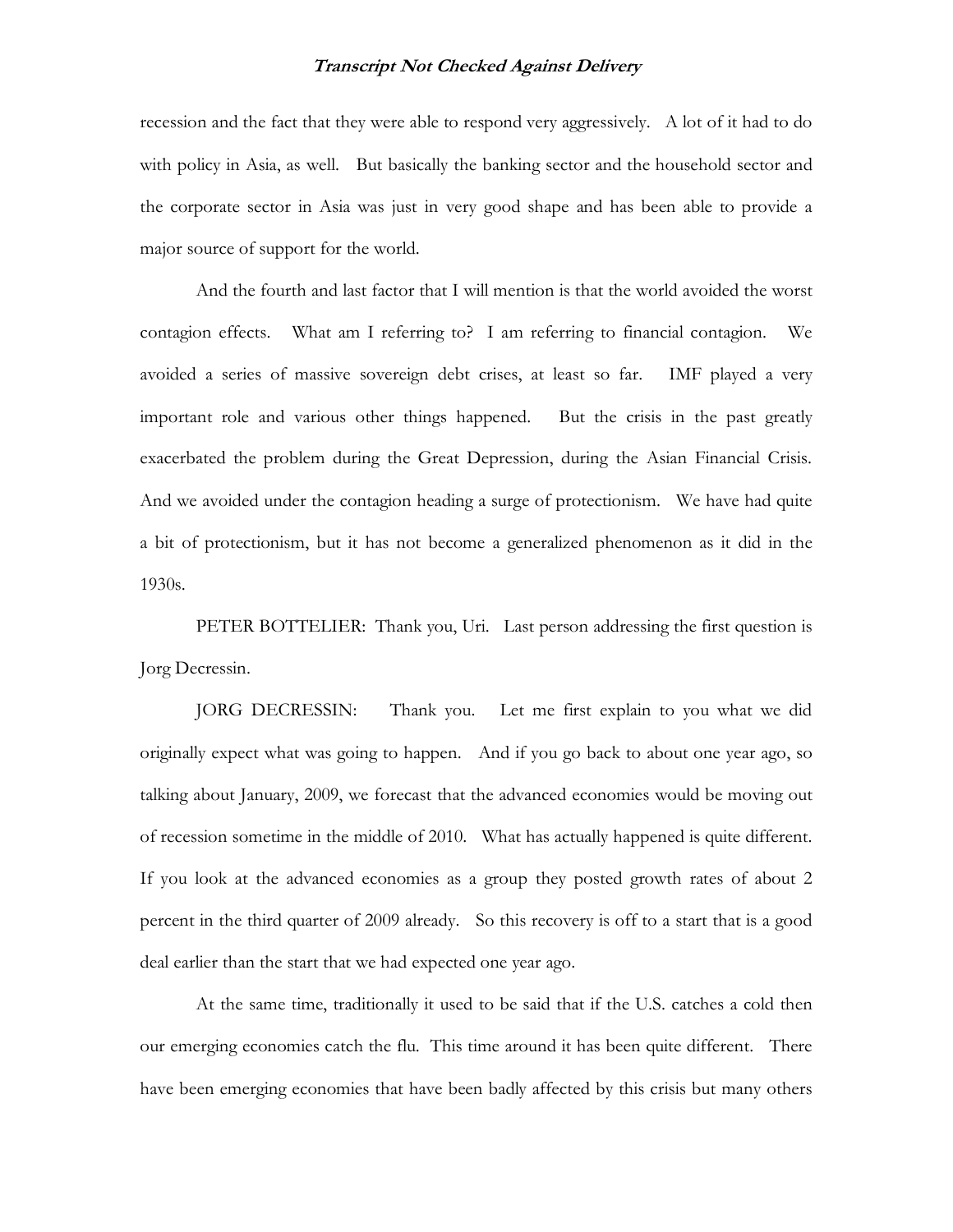have actually been remarkably resilient. And in these economies, for example, now in the second quarter of 2009 and the third quarter of 2009 you observe growth rates of around 8 percent in them as a group. Of course, there are big differences between the Asian economies and the American economies on the one hand and then some Eastern European economies and economies of the Commonwealth of Independent States. But on the whole it's a picture that is a good deal better than what we had expected one year ago.

Now, why is that the case? Uri has already alluded to some of the reasons. If you go back a year what we all certainly did was underestimate the depth of the contraction of the global economy that then materialized in the fourth quarter of 2008 and the first quarter of 2009. We were all puzzled by the deep fall. And we attributed it to basically the fear of global depression. So two confidence factors. So it is always very hard to gauge these confidence factors correctly.

What are we seeing right now? Well, we have had a very strong policy response to this fear of depression and the turmoil in the markets. Exceptional monetary measures with interest rates cut close to 0 in many advanced economies with unconventional support for banks being made available. We have seen fiscal stimulus deployed across advanced and emerging economies. And then we've also seen recapitalization of banks and guarantees for banks in order to get the financial sector running again.

And what has all of this done? Well, it has changed the fundamentals on the ground but it has also changed confidence. And, again, it's very difficult to forecast confidence. And the rebound in confidence has certainly been stronger than what we had expected. And so that's why this recovery is off to a better start than what we had expected one year ago.

PETER BOTTELIER: Thank you. We are doing well on time. The second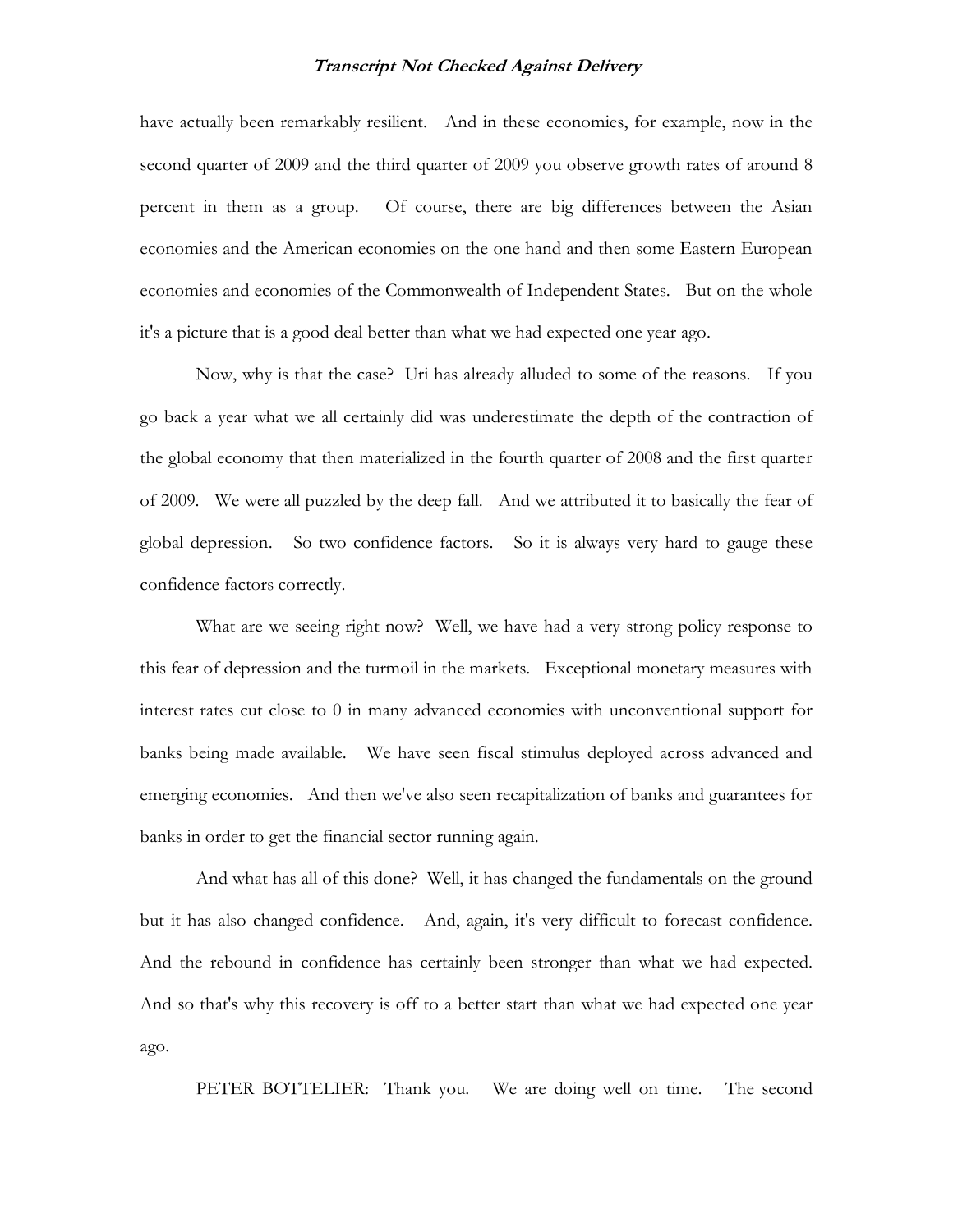question I will put to three panelists is: Do you expect the recovery to continue in 2010? And if so do you expect it to be L-shaped, U-shaped or V-shaped?

The first person to whom I would like to address the question is Desmond Lachman.

DESMOND LACHMAN: Thank you, Peter. I am just noticing that in the question you left out letters like W and square root signs. Leaving aside that comment, I am very much in the camp of people like Janet [INAUDIBLE], Paul Krugman, Marty Feldstein expecting the recovery to be extremely subdued. And I can be talking about this both at the U.S. level and at the global level. I would be rather concerned in policy making circles if I saw with the massive stimulus that we have had, for instance in the U.S. economy, fiscal stimulus that's unprecedented, monetary -- that we haven't managed to register something like 2.2 percent growth in the third quarter of the year.

So the big question arises: What happens when the fiscal stimulus fades as the fiscal stimulus certainly will fade in the second half of 2010? And there is a real risk that we do get a double dip recession as that fades. Now, the reason I say that is that there are extraordinarily strong headwinds against U.S. economic recovery right now. The most notable of those headwinds is the situation in the labor market. Not only do we have 10 percentage points of Americans out of work, but if you include those who are working part time on an involuntary basis and those discouraged, if you look at the labor department's U-6 measure of unemployment, we are at something like 17 and a half percent. So the issue is that that kind of labor market is going to be exerting very strong downward pressure on wage growth, on income growth. And without that kind of income growth there is just no possibility of getting a meaningful recovery on consumption.

In addition, what Federal Reserve officials keep alluding to is that we are on the cusp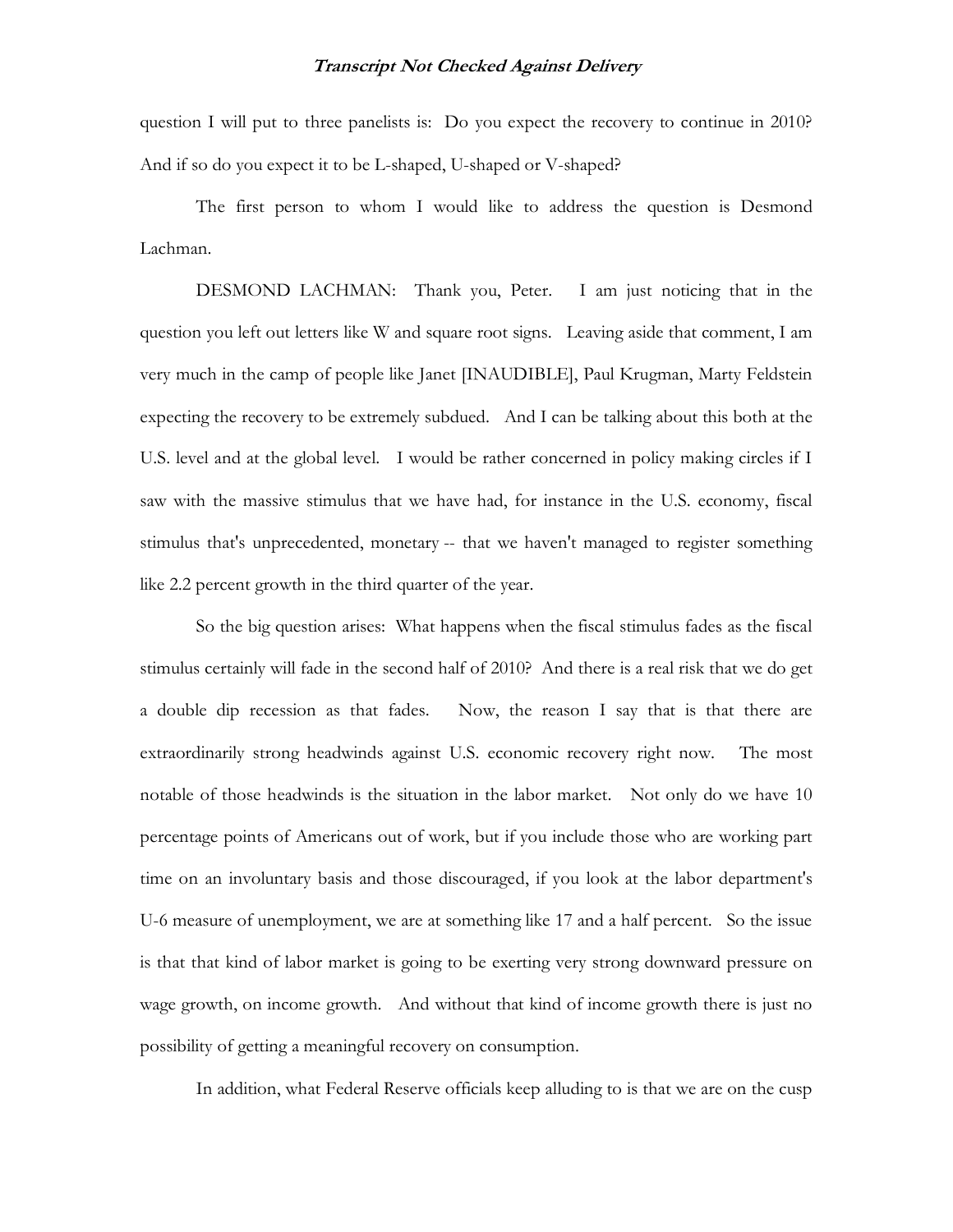of another big downturn in the commercial property market which could cause real problems in the regional banks. We've got a wave of foreclosures that is still going to be hitting the residential property market. So we could get declines in housing that continues. And in addition you've got a banking system that is still dysfunctional. What we notice is despite The Feds reducing interest rates the way they've done pumping liquidity into the system we've really got the banks cutting back on credit especially to consumers and to small and medium sized enterprises.

So I just don't see the basis for a strong recovery in the United States. I think that a V-shaped recovery is wishful thinking. We will see what happens in the second half.

What I'm really worried about, though, is the situation in Europe. What we've got now in Europe is real tensions emerging in the Eurozone. And I'm not just referring to Greece but I'm referring to Portugal, Spain and Ireland. All of those countries have really got trouble staying within the Eurozone. They are going into big downturns. They've got double digit deficits, both on the budget and on the current account that is really going to be a huge drag for the global economy. I wouldn't exclude the possibility that we have a real full blown crisis in either Greece, Spain or Ireland in the year ahead.

Finally, let me just say a word on Japan. Japan makes the United States budget situation look very prudent, well managed budget. They've got a debt that is now moving towards 200 percent of GDP. And Japan is, again, fighting with deflation. So don't expect Japan to be pulling us out of the situation.

So in short I'm in the camp of an L-shaped recovery at best with the real risk, maybe a 50 percent risk, that we get a double dip in the second half of 2010.

PETER BOTTELIER: Thank you, Desmond. My next panelist on this question, "Will the recovery continue? And if so what shape will it be" will be Philip Suttle.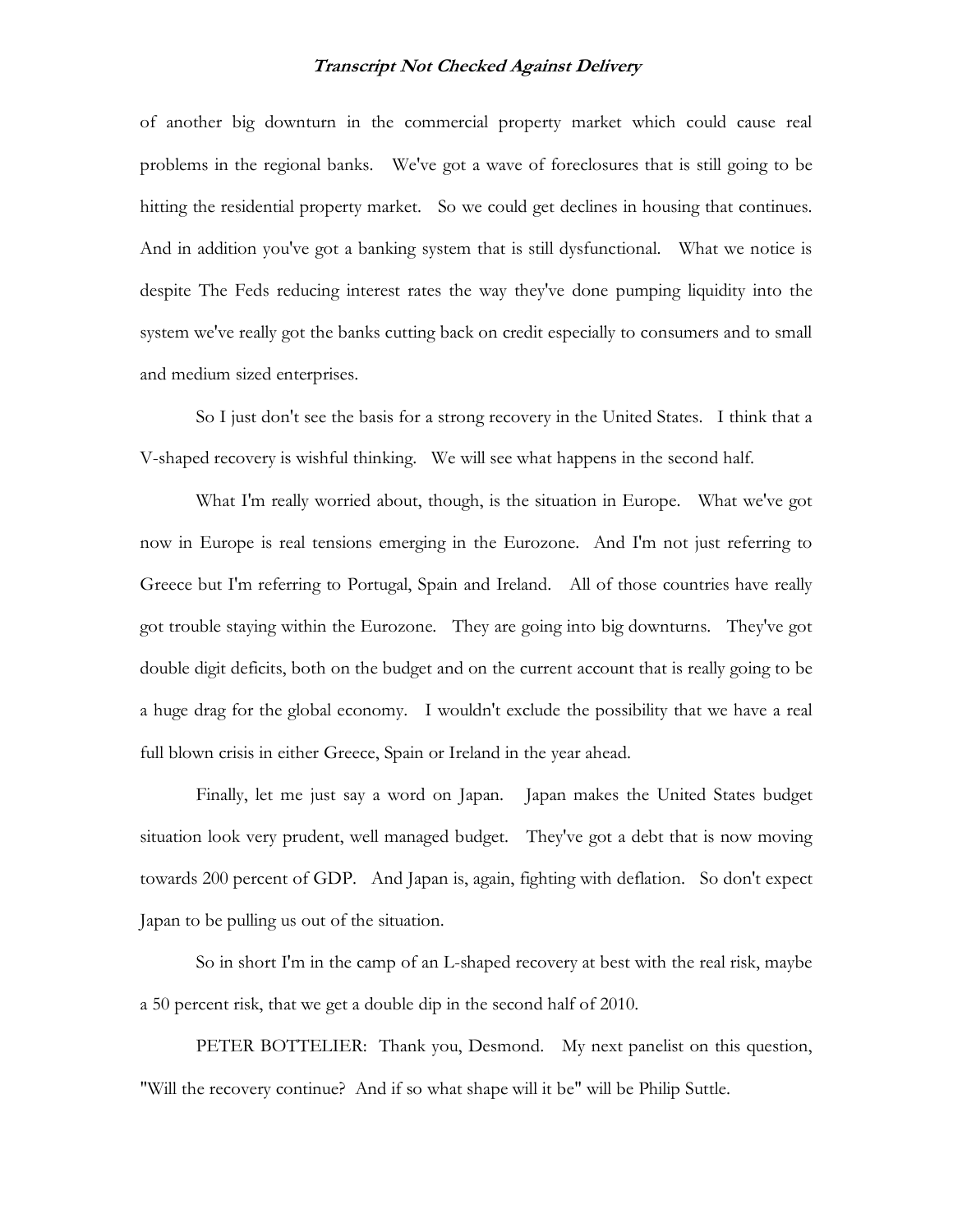PHILIP SUTTLE: Well, I always get confused when people ask shapes of recovery because it's kind of like a draw in the dot exercise. And I'm never quite sure if we're talking about growth rates or levels. But bottom line here is if you look at our forecast and, I think, frankly, most forecasts these days, we're already seeing a V in the sense that we had modest growth in 2007 and 2008; very negative, as we heard earlier, very negative global growth in 2009; and somewhat already predetermined by the dynamic that we have going into the year the very strong likelihood of a return to moderate global growth in 2010.

And I think what's kind of interesting these days about the global outlook discussion is really most discussion isn't really the issue about what comes next. We sort of take it for granted. I think most of us would take it for granted that the global economy is going to grow something like 2 and a half percent this year. It's really what comes after that in 2011 and beyond that's the key issue.

And Desmond raised a whole series of issues that I'm sure we're going to come back to in the next half an hour or hour or so that really I think drive much of the medium term outlook.

But coming back to the 2010 issue. I think I probably position myself certainly relative to number and the rest of the panel as a relative optimist here. And I think I would highlight four aspects of the outlook that are really quite important that tend to not be the focus of the current time. Somewhat unfortunately our industry tends to be very extrapolative. And when things are going well we tend to assume they are going to continue to go well. When things are going very poorly we tend to cite those factors as reasons for things to continue to go poorly. And I'm not so sure that's the right way to think about the world.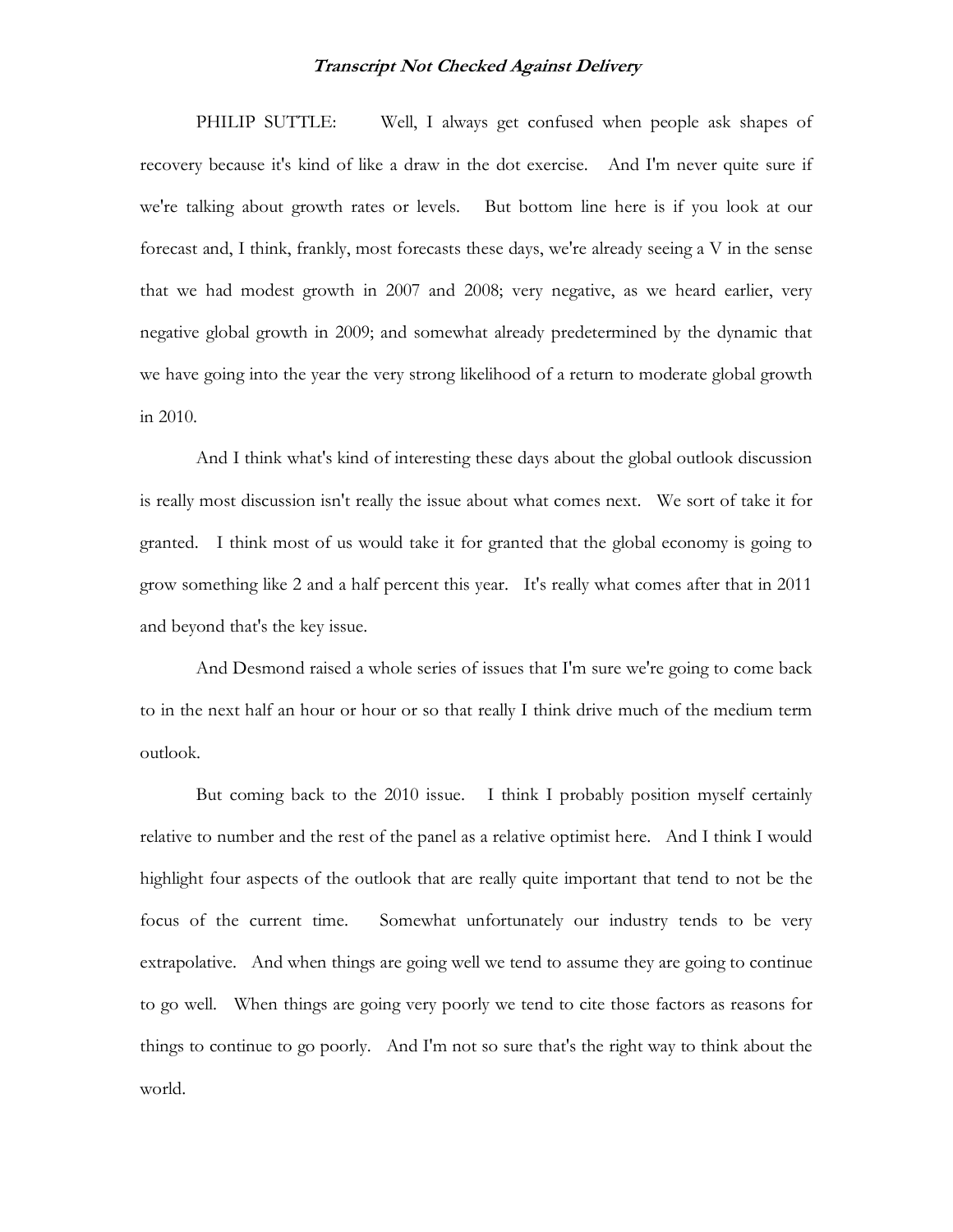But I would highlight four factors that I think dominate 2010. First is the synchronized nature of the upturn. We had a synchronized downturn, very powerful in the fourth quarter of '08 and the first quarter of '09. We have now seen a synchronized upturn that's about 6 months already in duration. And it will continue for at least another 6 months. And it will feed on itself as most globally synchronized processes do.

Second feature here is - and it's a point that I think is very important. Uri raised it somewhat but I think we should keep coming back to it. It's the growing role of the emerging markets in leading the expansion. And it isn't just Asia. It's Latin America and it's parts of - it isn't just East Asia. It's parts of South Asia as well as Latin America. And even in emerging Europe, Eastern Europe, there are some stronger economies that are beginning to show some signs of vigor such as Poland.

Third factor is - and this is, I think, the big unknown to an extent, but I think a very important point not to lose sight of - is the turnaround that's liable to occur in the corporate sector. I mean, one way of thinking about this downturn of 2009 is we had corporates adjusting very aggressively and in so doing turn their financial position from one of modest net borrowing to one of substantial financial surplus. Now, maybe that financial surplus position will remain for the next 6 months or 9 months but my suspicion is that it will increasingly turn into a little more corporate activity and corporate optimism, whether it is on the capital spending side or the employment side.

And that takes me to my fourth and final point here which is that I think we are going to get a turn in the global employment picture. I mean, Desmond used the high level of unemployment in the U.S. and the weak labor market as a reason for extended weakness. I would actually turn that point a little bit on its head and say that as the economy picks up what we're going to see here is a turn in labor market conditions. I think we are already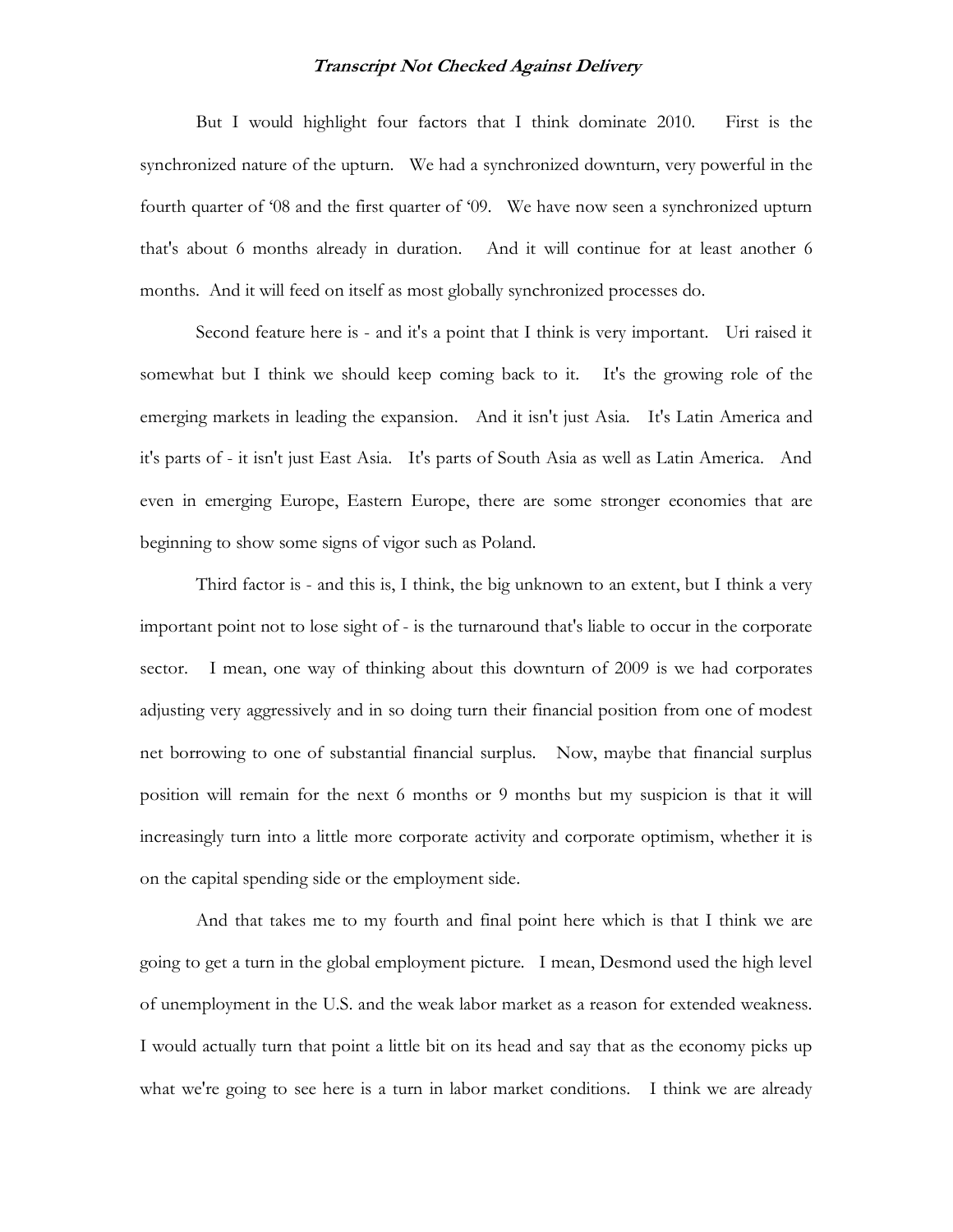seeing it in some of the high frequency indicators. And I think it is going to actually become a global phenomenon. And what we're seeing in some of the hiring surveys that we look at is the global employment picture potentially looking much better by the time that we get to the middle of the current year. That's not the same thing as saying, of course, that unemployment will go away. We are going to be stuck with high unemployment levels and low employment levels for an extended period. But the delta on those variables in terms of where they are going does seem to be - we seem to be pretty much close to an inflection.

PETER BOTTELIER: You've heard two very contrasting views on near term prospects. I'm curious, Uri, what are your views on the question whether the recovery will continue and if so what shape it will take?

URI DADUSH: My view is that, of course, the recovery, I believe, will continue certainly in the course of 2010. And I am much closer to Phil, probably a little more optimistic than Phil than I am to Desmond. And let me point to my four factors for saying that we have in the advanced economies, at least, a U-shaped recovery, not necessarily a very sharp V-shaped recovery. But quite easily half a percent or so faster than consensus which in this country, for example, is I think 2.7 percent or 2.5 percent depending on what you look at for 2010.

My four factors overlap to a degree with Phil's but the first one is that the push by the emerging markets -- I think that we simply have to underscore the fact that a large part of the world and this is a part of the world which is on a very rapid long term growth path did not have a massive banking crisis, does not have a financial crisis of the classical type. They suffered a very large external shock, but by and large their financial sectors remained whole. And if you look at the three largest emerging economies, China, India and Brazil, they are basically somewhere near their long term growth path. And even in 2009 they are a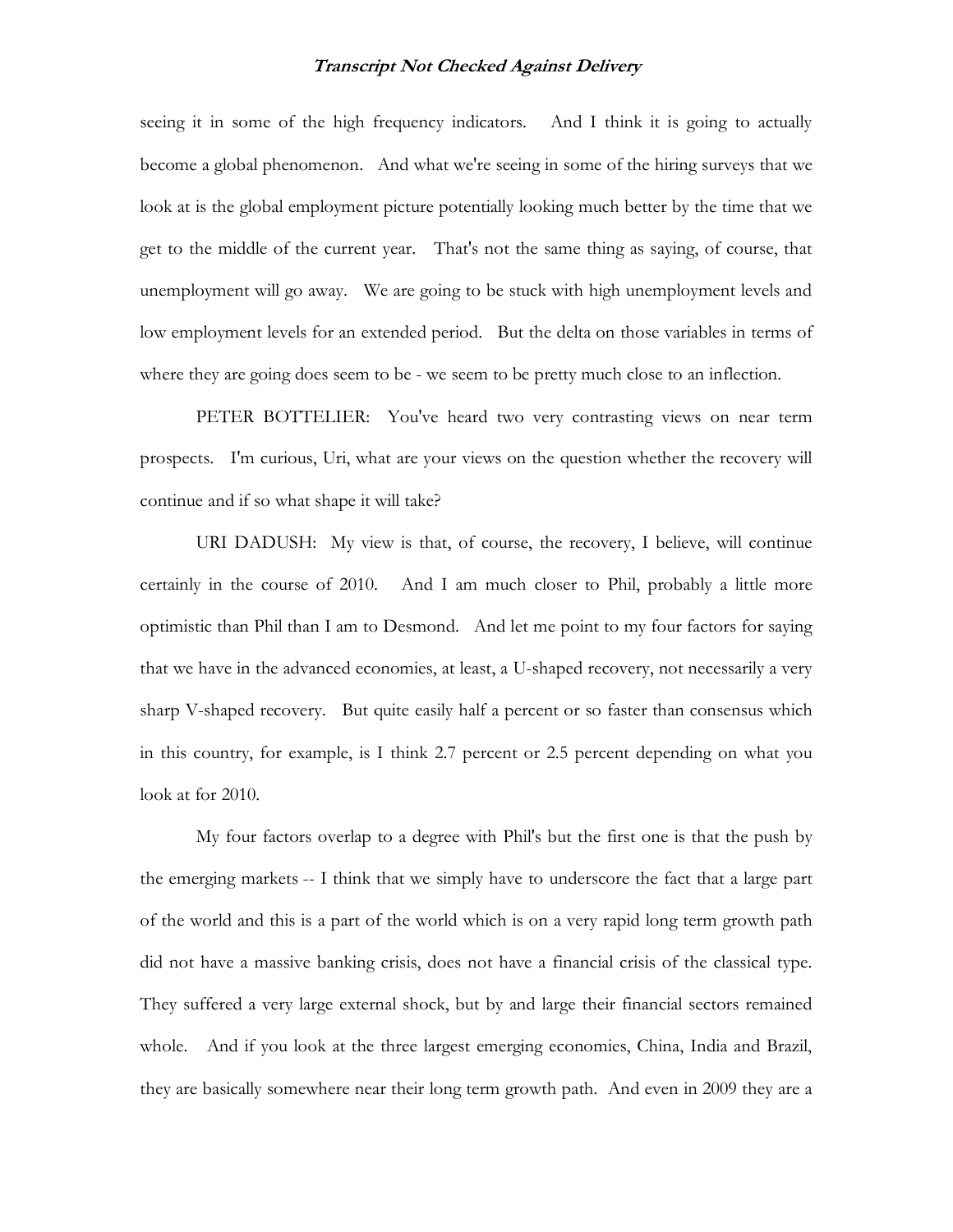little bit below their long term growth path but not much. So the underlying momentum in that part of the world is very, very strongly being driven by domestic demand, of course, almost by definition, less by exports.

The second factor that overlaps with Phil is that I am very impressed by the speed at which the non financial corporate sector has reacted here in the United States. And there's a lot of evidence that employment has been cut very rapidly and more significantly than in some sense warranted by demand. And so has investment and so has inventories, etc. And this is reflected in much better than expected earnings of non financial corporate - by the way, not just in the United States but in Europe, as well, in the course of 2009 -- and a strong financial position. This suggests to me that along with many others I expect a turn in the employment picture, especially given the latest numbers coming from the PMIs that suggest that we are still on a strong expansion path.

The other two factors that I will point to which go beyond or are different than Phil's are in the order of importance I would say policies remain supportive in 2010. A large part of the stimulus packages is still to be spent according to the OMB. I think it's only about a third of the stimulus money has been spent in this country. And financial support to the banking system remains. I am actually encouraged by the fact that the largest banks in the United States and in Europe are repaying the government. Unless you are convinced that the new boards and the new CEOs of these banks are suicidal you have to assume that they are looking at their businesses and the fact that they are repaying the government is, I think, good news.

The third and most important factor in policy is I believe that the power of monetary policy is increasing, has increased very significantly in the last 6 months. A year ago you could argue we were in a liquidity trap, that lowering policy interest rates didn't matter very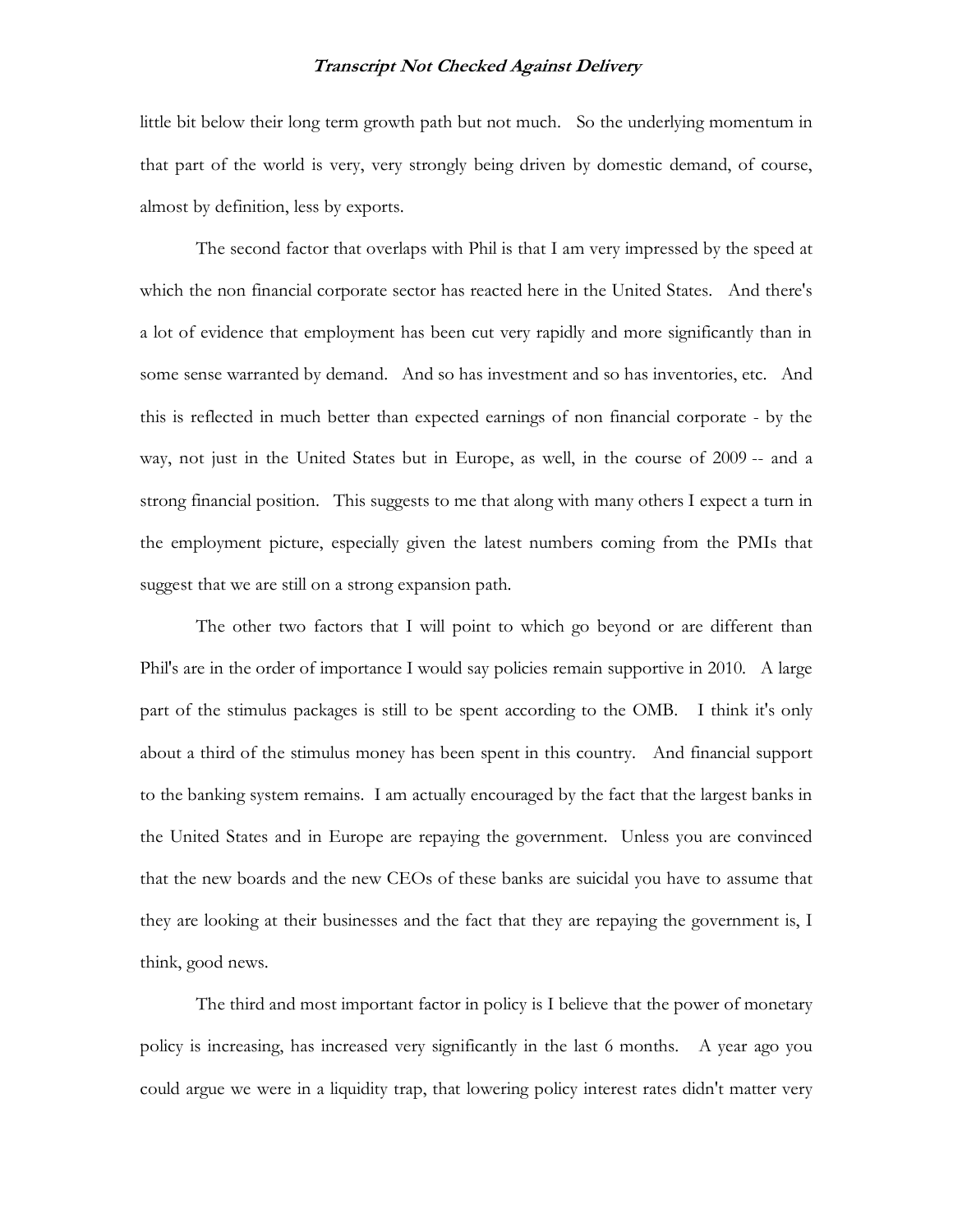much because risk aversion was so extreme that people just accumulated cash. Well, all indicators of risk aversion have come down big time. So the very low, historically low policy interest rates are having now a very important but positive impact on economic activity. And so will be in the foreseeable future in 2010.

And finally just to mention it briefly because the point is often made. We are coming off of a situation where all deferrable expenditures were deferred. We deferred capital expenditures. We deferred cars. We deferred houses. We deferred the buildup of inventories. And all you need is for some improvement in those deferrable items compared to the large declines that occurred in 2009 for you to see significantly rapid growth in 2010.

PETER BOTTELIER: Thank you, Uri. My next question deals with something that various panelists have already commented on. And that is the difference in performance, recovery performance between the established industrialized countries, the older industrial countries and the emerging economies. My question really is: How do we explain that? And what is the outlook for the near term future for these two major groups, the emerging economies and the older established industrialized economies? The first person to whom I would like to put that question is Hans Timmer.

HANS TIMMER: Thank you very much. Phil said that the recovery is very synchronized in nature and that, of course, is true. We were talking about global downturn and also a global recovery. The fact that it is synchronized has a lot to do with the functioning of the financial markets. But given that fact it is very interesting to see that there are major differences between the emerging economies and the rich economies and that there are major differences within the developing world, within the emerging economies.

Half a year ago in a panel here I made two points. One was that the recovery will be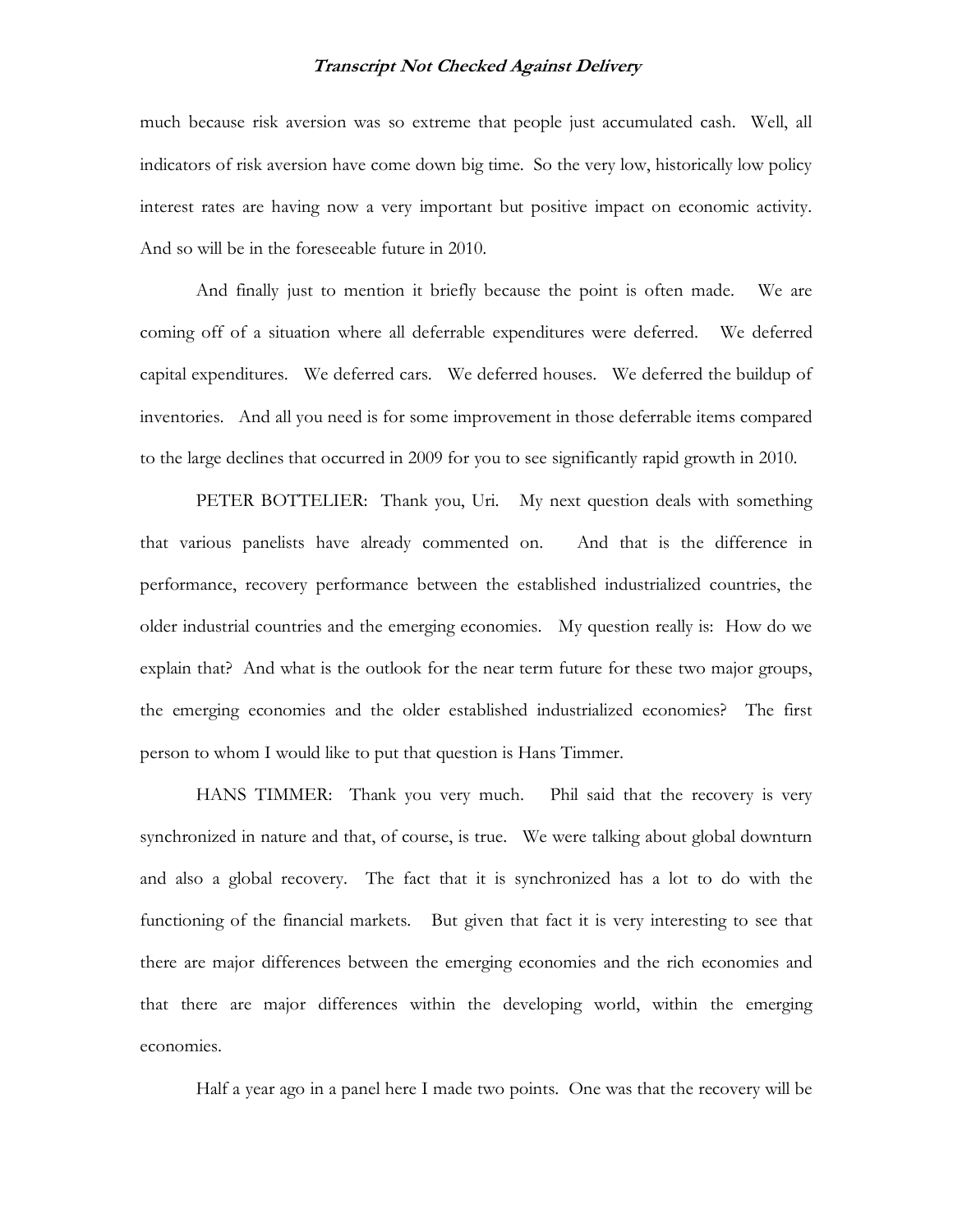relatively muted given the size of the fall in production that we had experienced. And the second observation was that the strength will depend on the emerging economies because emerging economies had become the driver of growth in the world economy. It's especially true for emerging Asia. If you look at their contribution to growth, not the size of the economies, that is still only 20 or 25 percent of the world economy, but their contribution to growth was more than 50 percent during the boom period before the crisis. But much more important their contribution to growth and investment is significantly larger than the contribution of the high income countries' growth to investment. And this was a crisis that really was characterized by sharp movement in investments; huge fall in the recovery has to come from investment also.

That is what you are seeing now happening. The recovery is driven by the turn up in production in emerging Asia to a large extent because of the stimulus in China. If you look at their import growth, that is probably faster in history in recent months, much faster than their export growth. It pulls the region out of the recession also. Their production levels are now higher than it was before the crisis while in the high income countries industrial production is still 12.5 percent below what it was before the crisis.

So we see despite the fact that it is synchronized a big difference between the emerging economies that are really leading the recovery and the high income countries that are more following. But then within the emerging economies there is a major differentiation. The kind of recovery that we are seeing in Asia is not there in central Europe and Eastern Europe despite the fact that indeed Poland shows relatively solid performance.

But there are still many countries where the recovery is hardly there. Basically what you are seeing there is that the drop in production has stopped but no clear signs of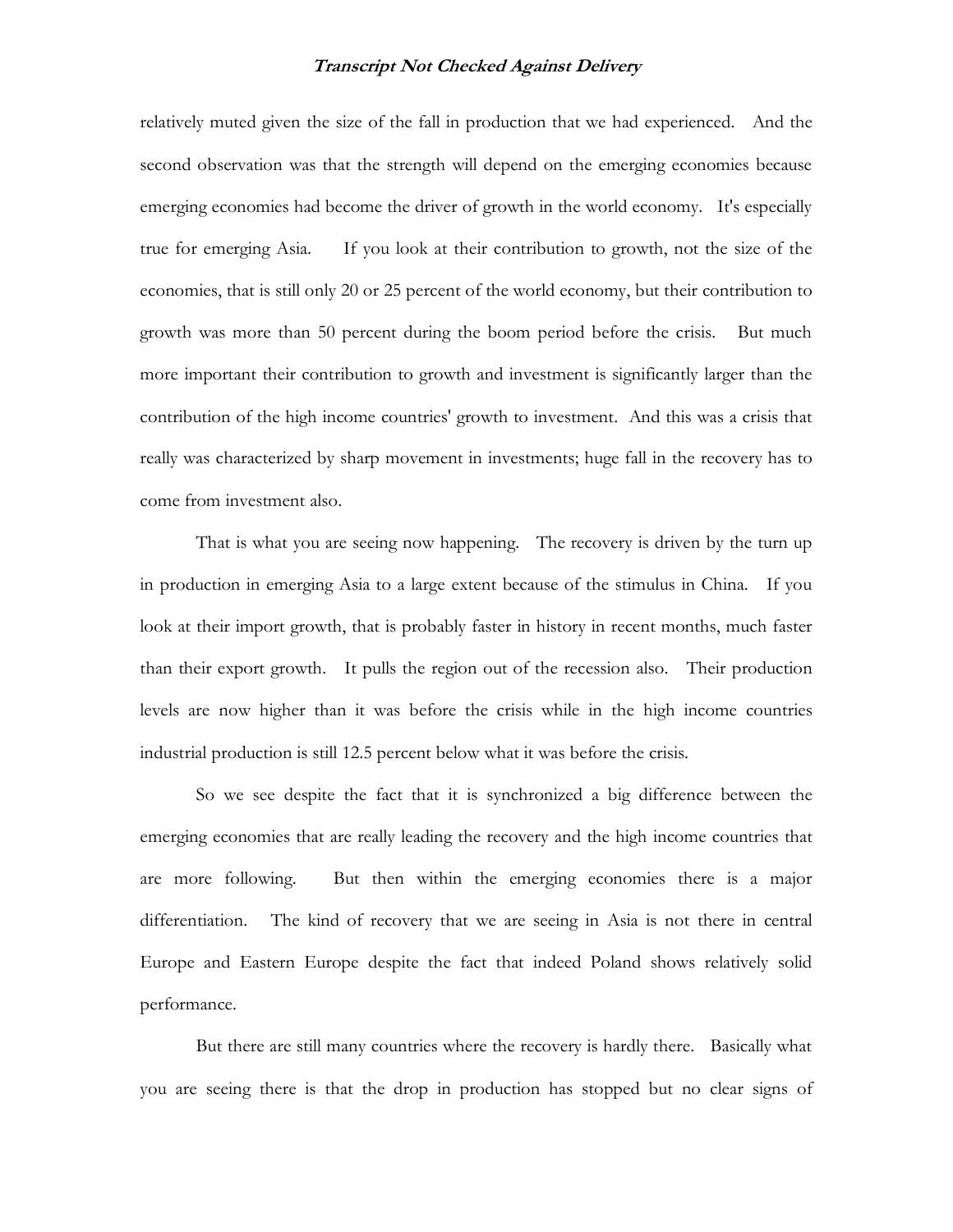recovery. The picture in Latin America is very diverse. Strong recovery in Brazil, but there the fall in production was also very strong. But in a country that had very sound policies like Chile we are not seeing the recovery yet.

And then what we are very concerned about is the low income countries. They were actually not that much impacted by the crisis in terms of a fall in production. They were much more impacted in terms of a fall in income because of the fall in commodity prices. And our expectation is that the impact of the crisis is much more in the medium run for those low income countries and not so much in the short run. In the medium run because they don't have the fiscal space to respond to the events. And many of the mechanisms that are important in low income countries actually come with a lack in terms of the dynamics of poverty, the dynamics of the fiscal conditions in those countries. So a very diverse picture but what is very positive is that emerging Asia, especially, is playing the leading role that was forecast, also.

PETER BOTTELIER: Thank you. Not just emerging Asia, but several other large emerging economies are also doing better. But my next panelist on this question is Desmond Lachman. Desmond, what explains this remarkable difference in performance between the larger emerging economies in 2009 and the established industrialized economy? And what lies ahead in the near term future?

DESMOND LACHMAN: Before I address that I would just like to go back to some of the points that have been raised earlier. I think something that is being missed is the very different nature of this recession and one of the features of this recession is the damage that is done to the banking system that IMF estimates suggest that we've still got very much of the loan losses that have to be recognized. We've got a banking sector certainly in the United States and in Europe that is not lending, that they are, in fact, cutting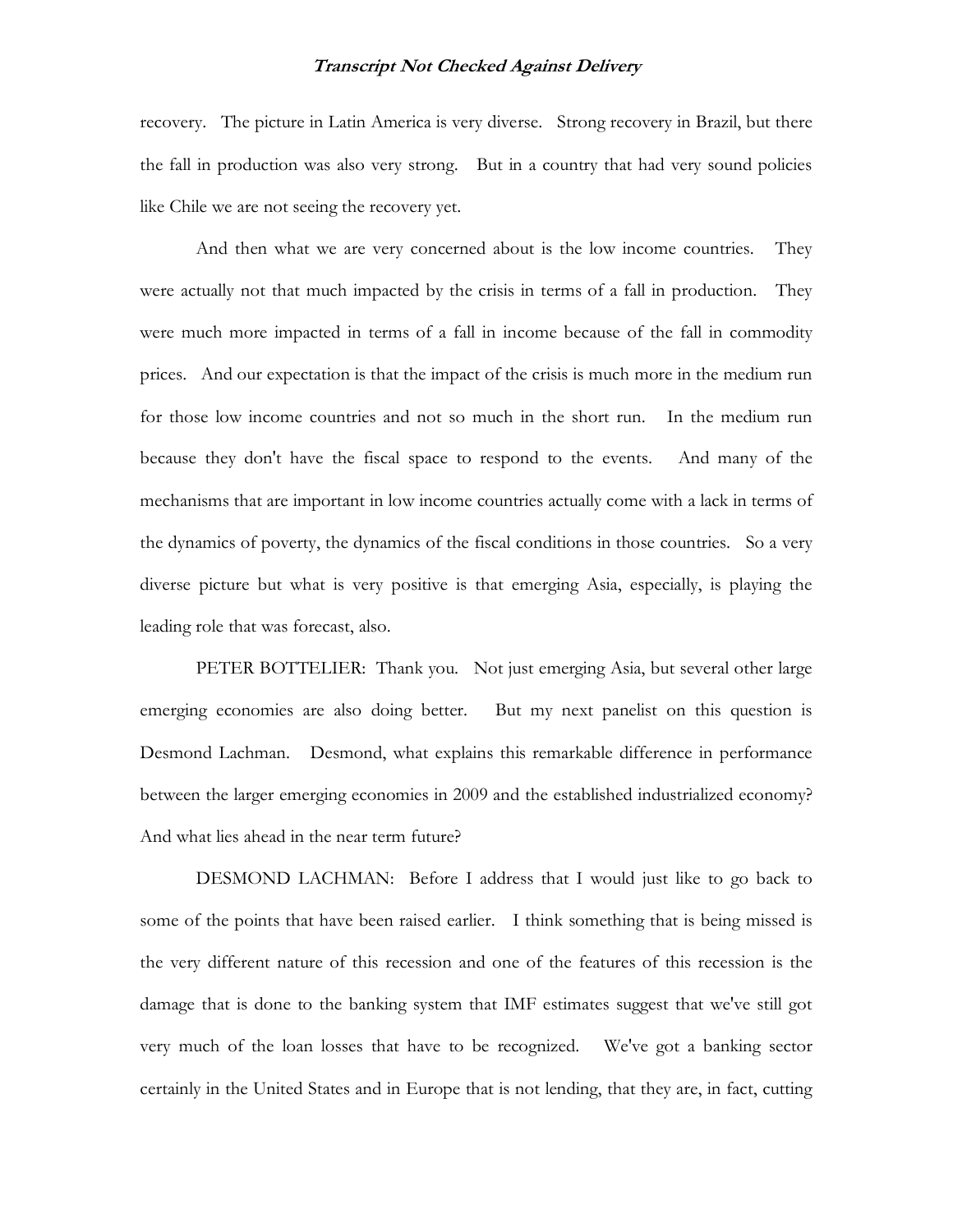down on credit. So despite what The Fed is doing we've got a reduction in credit to particularly consumers and smaller enterprises.

Research done by Rogoff and Reinhart in *The 800 Years of Financial Folly* suggest that when you do have major financial crises of this sort your recoveries tend to be very shallow and really have risks of having another letdown.

Another point that I would want to make is just on the employment situation. Certainly you are not going to get unemployment continuing to rise. But what we will have in 2010 is economies like the United States being characterized by unemployment at a rate that is close to 10 percent or double what economists would regard as the full employment rate. As long as that exists you have downward pressure on incomes and that will make it very difficult for a recovery to go.

As to the question on the emerging markets, I agree that the fundamentals of a lot of these emerging markets are a lot better than those in the industrialized countries. And I say most notably what you see is pretty much better public finances in the emerging markets. The deficits are a lot smaller and the levels of debt are something like half those in the industrialized countries. Where in the industrialized countries are heading towards 100 percent of GDP the emerging markets have got deficits closer to 50 percent of GDP. So I think that what you have seen is you have seen that the emerging markets certainly in Asia, certainly in Latin America, they have learned from past crises that it's better to have their finances in good shape so they weather a recession like this rather well.

Emerging markets right now are benefiting from a couple of factors that I'm not sure will persist in 2010 if my call is correct that you're not going to get much of a global recovery. The first is that commodity prices have boomed in a way that we haven't seen in the post war period. So many of the quantity exporters are benefiting from that. What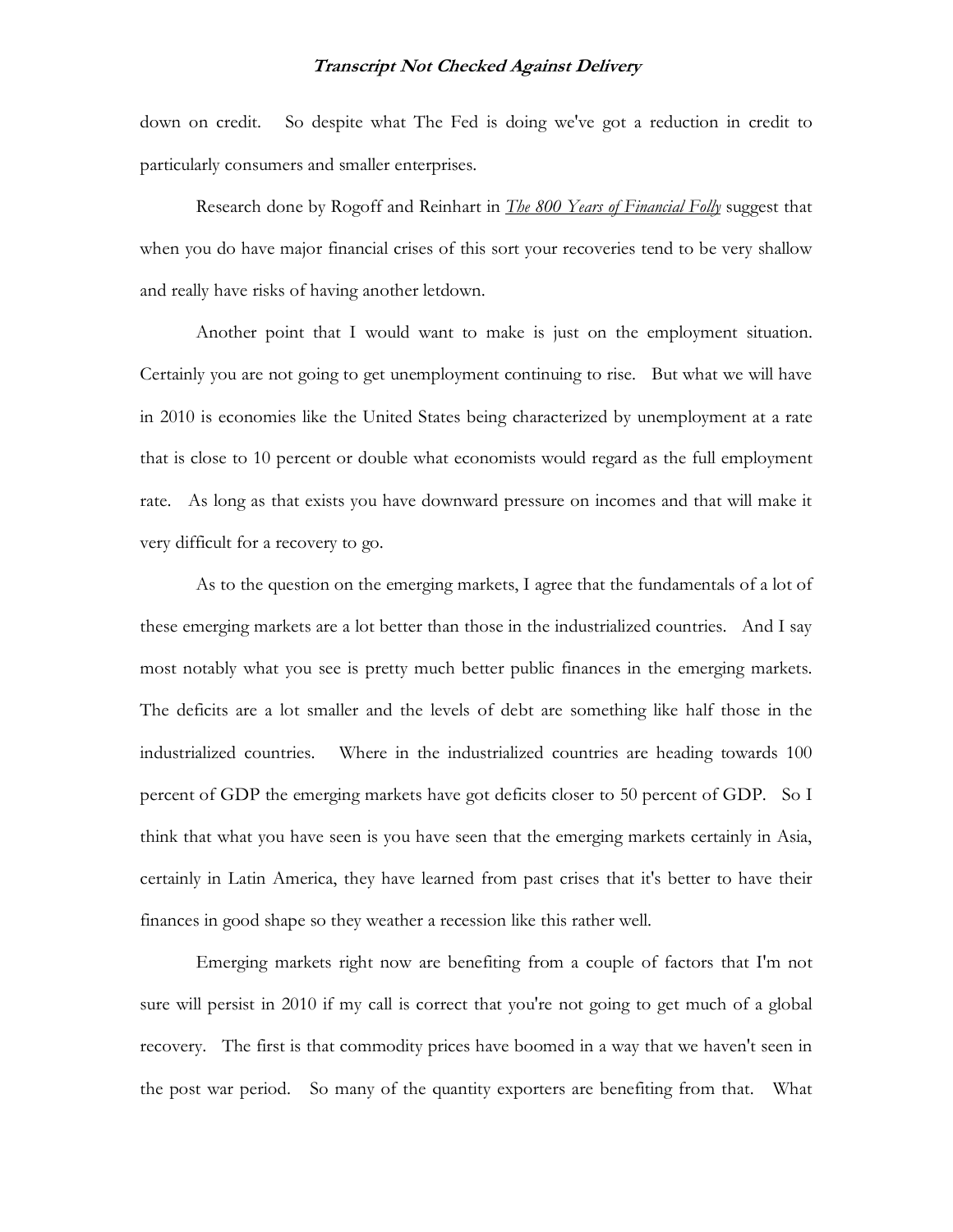they are also benefiting from is that risk taking has come back on the expectation that you are not going to be getting a V-shaped recovery. If you don't get the V-shaped recovery and you get risk aversion returning, as I expect you'll get, you'll then begin to see problems reemerging in places like Eastern Europe where the Baltic countries, just to mention one area which just looks like it is heading towards a full blown crisis, but you'll also get Ukraine, Hungary, Bulgaria, Romania, the eastern periphery of Europe is likely to be in trouble.

Just one last word just on the situation in China. China has surprised us in a very positive way by its very rapid growth in 2009. And that was really achieved through massive fiscal stimulus policy, massive easing of monetary policy. But the question that I've got is whether in 2010 we are not going to see problems emerging in the global economy from the Chinese situation. And what I'm referring to is much of the stimulus package went to building up additional excess capacity which is going to come on stream in 2010 at a time that Europe and the United States are going to be having very high unemployment levels. I'm not sure that that is going to be a very positive development for the world economy. What we are going to see is heightened protection as pressures which you've already got right now. And if China is going to be providing additional supply that's really going to make life rather difficult for the U.S. and Europe.

PETER BOTTELIER: Thank you. My final panelist on this question: What is the explanation for the different performance between the large emerging economies especially in Asia and the oldest industrialized economies? And what lies ahead? Jorg Decressin.

JORG DECRESSIN: Let me talk a little bit first about similarities and then go about talking about differences and give you some explanations. Now, on similarities, if you look at growth rates in advanced economies in 2007 there were somewhere around 3 percent. And in 2009 they were at minus 3 percent or somewhat more than that. So you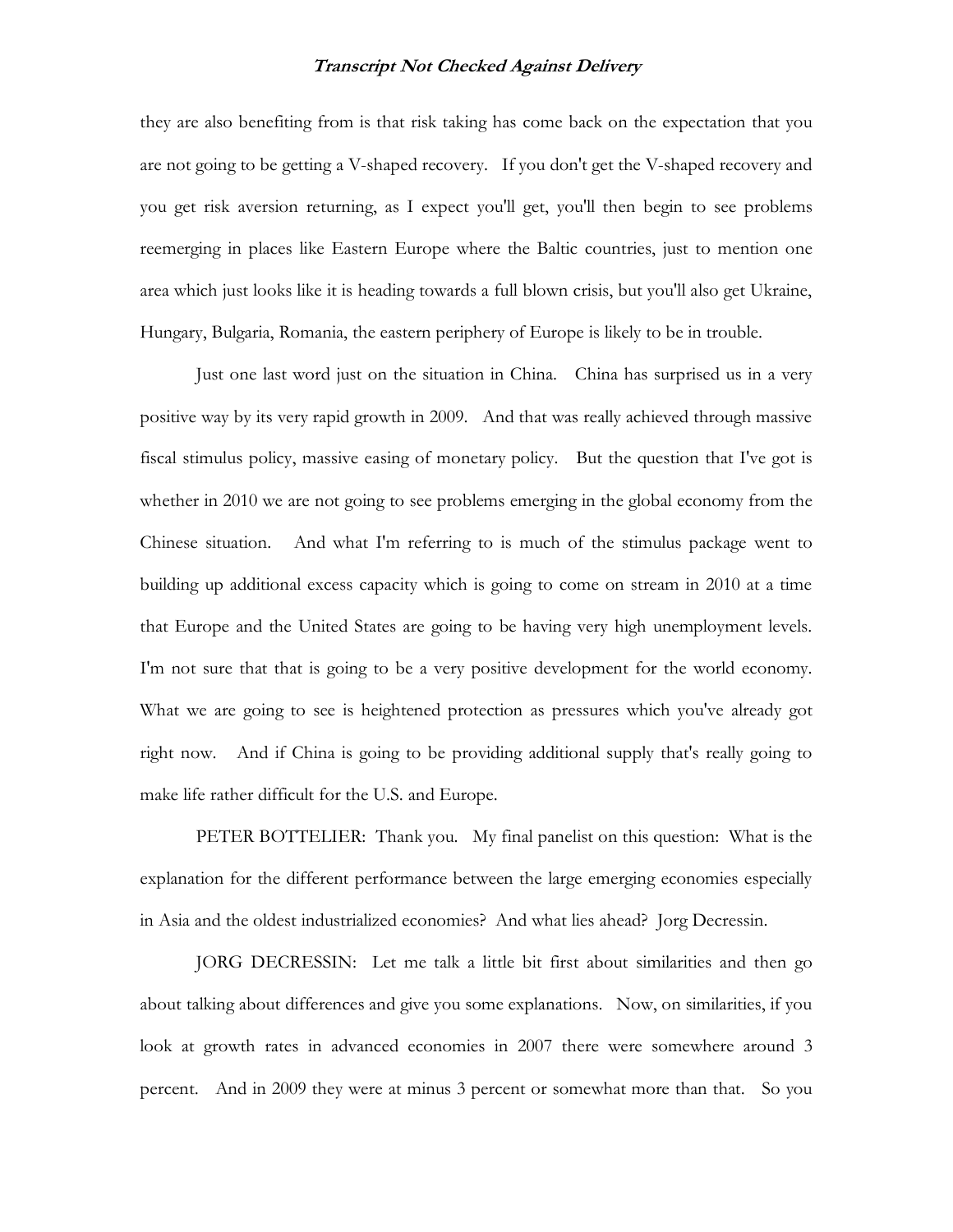had a 6 percentage point reversal in growth.

You look at what happened in emerging economies in 2007 their growth rates were around 8 percent. And in 2009 they are around 2 percent. So also a 6 percentage point reversal. So there is a similarity here. We are - the advancing and emerging economies, they are cyclically connected. But then again I much rather have 2 percent growth like emerging economies have now than more than minus 3 percent growth which is what the advanced economies have.

So this leads me to the second part, the dissimilarity. And this is that fundamentally the structural growth prospects of the emerging economies are a good deal stronger than those of the advanced economies. In fact, if you look at what happened to the emerging economies during this global downturn they did a good deal better than they did during previous global downturns.

Now, why is that the case? What's going on here? Well, many of these emerging economies are tapping production potential that has just remained bottled up for many years beforehand. And they are tapping it via market friendly reforms. The second is they have learned from past mistakes and therefore have typically had a very conservative approach to a regulation of the financial sectors and therefore the financial sectors have held up quite well. And the third aspect is that in terms of market policies, too, they have had a fairly conservative approach. As a group the emerging economies went into this downturn with broadly balanced budgets. And thus they had plenty of ammunition to practice countercyclical policy this time around which they didn't have during previous cyclical downturns.

So you put all of these things together and they make for a performance that is fundamentally stronger than that of the advanced economies. And this is also in many ways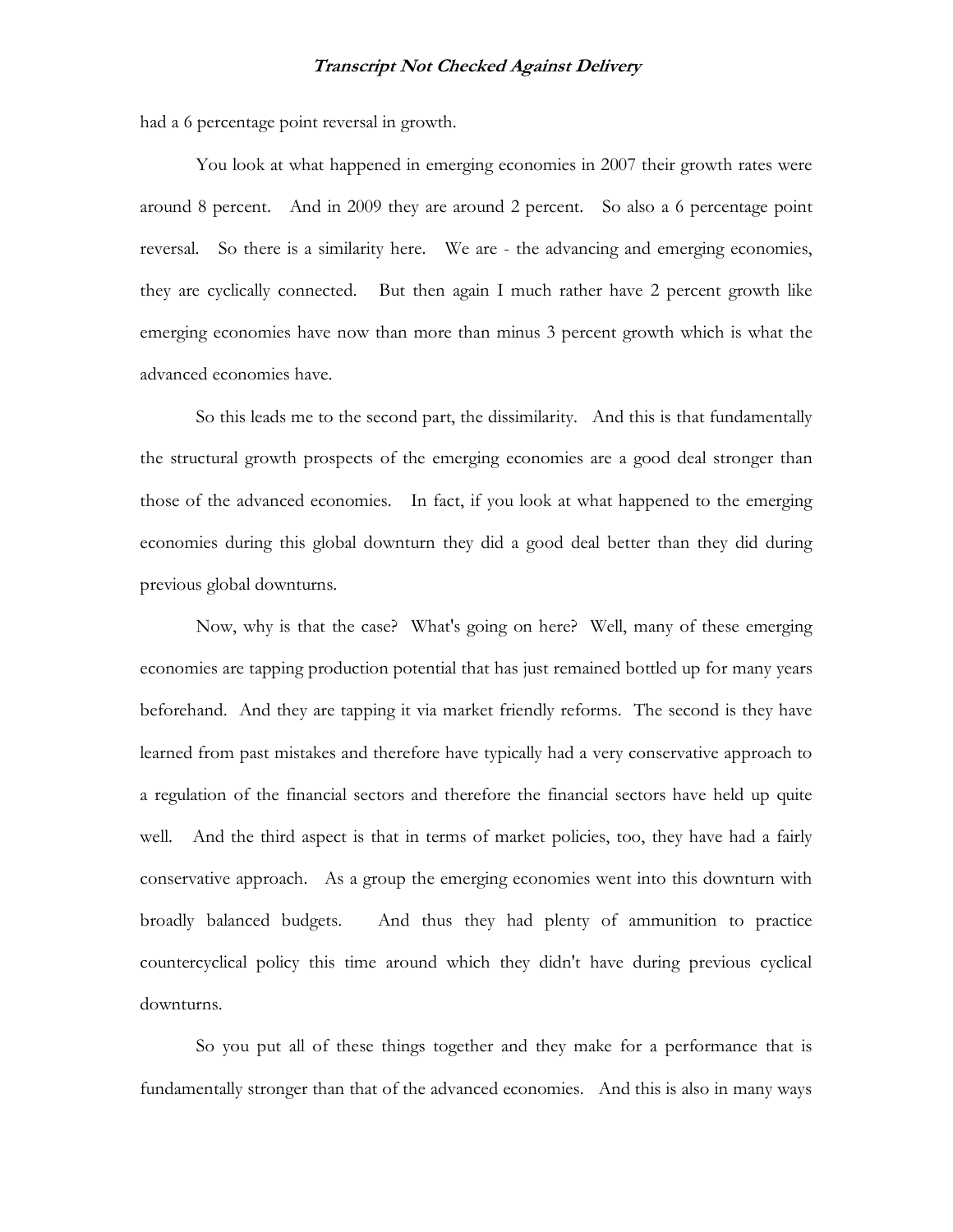the way it should be. In economics typically what you observe is if you observe history over long periods and poorer economies, relatively poorer economies grow faster than relatively richer economies for as long as the right conditions are in place for growth to take off. And this is very much what has happened over the past decade.

That said, there is a good deal of -- among the emerging economies. You've got Asia in the lead and Latin America. And then the picture becomes a little more mixed in the Eastern European economies and to the Commonwealth of Independent States. But even in these economies you have examples that are fairly successful such as Poland as Phil had mentioned.

Now, you contrast this with where we are in the advanced economies, as Desmond already pointed out, we are looking at very high or rising unemployment rates for much of this year. And this will weigh heavily on growth. So this will be in our view a recovery that for these economies that is a good deal slower than the recoveries we have observed from previous globally synchronized downturns such as in the mid 70s and early 80s and early 90s.

And so what is the repercussion of this difference in the outlooks between the advancing and emerging economies? You see capital increasingly again knocking on the doors of emerging economies, looking for investment opportunities because the growth fundamentals are stronger, the yields are higher and in many ways the market policies have been quite prudent.

PETER BOTTELIER: Thank you. The third question I would like the panelists to address even though you may have already hinted at it or spoken about it explicitly is: What are really the major risks that you see? And what degree of confidence, therefore, do you have in your expectations? The first person I would like to address that question is Uri Dadush.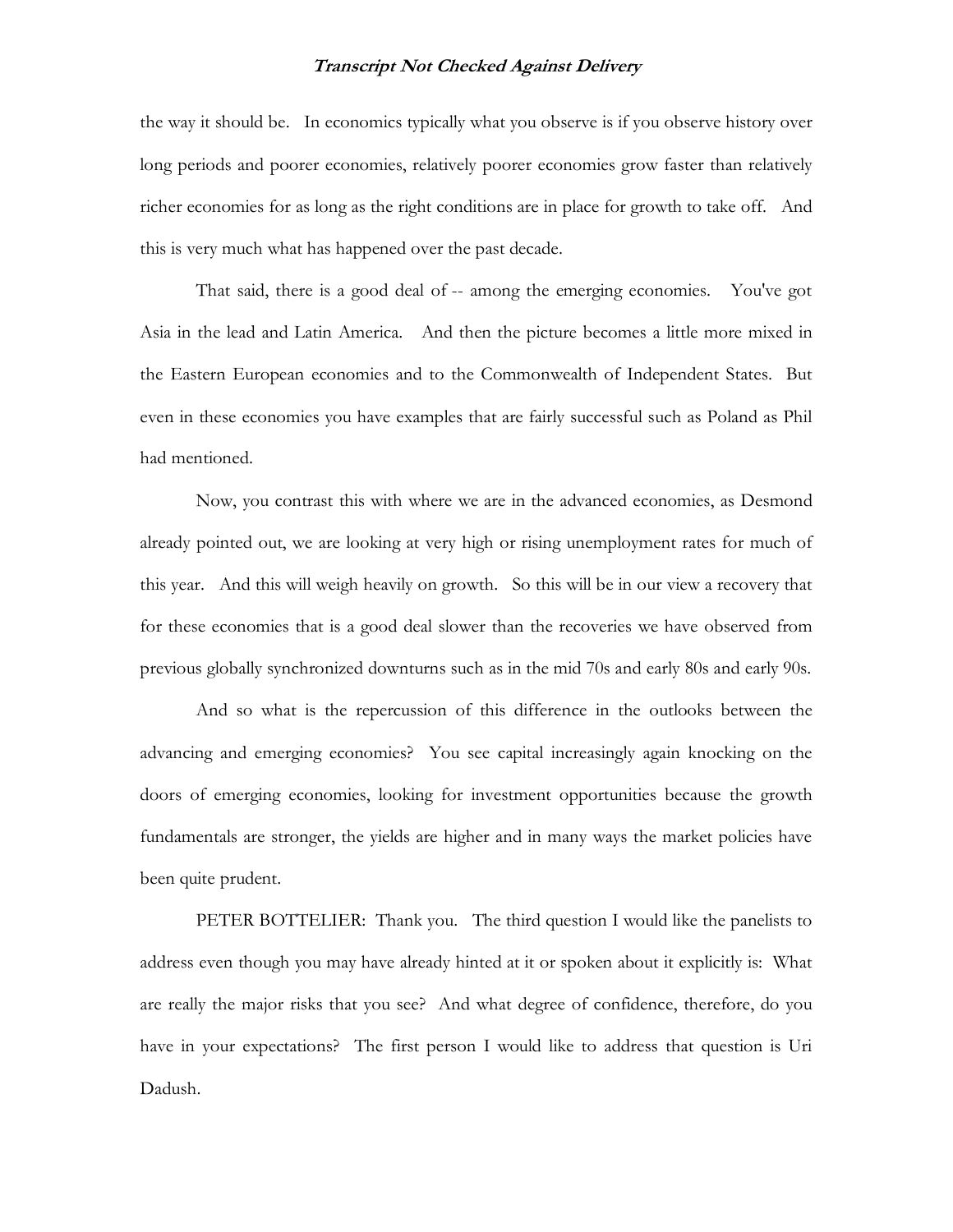URI DADUSH: Peter, thank you. First of all, there are downside risks to this forecast. There are also to the - let's take the consensus as a reference. There are both upside risks and downside risks. I wanted to stress that to start with. It isn't just about downside risks.

The second point I want to make is that the gamut of possible outcomes is in my view a lot narrower than it was 6 to 9 months ago essentially because the likelihood of relapsing to major recession and depression is much lower than it was 6 to 9 months ago.

The upside risks first and then the downside risks. The upside risks really relate to what Phil said about synchronized recovery. And we have a long history of forecasting, of examination of forecasting track records that suggests that there's a lot of inertia in economic forecasting so that we miss turning points so that when things are going up we tend to underestimate the speed at which they go up. And when things are going down as they did until recently, we tend to underestimate the speed at which they go down.

And we are clearly in a turning point kind of situation and it is a synchronized recovery around the world which carries, therefore, the upside risks of strong synergistic effects. The implication of this is that you want to worry about the inflationary pressures building up. You want to worry about the asset bubbles building up. Again, this is a very, very country by country type of situation. It is very difficult to generalize on those. But I did want to underscore the upside risks.

Downside risks to the forecast are primarily coming from economic policy. And here I would highlight two aspects. One is the withdrawal of stimulus and how that is going to happen and whether the private sector will be by then strong enough to support the economy going forward. And the other is protectionism.

Just very briefly, on the withdrawal of stimulus I think the risks coming from the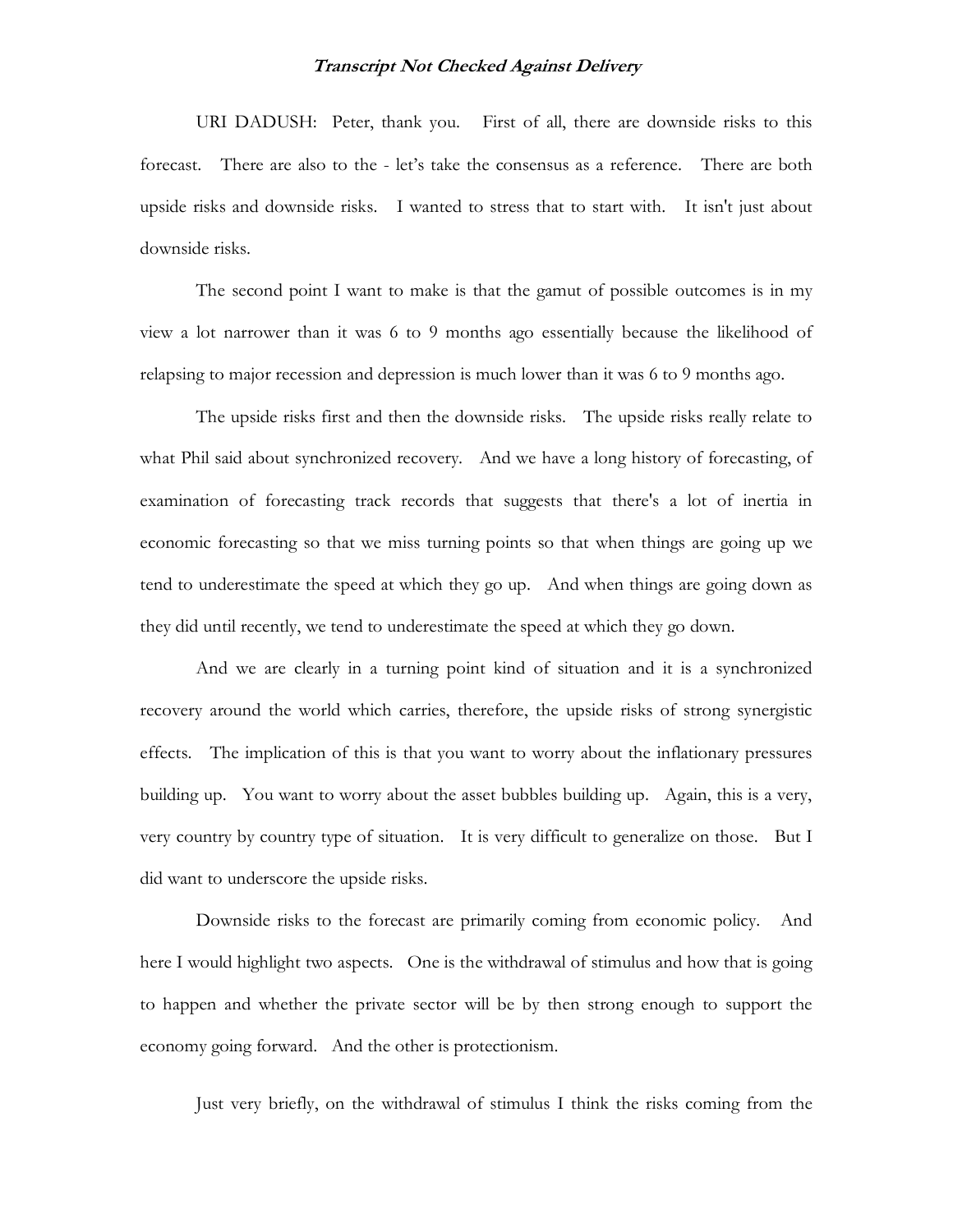fiscal side are relatively modest. First of all, the effect in the advanced countries hasn't been that large. And second this is a very sticky policy lever. It is not going to turn in a dime.

I also think that the way that the withdrawal of financial rescue is happening is minimizing risks in the sense that it is responding to market situations. It is allowing the banks to come forward and say we don't need all the help. And I think that that is the right way to do it. So I think that the risks there are relatively limited.

Where the risks are much more significant is in the expected and inevitable increase in policy interest rates and withdrawal of monetary stimulus. Because, again, here history teaches that when you are in that situation inevitably you are going to uncover weaknesses. And we are in a position where the world economy continues to be fragile. And so those weaknesses, whether it is Dubai or whatever, are out there and they will be uncovered as policy interest rates rise. So the way that is done, I think, is very, very critical. That's a downside risk.

 A word about protectionism. So far we have kept it under control. I am becoming more and more worried about the China/U.S. relationship, this tit and tat, most recently steel. Before it was tires. And the Chinese have done their share, as well. And here that situation I think bears careful watching. I could say a lot more about that but I'll stop there.

PETER BOTTELIER: Thank you, Uri. The next panelist who will address this question, "what are the risks" is Philip Suttle of The Institute of International Finance. Philip, in your earlier comments you have tended to emphasize the more hopeful, more optimistic aspects of the situation. What do you see as the risks?

PHILIP SUTTLE: One issue that I think is important to get one's mind around is the issue of timing of all of this. I mean, one thing I think is that in the near term there are probably more upside risks than downside risks even to the consensus forecast. And a lot of that is things that Uri and myself have been talking about whether it is synchronization or policy traction, inventory cycles. As you look further out I think it's easier to see downside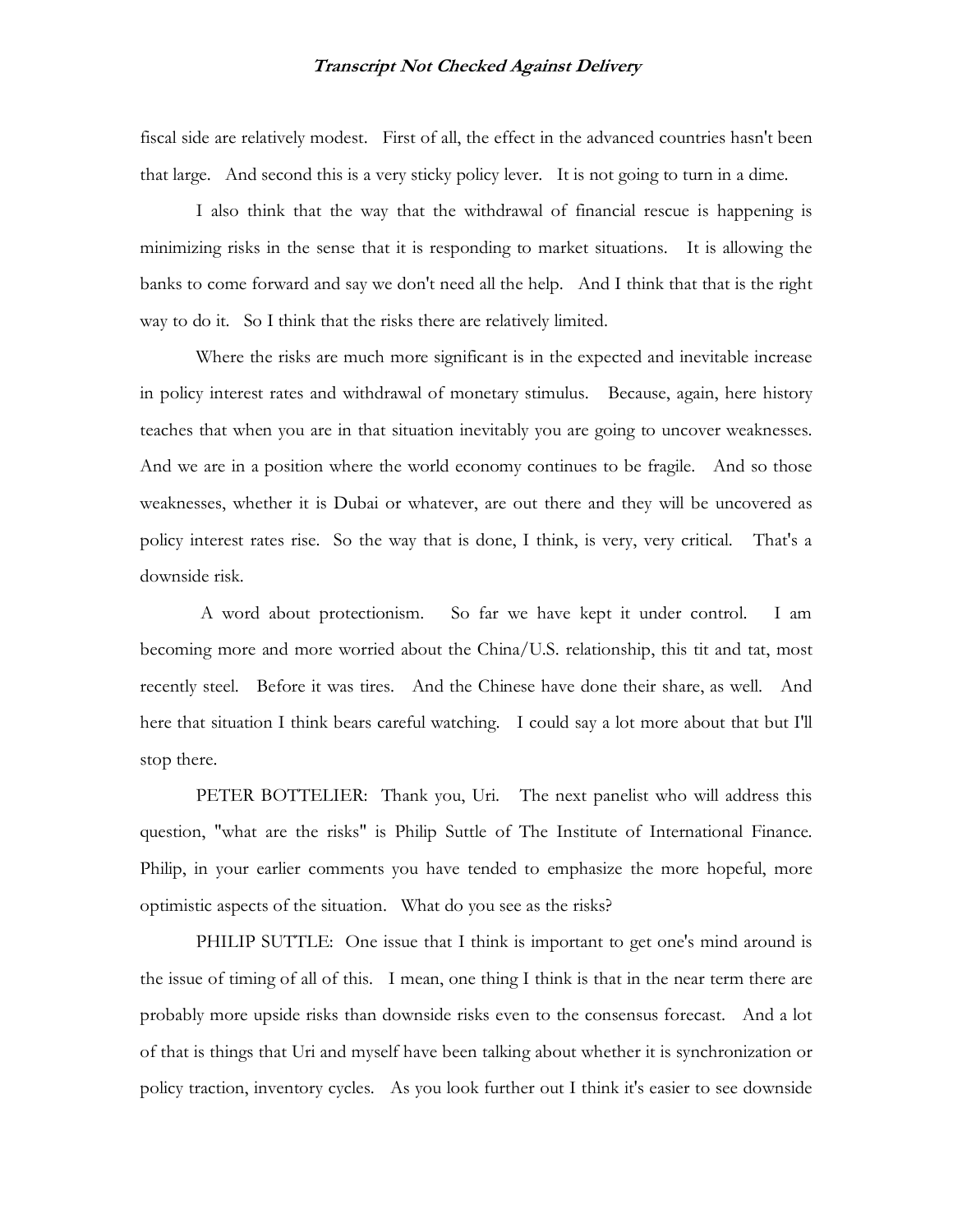risks. So I don't think it's an absolute thing that's time independent. I think the risk discussion is very much a function of the time horizon that one is focused on.

And I suppose if I can sort of have my cake and eat it a little bit here I'm emphasizing near term strength but medium term vulnerabilities. And if I can focus my risk discussions on those sort of medium term vulnerabilities, let's call it second half of 2010, I mean, I think I would highlight four, some of which have been touched on but it seems like four is the magic number. Let me run through them quickly. By the way, I would like to say hi to all of our viewers in Poland who we seem to be pandering to at the moment.

The first is, and no one has actually mentioned this so I will, oil. If you think about what gives you a global recession oil is five for five including, frankly, 2008, 2009 it so happens that oil and Lehman came together so it is almost impossible to distinguish between the two. But if we have seen oil prices move back above \$80 a barrel then if they go to \$100 or above, if, not saying that is going to happen, but if it does happen that would be something I think would add significant medium term downside risks.

Second, the fiscal issue which we can talk about all day. Don't worry, we won't. I think the issue that I haven't heard anyone latch onto is the sort of unimaginable. We should all with respect to people like Desmond who call the '08 crisis very well, we should all be prepared to imagine the unimaginable. And what I'm talking about here is not turmoil in the Greek debt market or even the Spanish debt market, but turmoil in the U.S. treasury market because U.S. debt issue is perceived to become so high that it raises concerns. And one important thing to keep your eye on there is what the rating agencies do and say. At the moment they seem to be sticking their head down and trying to avoid attention, but at some point they are going to have to recognize that many of the debt dynamics, not in the smaller OECD countries, but in the major OECD countries are not sustainable with AAA debt ratings.

The third downside risk which kind of is a variance on that is this whole tension in the Eurozone. And I think the concerns I have about tension in the Eurozone aren't just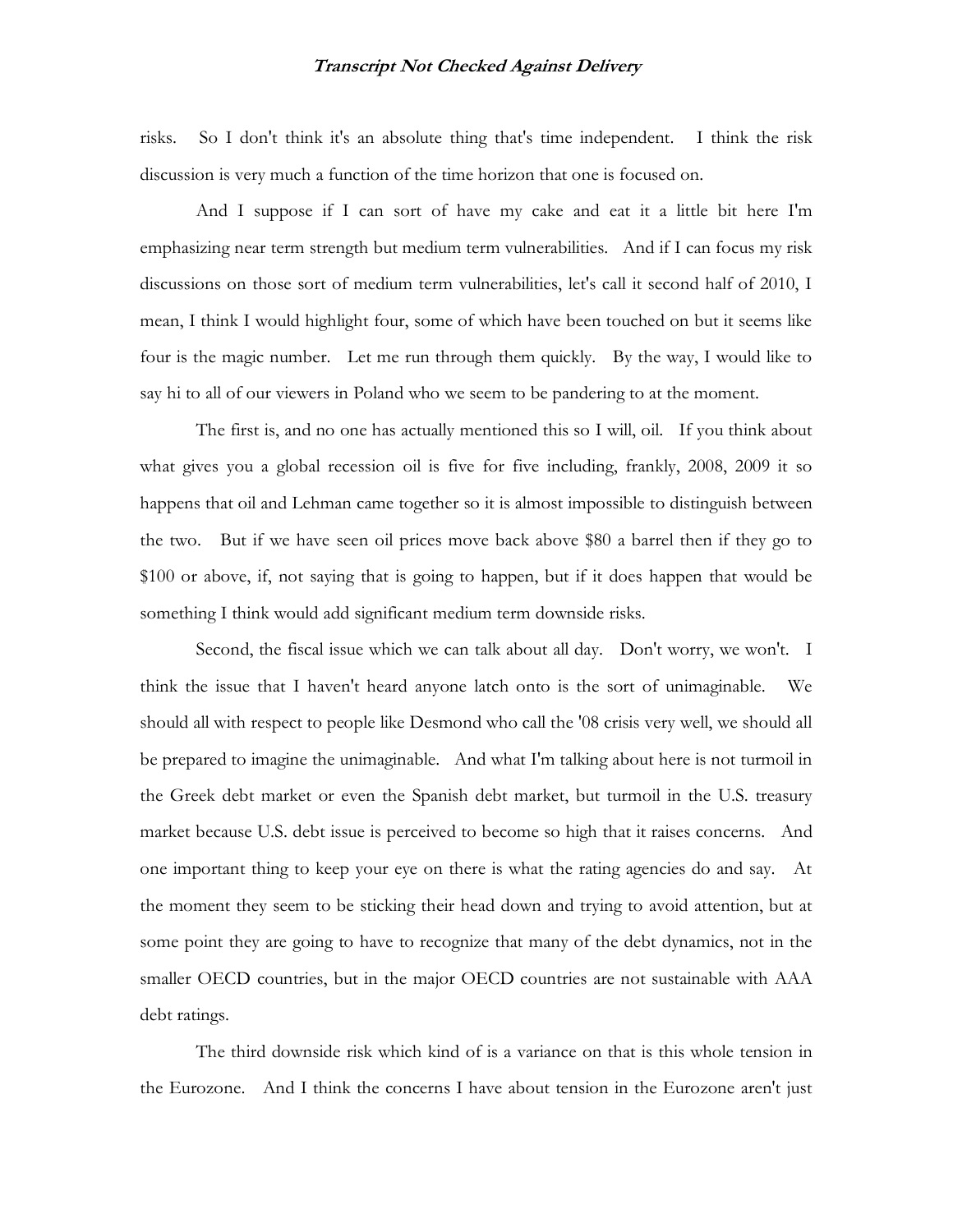about budget deficits in one or two small countries, it's about the tough ride that we've got in that region in a period where we basically are trying to implement to maintain a fixed exchange rate system in a tough period. And fixed exchange rate systems, as we know, are dead easy to maintain in bullish credit environments. Take the first 7 or 8 years of convertibility in Argentina. But when the credit environment becomes tough and stayed tough and unemployment rates go up and are different between regions within the monetary zone, that's when your rough ride comes. And I think that's very much the challenge that Europe faces, not just for the next few quarters or the next couple of years, but I think for the next four or five years.

And then final issue which you might expect me to raise given that I'm working for an organization sponsored by the banks, is the issue of the banking sector. Now, Desmond raised that point earlier in the context of the damage done to the banks. But the thing that worries me more, actually, is that the fix is being proposed to kind of stop another crisis. While in many ways legitimate as medium term objectives, if they are posed too early -- and that's quite plausible given the political imperative to do something -- if they are imposed too early it would actually act as a severe constrain on the ability of the banking and financial system to finance a recovery. And if we get aggressive actions taken to curtail bank activity, that will come with a significant cost to the economy in the near term.

PETER BOTTELIER: Thank you, Philip. My last panelist on this question, the risks, is Desmond Lachman. And Desmond, I'm going to slightly rephrase the question since most of your comments have emphasized the risks already. Are there any upsides that you can see?

DESMOND LACHMAN: There are two upsides that I can think of, one of which I think is possible is that you get a sharp decline in commodity prices in especially oil, that that could really be helpful. That would be equivalent to a tax cut for the industrialized countries. That could be helpful.

The other upside risk that I could think of is that policymakers miraculously get their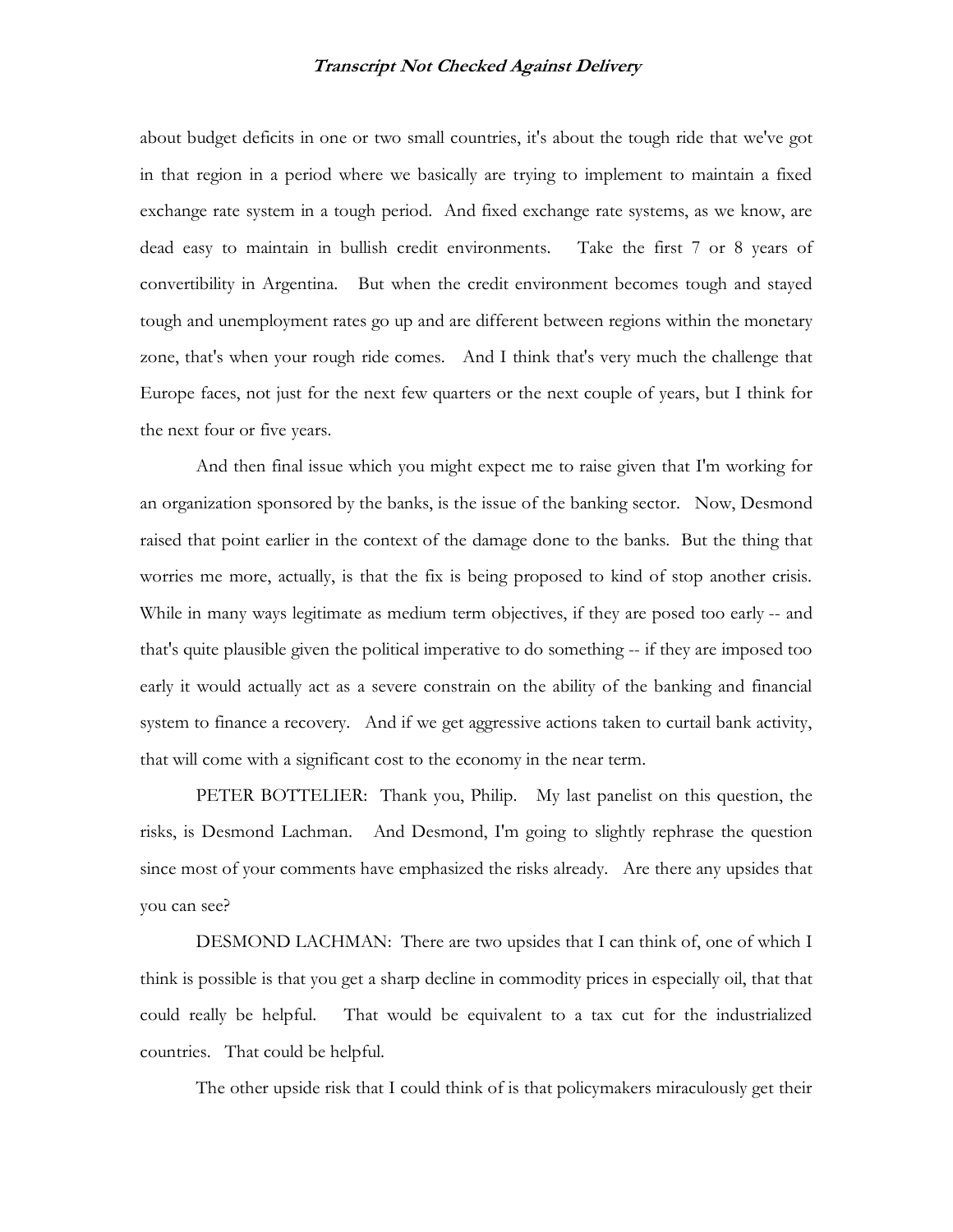act together and engage in proper coordinated policy response. And I think that talk of early withdrawal from stimulus package, that I see as a downside risk. The upside risk I would see is if we really started talking about a second stimulus package in the United States that was coupled -- and I stress this point-- that was coupled with an indication of how we are going to deal with the United States medium term budget problems that we are going to see the largest peace time buildup in the United States public debt. How we are going to address that, I think that is critical.

When I was talking about an L-shaped recovery I wasn't really focusing on the risks, the downside risks that I see. And I would say that the four downside risks that - some of them have been mentioned - that I think have got a very good chance, all too good of a chance of materializing in 2010. In the middle of 2010 is the short term. I do know Philip seems to think that that's the long term. The long term is beyond 2010.

But the four risks that I would indicate. And I put them in the order in which I really think I worry about them. The first is the situation in Europe. Philip correctly mentioned parallels with the Argentina Convertibility Plan. These countries really have to be dealing with a bunch of deficits that are in double digit -- current account deficits that are double digits in the middle of a recession without having an exchange rate mechanism or an independent monetary policy to deal with it. That is a risk. I think that that is a train wreck waiting to happen. And the noises that we are getting about Greece really should be a canary in a coal mine as far as Ireland. Spain is the key one that I'm worried about, and Portugal. So I think that you could really get a full blown crisis in the Eurozone.

The second was also referred to, oil. I would just note in passing -- I don't want to delve into politics, but the United States is fighting two major wars in the Middle East and Iran is on its way to nuclear weapons. So who knows what could happen in the Middle East? You could get a supply disruption. I totally agree at full that that would really be the death nail for the global economy.

The third risk that I see which is very real and which I notice the Federal Reserve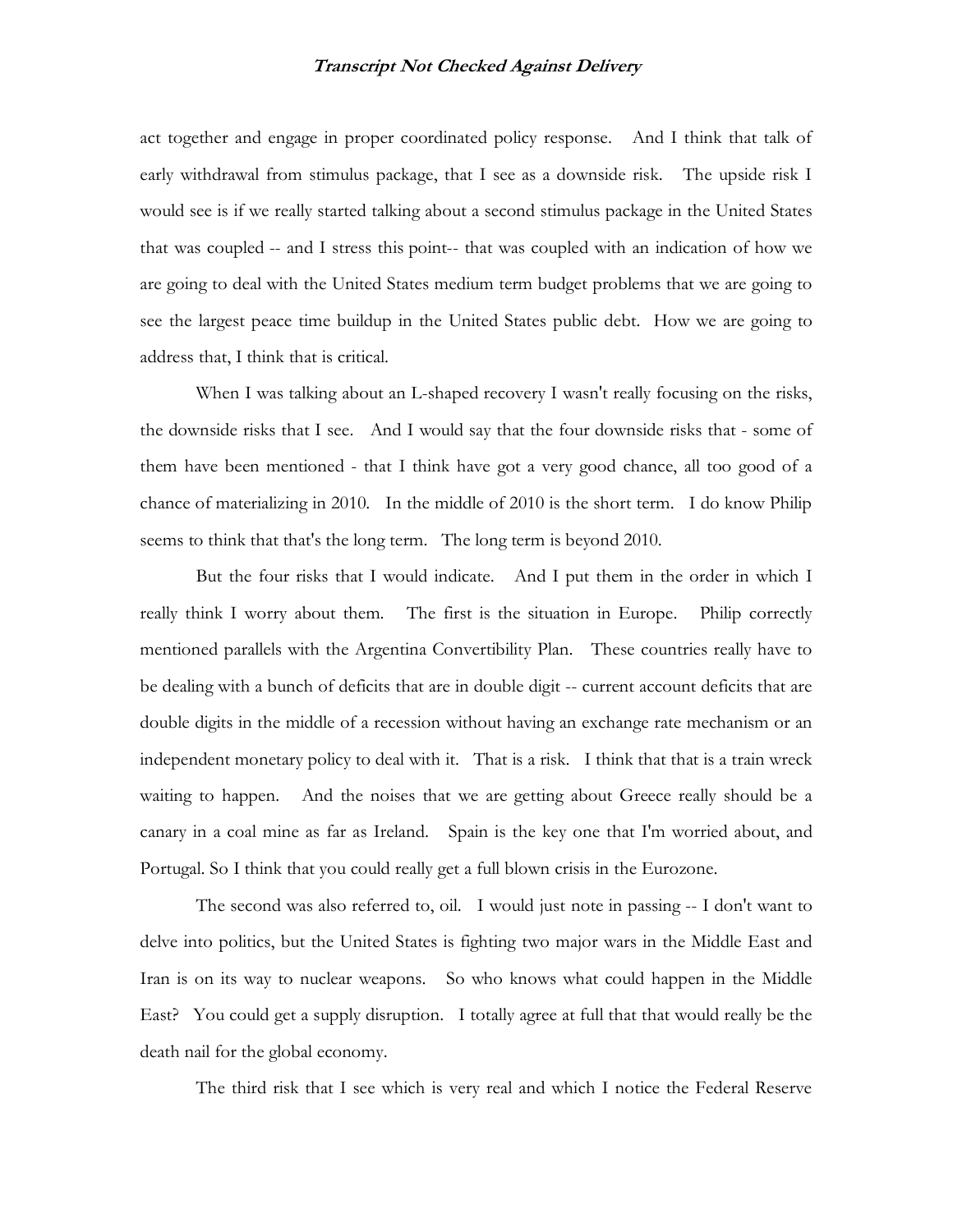officials keep talking about is what's happening in the commercial real estate market. You've got 500 billion dollars of commercial real estate loans coming due in 2010. If those loans don't roll, as many of those won't, we are going to get another letdown in the commercial real estate market. And that's going to have a real damaging impact on the regional banks of the United States. Regional banks, half of their portfolio is in commercial real estate. So the last thing we need is to get a credit crunch in the regional banks which are the suppliers of credit to the smaller and medium enterprises which, in turn, provide most of the growth in employment. So that is a real risk.

The fourth risk to which Uri has alluded is the idea of protectionism. 2010 is an election year in the United States. China somehow persists in fixing its exchange rate now to a depreciating dollar which really is just a red flag and an invitation to have protectionist picture ramping up. And if we have learned anything from the Great Depression that is not very healthy for the prospects of getting out of the mess that we are currently in.

PETER BOTTELIER: Thank you, Desmond. We are running slightly over time. So I'm going to ask the three respondents to my last question to really discipline themselves. Imagine yourself in a meeting where you have a chance to address the G20 for three minutes. And the question is: What should be done other than perhaps what is already being done to promote the recovery chances in the world and in the major economies? If you wish to select any particular country or group of countries for your recommendations you are free to do so. The first panelist I will ask to address that question is Jorg Decressin.

JORG DECRESSIN: What are the fundamental policy challenges we face? We can perhaps distill them down to three. The first is to engineer a shift in demand from public sources to private sources. The second is to engineer a shift in demand from countries that have had large increases in asset prices and housing booms and have had very much relied on domestic demand to stimulate their growth to countries that have mostly relied on exports in order to stimulate their growth. So we need to have a shift there from, say, demand in the U.S. to more demand in emerging and other economies, to give an example.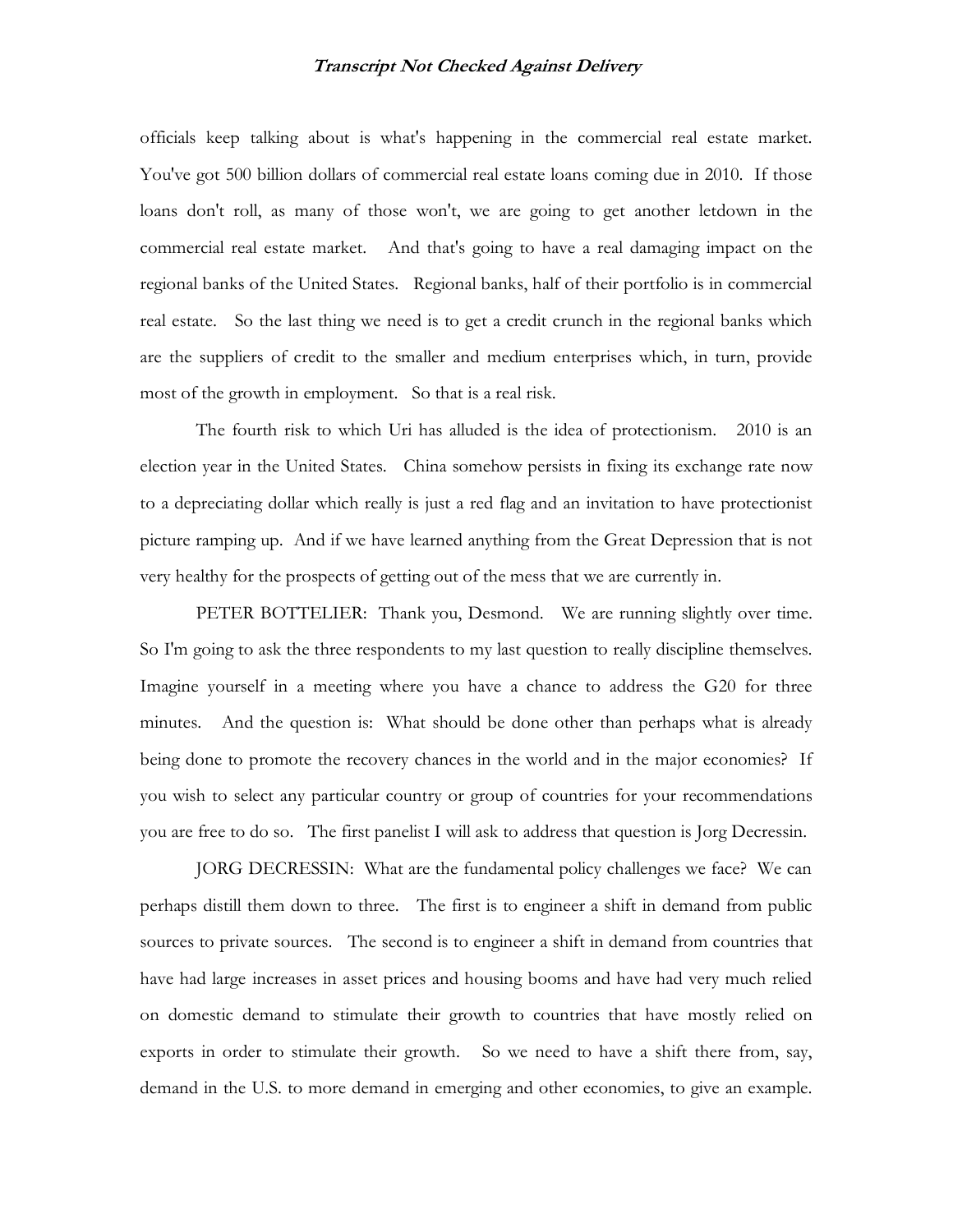And the third challenge is that we need to repair the financial systems in many advanced economies and at the same time also effect changes on the supply side of these economies. Obviously, real estate and financial services will be less important drivers of growth in the future and the resources that are being freed from these sectors will need to be employed gainfully elsewhere. So these are the three challenges.

Now, given where we are right now, what would we recommend that policymakers do? Well, first fiscal policy in our view needs to stay accommodative because at this stage private demand is not yet strong enough to carry this recovery forward. And there are, as some of us have alluded, risks building up in sovereign and debt markets and they bear watching it.

And what does this mean for the strategy that governments should adopt to affect the fiscal policy? Well, it means that we need to stay supportive now, but at the same time address medium and longer run challenges.

How can this be done? I will give you a concrete example. If in advanced economies you were suddenly to link statutory retirement ages to life expectancy, this exists in some economies but by far not in all economies. In many economies it would do a whole lot in terms of re-addressing future fiscal imbalances, of reducing expenditures in the future and therefore it would give markets a reassurance that the expansion that we are seeing right now in fiscal policy is going to be contained, that the debt that we are building up right now is going to be rolled back. But at the same time this type of measure would not depress demand today. So it would still help governments support the private sector. But there are other examples of such policies. The bottom line is we need to deal with the medium and longer run challenges.

Second, with respect to monetary policy, again, in advanced economies unemployment is going to be either high or rising in 2010 so there is ample scope for staying accommodative which is what most banks are doing right now.

The third challenge is to deal with the financial sector. And this is a trickier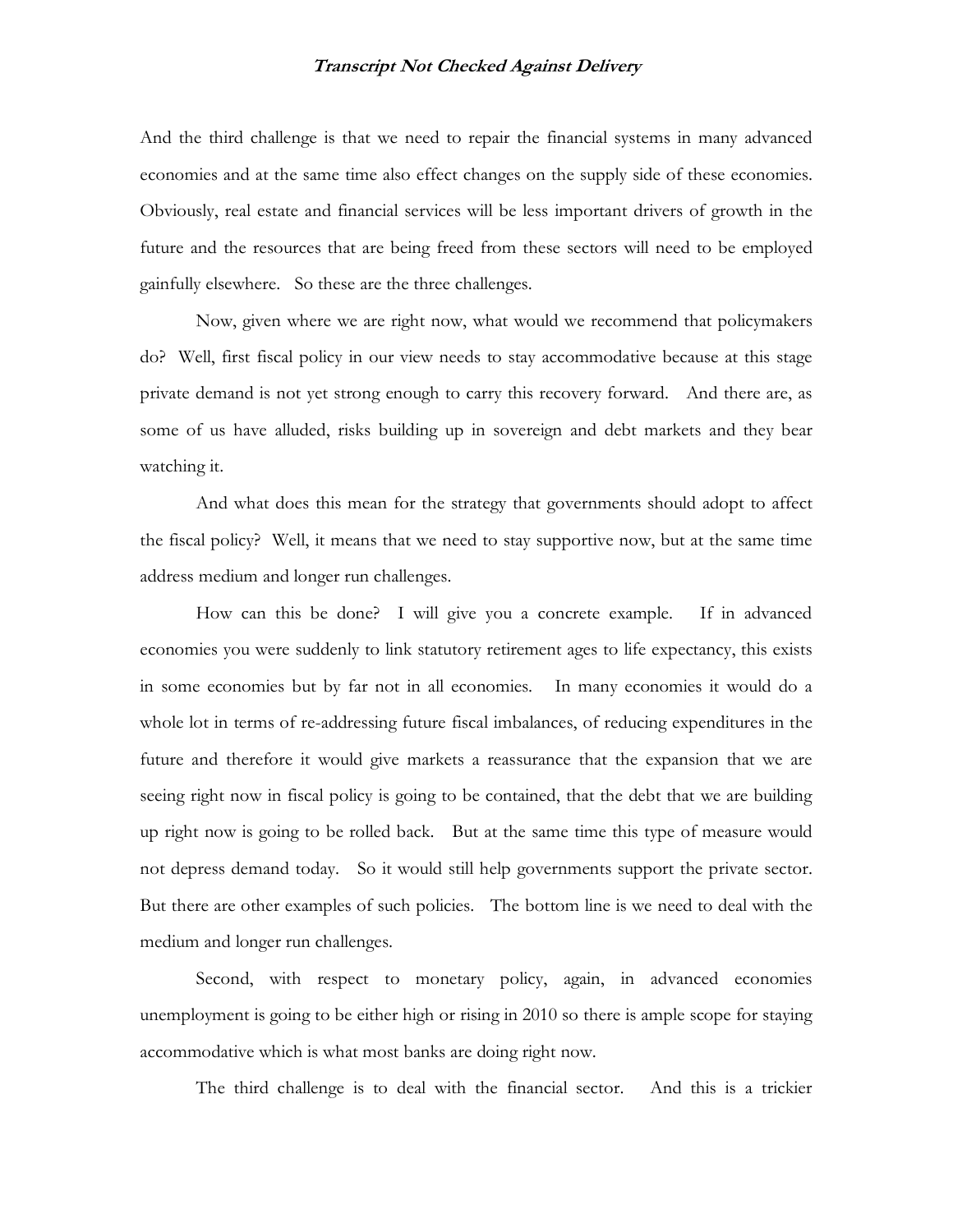challenge. There is good news if banks are paying back what governments have lent to them. But what we are really concerned about is that they rebuilt their capital and that they restart lending. So these are the two things that we need to monitor. Now, progress is being made in that respect, but at this stage there is still more to be done for the banking sector to be a strong supporter of growth in the future. I mean, if more is not done then one can see this economy running into a bottleneck as credit demand picks up again.

So I think these are the challenges that policymakers face. Now, then there is the other aspect which is we need to shift demand from countries like the U.S. because savings are rising in these countries where consumption is being cut back, to demand in other countries where savings have been high and savings need to be brought down. And that concerns a number of emerging economies. And what we are looking for there are measures to basically boost consumption coming through, for example, reforms to social and safety nets, but there are a whole range of other measures that one can consider such as developing non tradable sectors in these economies.

So it's a complex agenda. Progress is being made. And the G20 in that regard is major good news for those that are very much supportive of coordinating global policies.

PETER BOTTELIER: Thank you. Next, Hans Timmer of the World Bank. You have the audience G20 for three minutes.

HANS TIMMER: Thank you very much. I think the biggest challenge for policymakers including those of the G20 is to transition from short term firefighting as if there is no tomorrow to medium and long term growth strategies. That doesn't mean that firefighting is not important because you can prevent having your house burned down. It doesn't also mean that prematurely you should stop extinguishing the fire. But with the turnaround of the global economy at the moment with the fact that the acute phase of the crisis is over we really have to focus to that medium term because with firefighting you are not developing new terms.

There are three reasons, I think, why that transition is so important. The first one is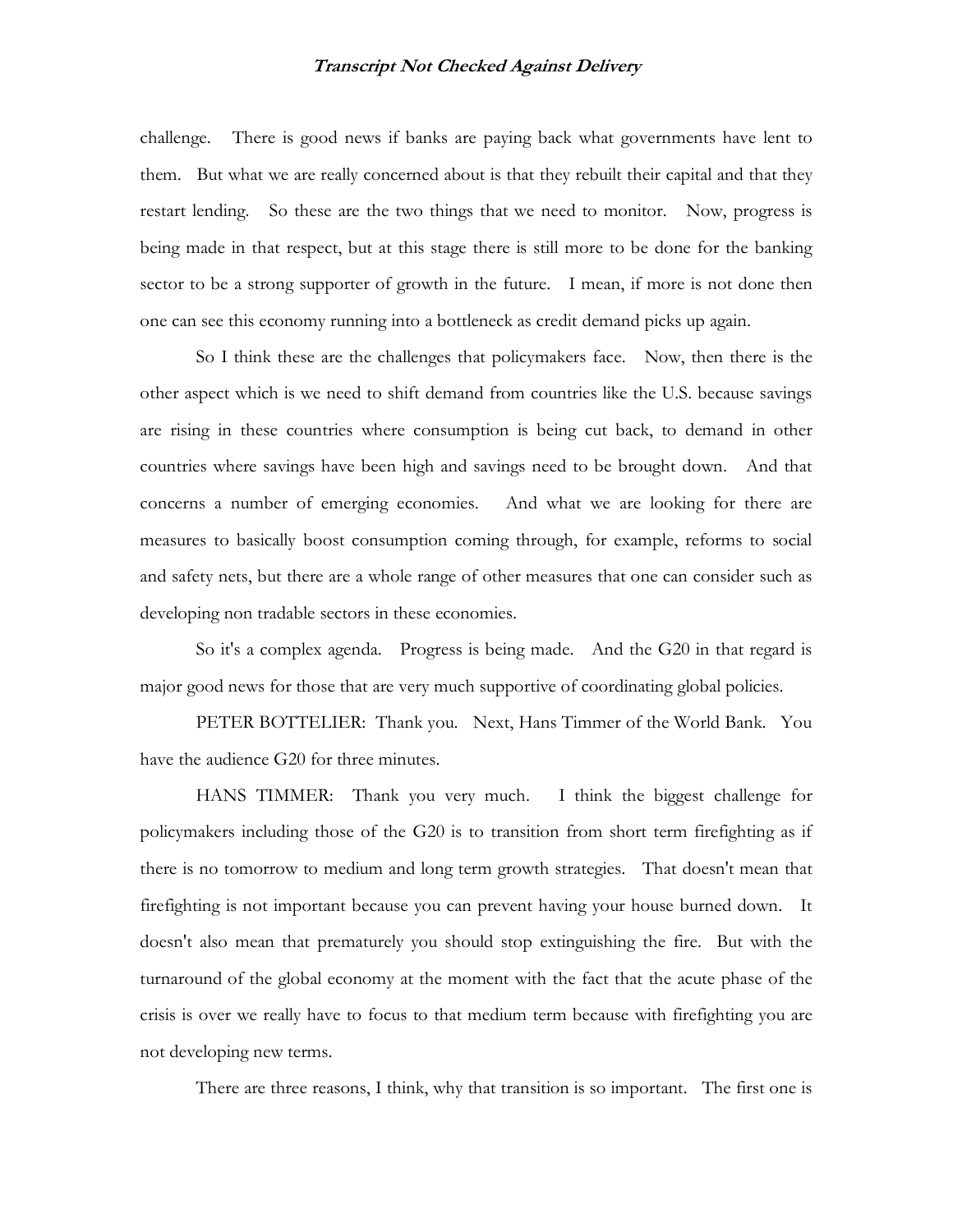that there are serious limits to short term stimulus programs. Uri said earlier that it is positive that there is still some stimulus, fiscal stimulus in the pipeline. In the U.S. we have only spent one third of the total amount allocated. So this year we could spend another one third. It should be clear that by spending the same amount as last year you are not generating growth. You are just preventing that there is no negative impact now of a withdrawal of the stimulus. And we have seen during the 1990s in Japan that just with fiscal stimulus you are not re-creating growth in an economy. It's only very short term that that kind of a policy is effective.

And the same is true for very loose monetary policy. It has been very effective but already now we are very worried about the dollar carry trade and the asset price inflation that might come in several countries. So you have to quickly find other sources of growth. So that is the first reasons. There are limits to the kinds of policies that have been put in place until now.

The second reason is that it is very important to restore confidence in the global economy. And you restore confidence not be continuing to spend as if there is no tomorrow but by being very credible in the medium run, by putting on the table fiscal policies that are really sustainable, by making sure that you can take away the bottlenecks for further growth, that there is enough money for the infrastructure projects that are needed to accommodate the growth.

And the third reason, I think it's the most important one, is that this is a kind of a crisis that has the potential to create lasting structural changes. This is not a normal crisis where you have to look for a turning point which is very difficult to miss at the moment and then everything is okay again. This is the kind of a crisis that will change the global economic lynch head probably forever that is true in financial markets. It's true also for the production patterns. This is the kind of crisis where whole industries in certain countries can disappear and suddenly lose it against industries in emerging economies. And that means that as policymakers you have to accommodate those structural changes and you have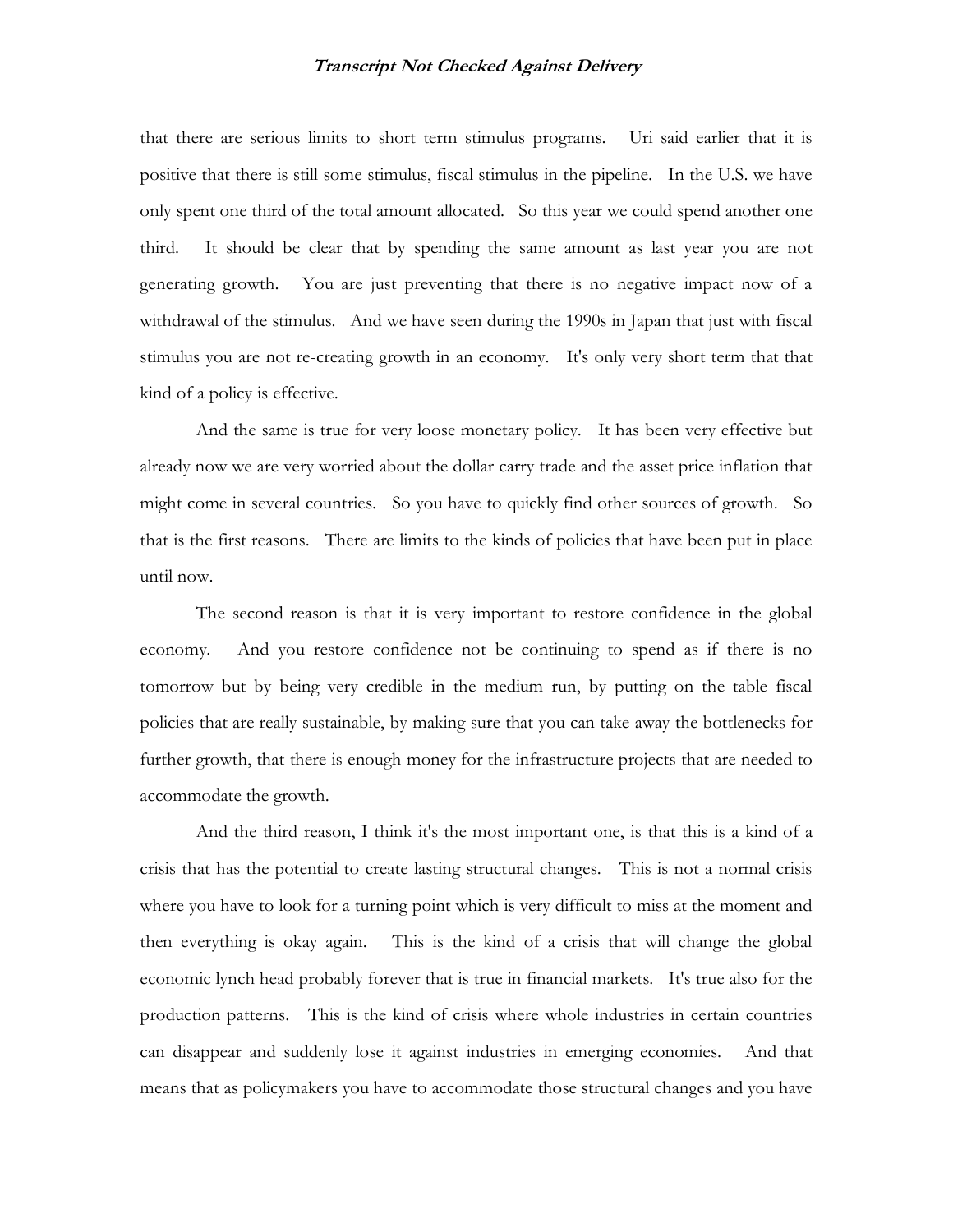to open the way to create new growth.

Now, in that respect, I'm very worried that policymakers cannot get a consensus, for example, effective climate change policies, because those are actually the kinds of policies that are needed to create a much more stable and predictable environment. And there is no decisive action there. And if there would be predictable and decisive action then you could create in high income countries new growth industries, the so-called green industries. Then you could create in developing countries new opportunities in the sense that there is a new way of securing, of creating energy security. It is not just about climate change. It is also about the global policymakers being able to guide a longer term road forward.

PETER BOTTELIER: Thank you, Hans. Philip Suttle you have the last word. What are your recommendations to make this recovery more sustainable and more robust?

PHILIP SUTTLE: Well, I obviously - the easiest thing to say is I agree to most of what has been said. Most of the good points have, in fact, been made. And I think it is fair to say that while we need to maintain stimulus policies both monetary and fiscal for the very near term there are clear implications and costs that we have been talking about for keeping on pushing. And I think the whole quantitative easing strategy which both The Fed and the Bank of England in particular have adopted is frankly a little bit of an experiment. And I think we need to be a little cautious as we look out over the next year or so about how that strategy is implemented.

Now, I think there are some considerable financial risks associated with what both central banks have been doing. But I think to kind of try and summarize a lot of what has been said I think there are three sets of principles, if you would like, I would lay out to the G20 ministers here.

The first - in many ways they are all very obvious points. But the first is make sure policy is forward looking. Don't try and fight the battles of the past too much. I often feel that when I hear policymakers making statements about what needs to be done it's sort of what they really wish they had done in 2004, 2005, 2006. Well, that's too late. You didn't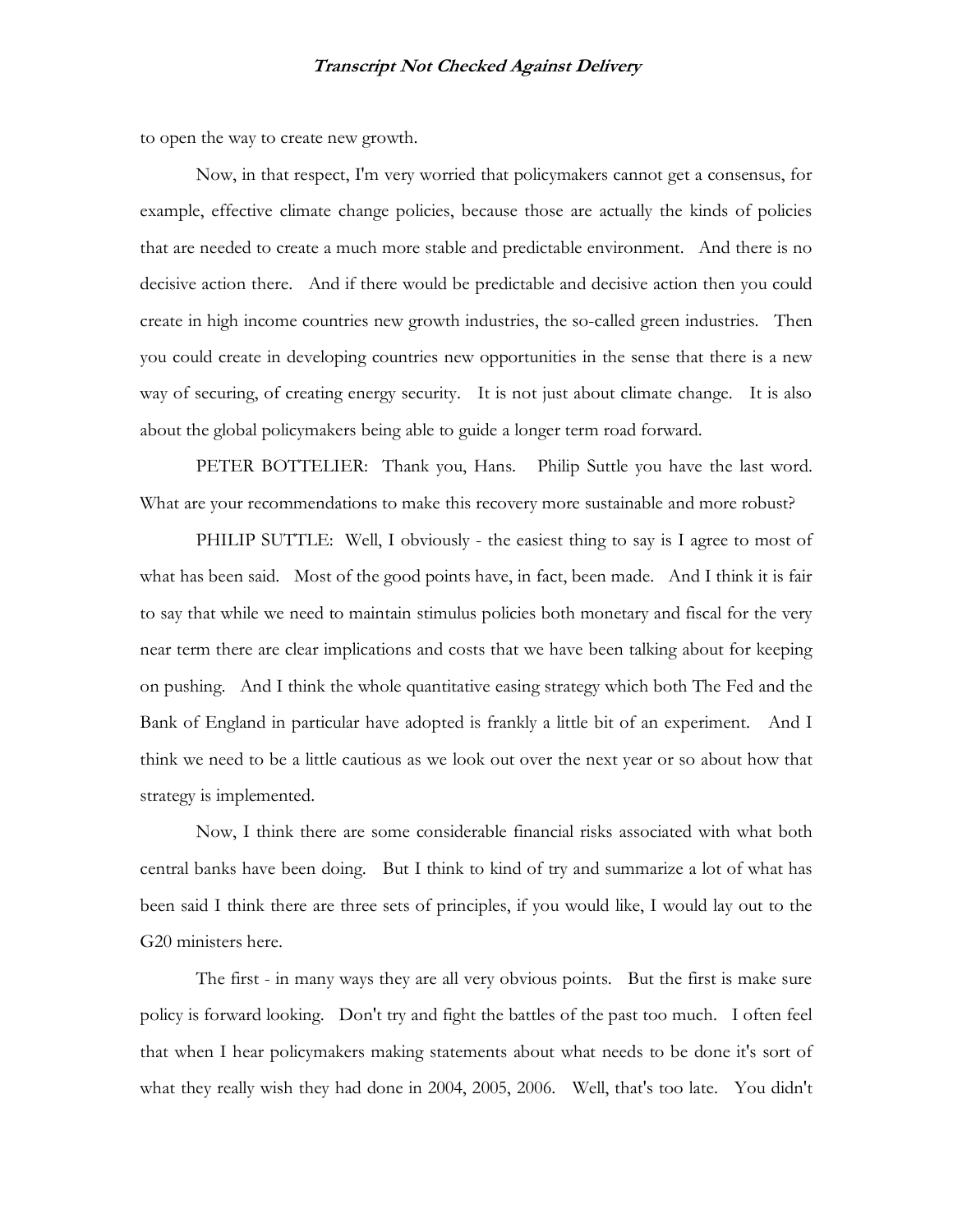do it. You messed up. And let's move on. Let's think about what can be done from a forward looking perspective taking the existing structures or the existing situation as given.

The second issue is I think recognize consistency and try for consistency. That's really another way of saying try for policy coordination. But I think there are two consistency concerns I have, to give you illustrations.

One is the obvious one of China running one monetary policy, the U.S. running another monetary policy and trying to maintain a fixed exchange rate between the two. You can't have that. You need to have some give and take and obviously in that context you need Chinese currency flexibility. And that's an illustration. It's not my main point but it is an illustration of at the moment I think the G20 policy statements are loaded with consistency issues.

Another illustration actually picks up on a point Uri just made. He said that the banks need to rebuild capital but they must lend. Well, actually what really has to happen in the banking system according to some of the new rules that are coming out is capital ratios will be going up. Simplest way and probably the most likely way of that happening is for banks to restrain asset growth. So you either want one or you want the other. It is very hard to get them both. So I infer an inconsistent outcome. I infer inconsistency.

My third point which in a sense picks up on Hans' points is that one needs to recognize that the world is in tremendous flux here. And there is a real need here for supply side flexibility. That means giving up certain things as well as gaining certain things. And I think Hans' point about green jobs and the shift in technology related to the climate change issue is a perfect illustration of that.

PETER BOTTELIER: Thank you, Philip. I would like to thank all panelists for their contributions to these five crucial questions. We have about 40 minutes left for discussion. And I would like to open it up for questions from the audience.

AUDIENCE: First point is that protectionism has been kept relatively under control. Virtually all the G20 countries have engaged in protectionist measures of various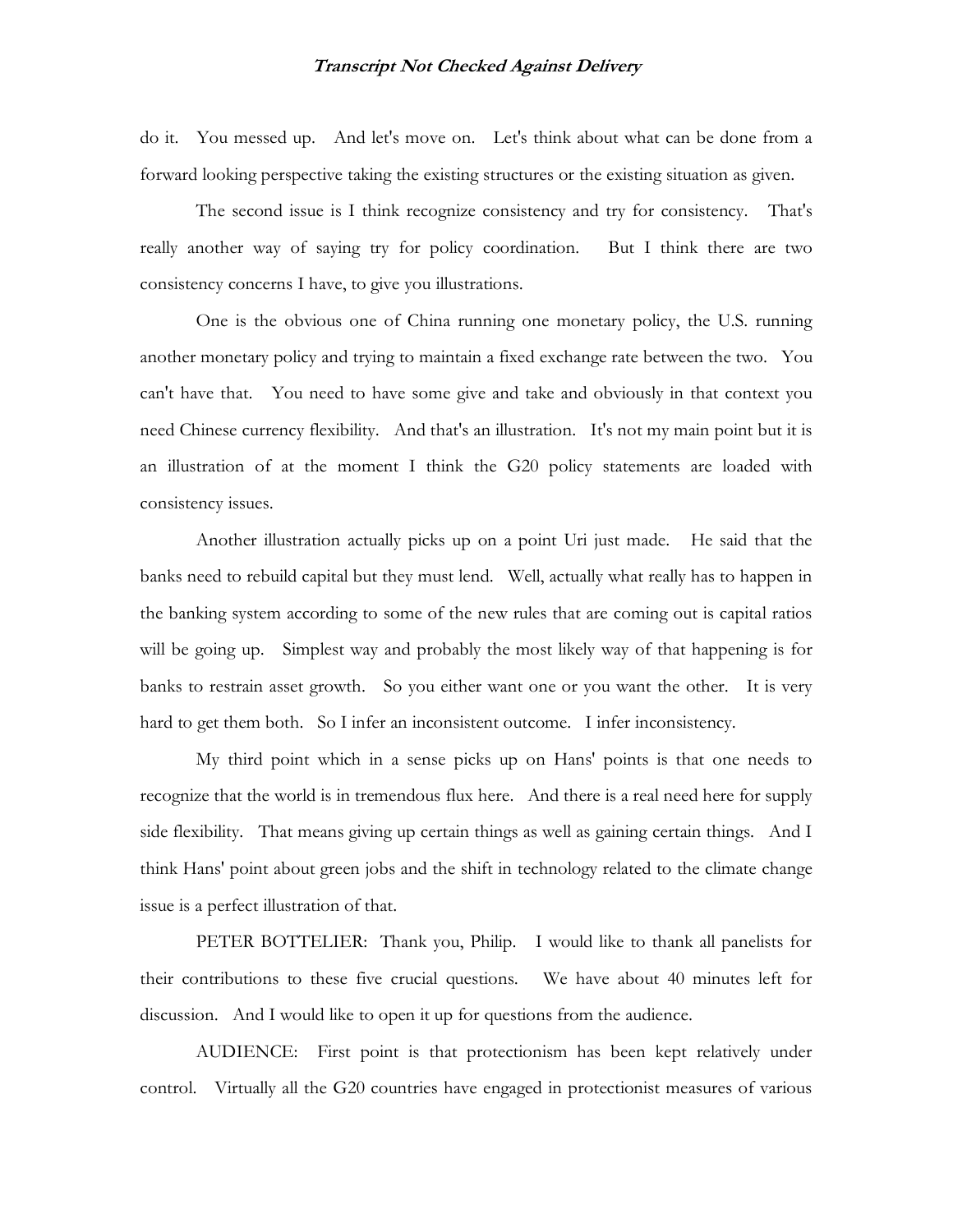types in the United States, the American provisions, the tire case, now the steel pipes. There have been a couple of other issues. And if you go across the G20 you will find just a number of these in just about every one of the G20 countries. This remains a contained phenomenon. There have been very little sort of across the board tariff increases on specific products, etc. Part of this is WTO disciplines. The WTO disciplines buy much more on the industrial countries than they do on the developing countries. The developing countries have a lot more water in their tariffs, in other words, they can raise tariffs and still stay WTO compliant. WTO disciplines are also out there because of the possible threat of dispute sentiment. But I think in the end the control of protectionism isn't so much about the actual disciplines that are out there which can be gotten around in various ways. It is about two things. It's about the memory of what happened before and it's about the political pressure that exists.

I happen to believe, and I wrote about 9 months ago on this issue, that if we had not managed to control the global recession and the possibility of depression that occurred that the protectionist pressures would have become very, very great and in some cases perhaps overwhelming. So this is one important factor. So if you believe Desmond's artwork then be very concerned about protectionism because it is very contingent, in my view, on the state of the economy.

Let me say one more thing. While I agree that we need exchange flexibility in China and we need some exchange rate appreciation in the Asian countries in general and that this will make it a lot easier to manage the growing gap that exists between the potential of growth in the industrial and developing countries, I think that to make this sort of central question at the moment has a number of risks. One of them is exactly to animate, to add to the protectionist rhetoric and so on.

And the other is essentially to take the heat off the real questions which underlie these global imbalances which are actually more to do with fiscal policies in the United States, household savings rates in the United States and distortions within China which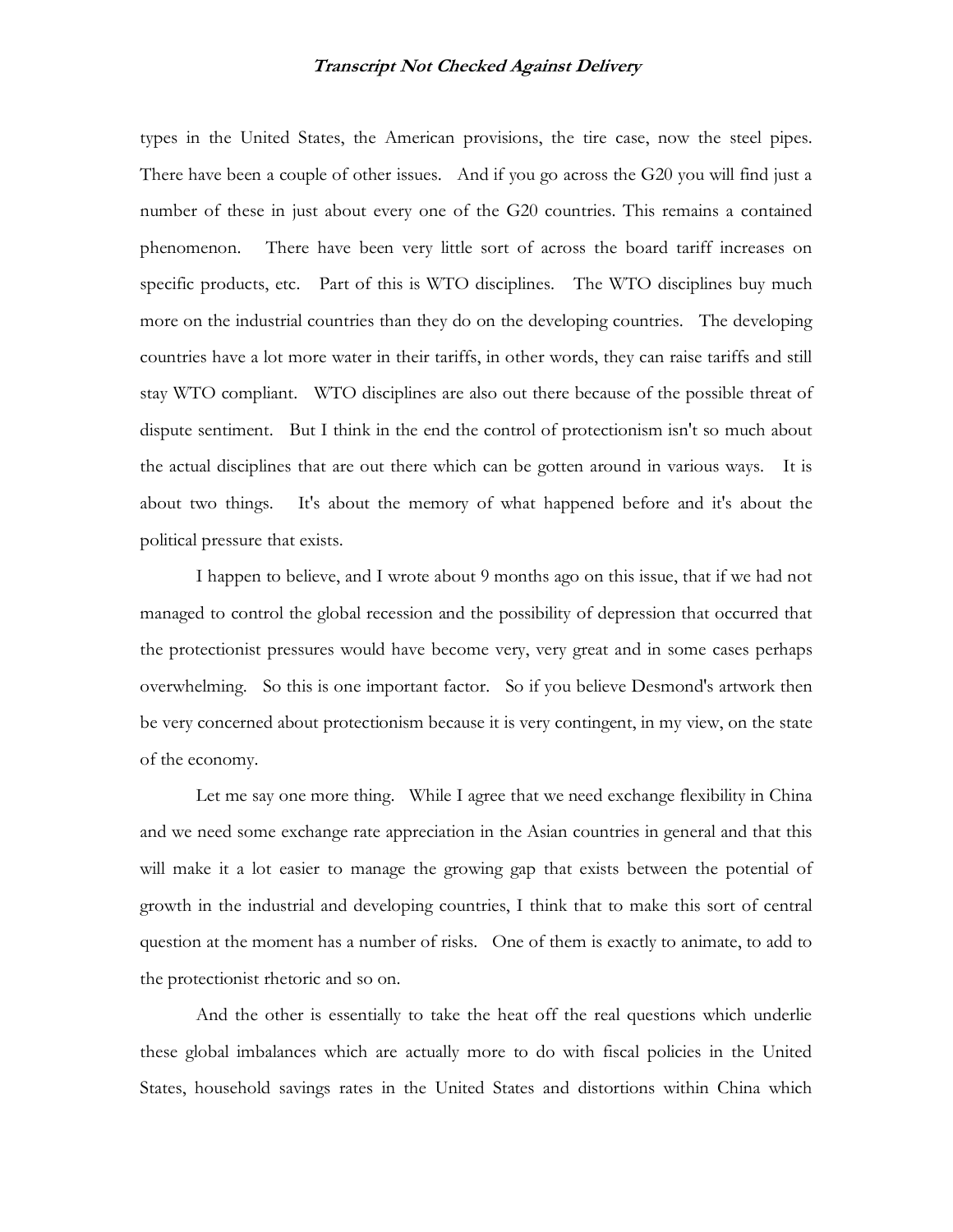artificially inflate the savings rate in China than it has to do with the international exchange. The international exchange is essentially a way that these economies are adapting to these pressures and to these distortions which really have to do with domestic policies.

PETER BOTTELIER: Since the issue of protectionism is so important and potentially so treacherous, I would like to ask if other panelists have any comments on that question.

PHILIP SUTTLE: Can I make a point which is sort of very intolerant which I think is the most concerning aspect of protectionism at the moment actually in the financial sector and it's actually being promoted by many in the official sector who are saying one way to make our system safer is to ring fence it. And that you see especially in Europe. It is in a way very understandable because of some of the traumas that some of the smaller countries experienced in Europe with cross border banking difficulties. And I think if we go down that route and ring fence banking systems and impose essentially protectionism and financial services then it carries with it some pretty negative implications, the least of which I think it is fair to say that a lot of growth in emerging markets in recent years has come from the opening up of the financial systems and the introduction of best practices. Maybe that's not the right phrase, but certain practices from the mature economies into the emerging economies.

PETER BOTTELIER: That is an important comment. I would like to move to the next question. This gentleman on the second row.

AUDIENCE: Hello. My name is James Bond and I work at [INAUDIBLE] which is part of the World Bank group. We have spent the last year heavily involved in the financial crisis in East Europe. My question is to Phil Suttle. And I actually want to ask him about what will happen to the PIIGS in Europe: Portugal, Italy, Ireland, Greece and Spain. What would -- sort of a science fiction from Philip -- in terms of what unwinding of the Eurozone would look like if the tensions in the zone become excessive, unmanageable and the whole place falls apart?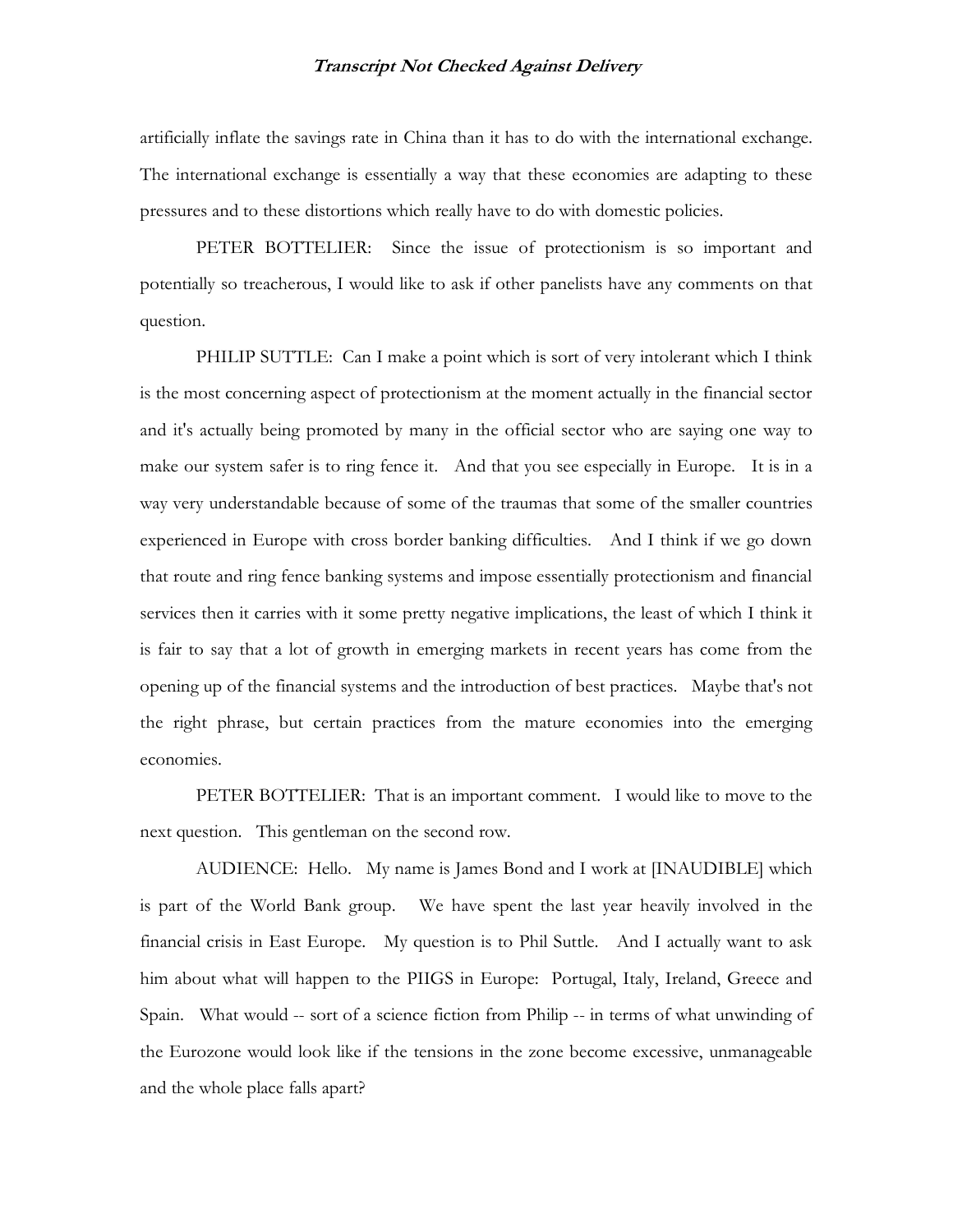PHILIP SUTTLE: Good question and I'm sure Desmond will have a view on this, as well. I mean, I worry that precisely because those links are so tight, in other words, we have legal structures and physical structures that aren't easy to unwind even compared to, say, Argentina going off convertibility or Britain going off gold in 1931. This is actually a tougher nut to crack in that sense if you believe the currency flexibility was the way to go. Actually reversing what was done with introduction of the euro was phenomenally tough. So I think what it leads one to is the conclusion that you sort of - I wouldn't use the acronym, but those countries that you mentioned they have to tough it out. And you're looking at multi austerity.

Now you could say we have had multi austerity in key parts of Europe before and it turned out to be not too bad. I mean, there are countries, Ireland being an example itself, that achieved a massive reduction in its budget deficit in the 1980s over a number of years and somehow the countries survived and actually flourished out of it. But then you have the ability to converge interest rates. They started off high and converged on German levels. You also had an opening up of the economy to massive inflows of FDI. Neither of those two offsetting financial support seem to be there. So it looks to me like this group of countries is in for austerity on the fiscal side not just for a year or two but for an extended period. But Desmond maybe you have these on the unwind issue.

DESMOND LACHMAN: I was trying to strike an optimistic note to the seminar until that question was raised because I don't think it is a question of if this is going to happen. It is more a question of when it is going to happen. And basically the stakes are incredibly high. The reason is that if any of these countries were to be forced out of the euro and have to be borrowing in their own currency what that would mean is instant defaults on their sovereign debts.

Now, what we are talking about is not a small country like Dubai or Iceland or something of that sort. We are talking about serious countries. We are talking about something like Spain which is very large. You are talking about a huge amount of debt. So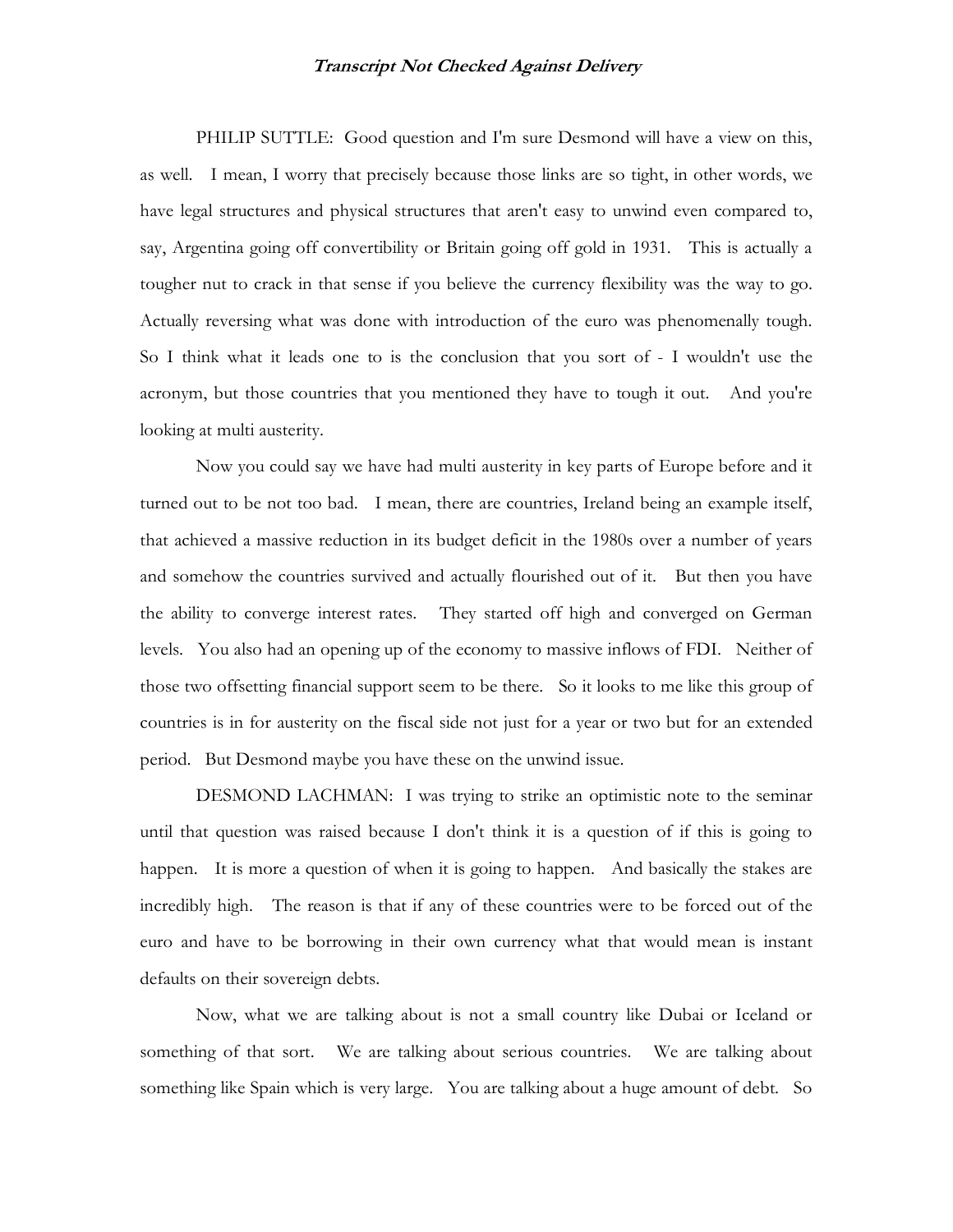what it would do is it would sink the whole of the European banking system. It would be real Armageddon. And that is the reason that the ECB is going to fight it and hold its nose despite the fact that we are talking about solvency issues. We are talking about unsustainability issues. The prospect of having this kind of cataclysmic occurring within Europe is going to cause the ECB to continue pumping in money until they get tight.

The reason that I'm very pessimistic about this from a long term point of view is the size of the imbalances that are involved and most importantly the amount of international competitiveness that these countries have lost. So if you are looking at countries like Ireland, Portugal, Greece, Spain, they have lost something like 30 percent of competitiveness against Germany. What they have got to do is they have now got to regain that competitiveness against a country that doesn't believe in inflation. So what it means is that you have actually got to get prices and wages falling by 30 percent which is then going to complicate their fiscal problem.

Unfortunately when you get to my stage of - the stage that I'm at in my career you've been to this movie a number of times. And the last rendition of this movie I saw was at the Argentine Convertibility Plan which everybody said wouldn't fall apart and when it did fall apart you really got a debt default. I just don't see how - it's just the inconsistencies are just so great that if you try to go the austerity route, you try to tighten your budget, what you do is you drive your economy down. If you drive your economy down you lose your tax base so you don't really gain much by the tightening.

So I think that this is a fool's errand but the way in which it will play out is the ECB will keep kicking the can forward until they realize that it's not just Greece that they've got to be supporting but it's Greece, the whole bunch of them, four or five countries which involves huge amounts of money. It's going to be a huge transfer from the north of Europe to the south of Europe and this is going to have a political dynamic of its own. I can't imagine that Spaniards are going to tolerate unemployment at 20 percent and rising forever. They are going to be asking. There's got to be a better way than this. And that's basically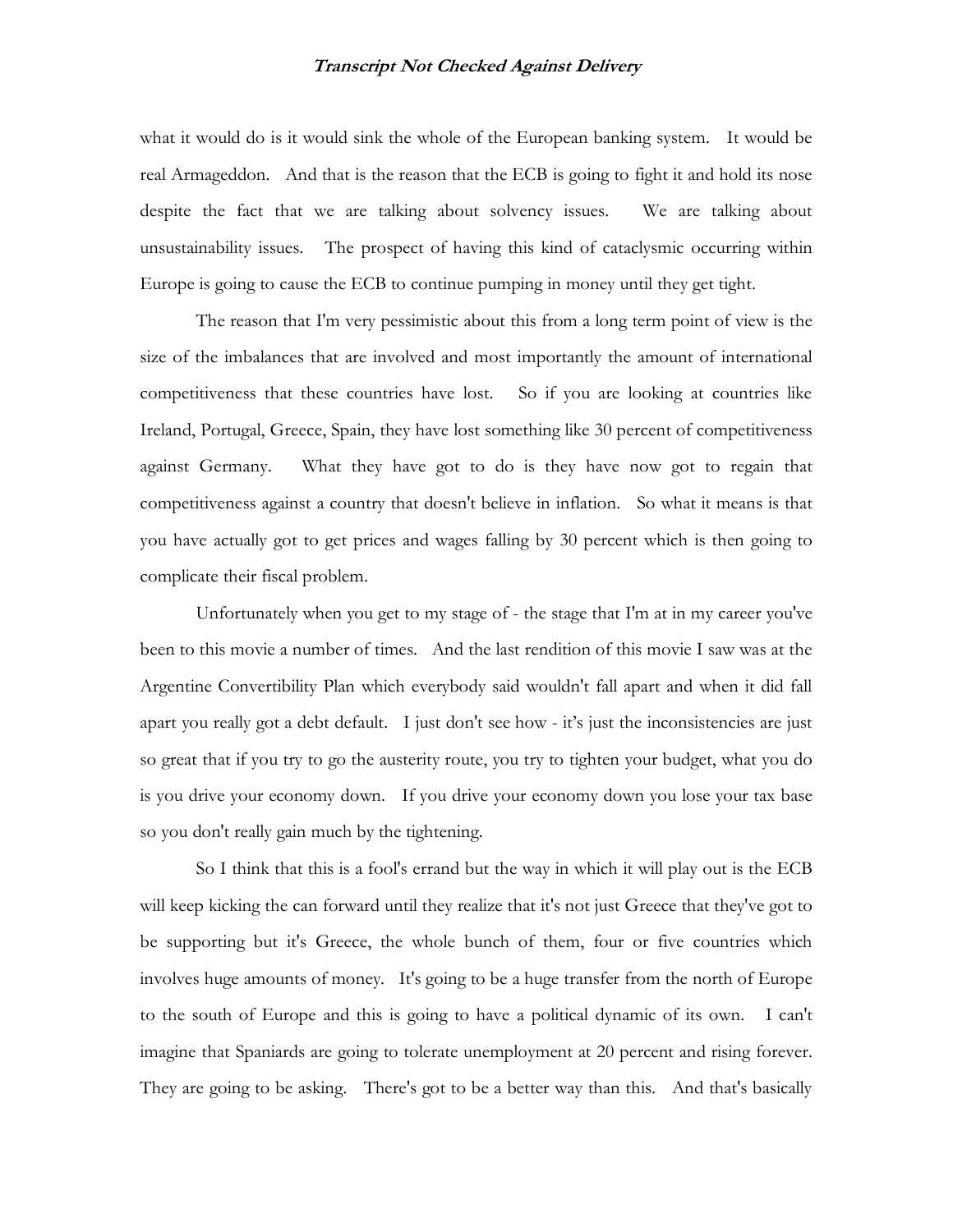what occurred in Argentina.

PETER BOTTELIER: Uri, I would like to suggest that maybe you would schedule a seminar like this on the future of the euro. You can invite Desmond again. Next question from the audience. This gentleman here in the front.

AUDIENCE: Barry Wood, RTHK in Hong Kong. I would like to ask Phil and Hans to expand a bit about the power shift to the emerging markets, particularly the bricks. Why do you really think that's happening? It's not just debt in the United States; is it? I'm not persuaded that domestic demand is going to rise in China and Brazil and thus sustain this. And if the United States is going to grow at a low level aren't we going to see commodity prices decline from these current levels?

PETER BOTTELIER: Do you want to go first, Hans?

HANS TIMMER: Well, why is it happening? Let me first say why it is not happening. Many people think that this was happening because of export growths, because either through manipulation of currencies or through other impulses to stimulate a manufacturing sector in China, for example. These emerging economies were basically boring growths by exporting their way out. That's a complete misread of the data, in my opinion.

And I would say that that line of thinking is actually another danger against the trading system as we know it. I mean, we talk about protectionism. Often we talk about limiting the imports. But there is a lot of discussion now about rethinking export growths which also could be a threat against a trading system. And, again, it is a misread of the data. Developing countries including China but it was happening in many, many more countries, growing two and a half times, almost three times as fast as the high income countries over the last ten years before the crisis. And they accelerated their growth while nothing was happening in the high income countries. Growth was not accelerating and import demand was not accelerating. This was basically happening because of internal reforms which unleashed productivity potential that they have not used yet. And through enormous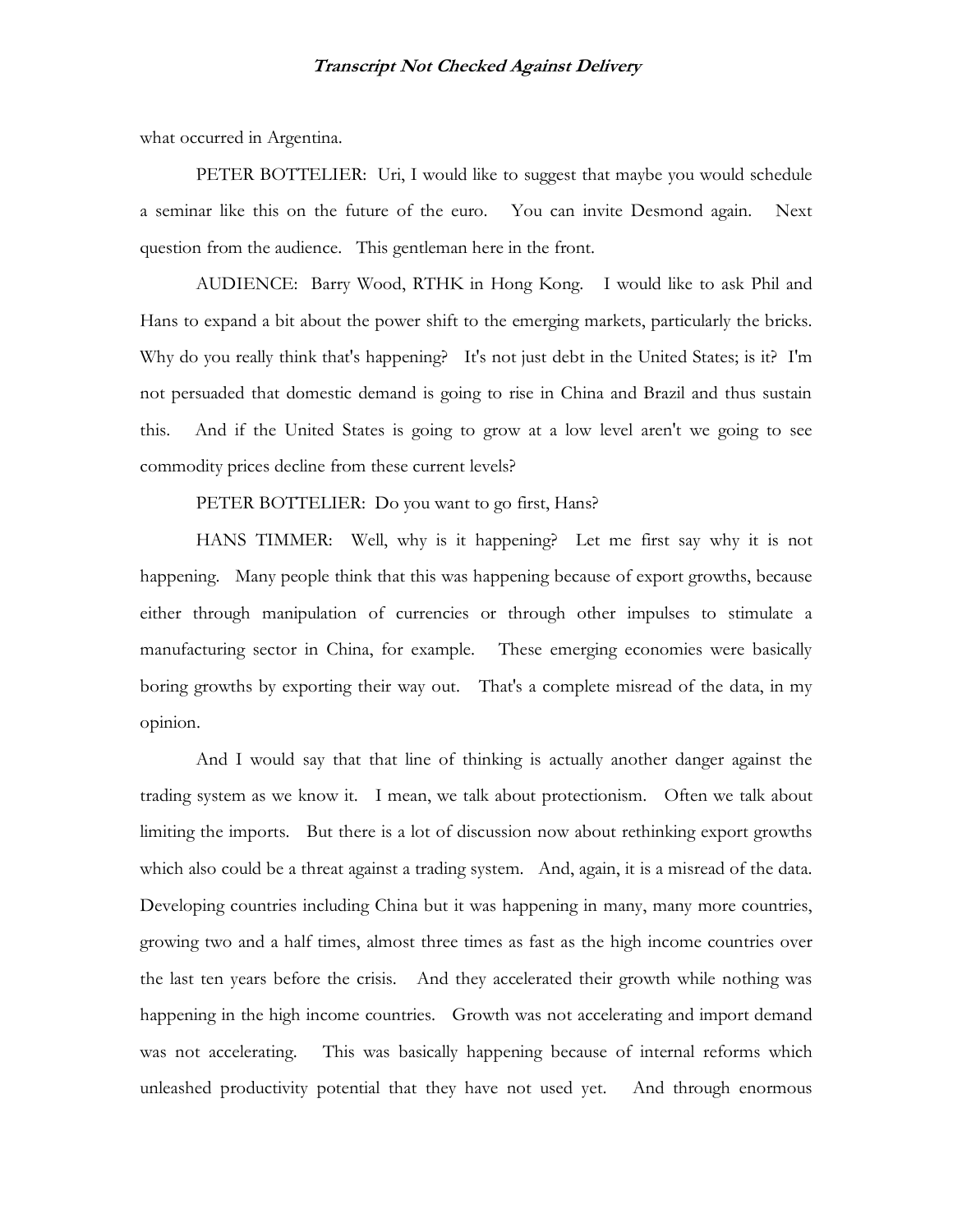increase in productivity and with that an increase in the supply of products they were gaining market share everywhere in the world and they were increasing trade, but not only their exports but also their imports.

As I said, I think, earlier on, if you look at China at the moment despite all the discussions about their change rate manipulation, their imports are actually growing much faster at the moment than their exports. So this was happening because of reforms in their economies which enabled them to catch up in productivity level to what was already achieved in other countries creating huge growth potential, making it possible to grow with limited inflation and actually keeping inflation very low all over the world.

Now, as a result of this process they have become very important not only for their own economies but actually very important for the world economy as a whole. And 2007 was a very good illustration of that. The recession or the downturn in the United States started already early 2007 or you could argue at the end of 2006. That was the moment where housing prices start falling and as a result of that in 2007 there was no growth in consumption. There was no growth in import demand in the United States and still the United States was growing because there was double digit export growth. And to a large extent that was export growth of investment products going to the emerging economies. And they were still growing despite the fact that there was no domestic demand in the United States. It was a good illustration not only that the rest of the world did not depend on the U.S. consumer, but actually the U.S. started depending on investment demand in the rest of the world.

And what happened was the crisis that started with the Lehman Brothers was that suddenly that investment demand that was so dynamic in emerging economies stopped everywhere in the world. People stopped investing including in the developing countries. And that resulted in the very sharp downturn in the high income countries, also, especially in Japan that is so much specialized in the investment products.

Now, that has to be turned around. And for the world economy to grow again you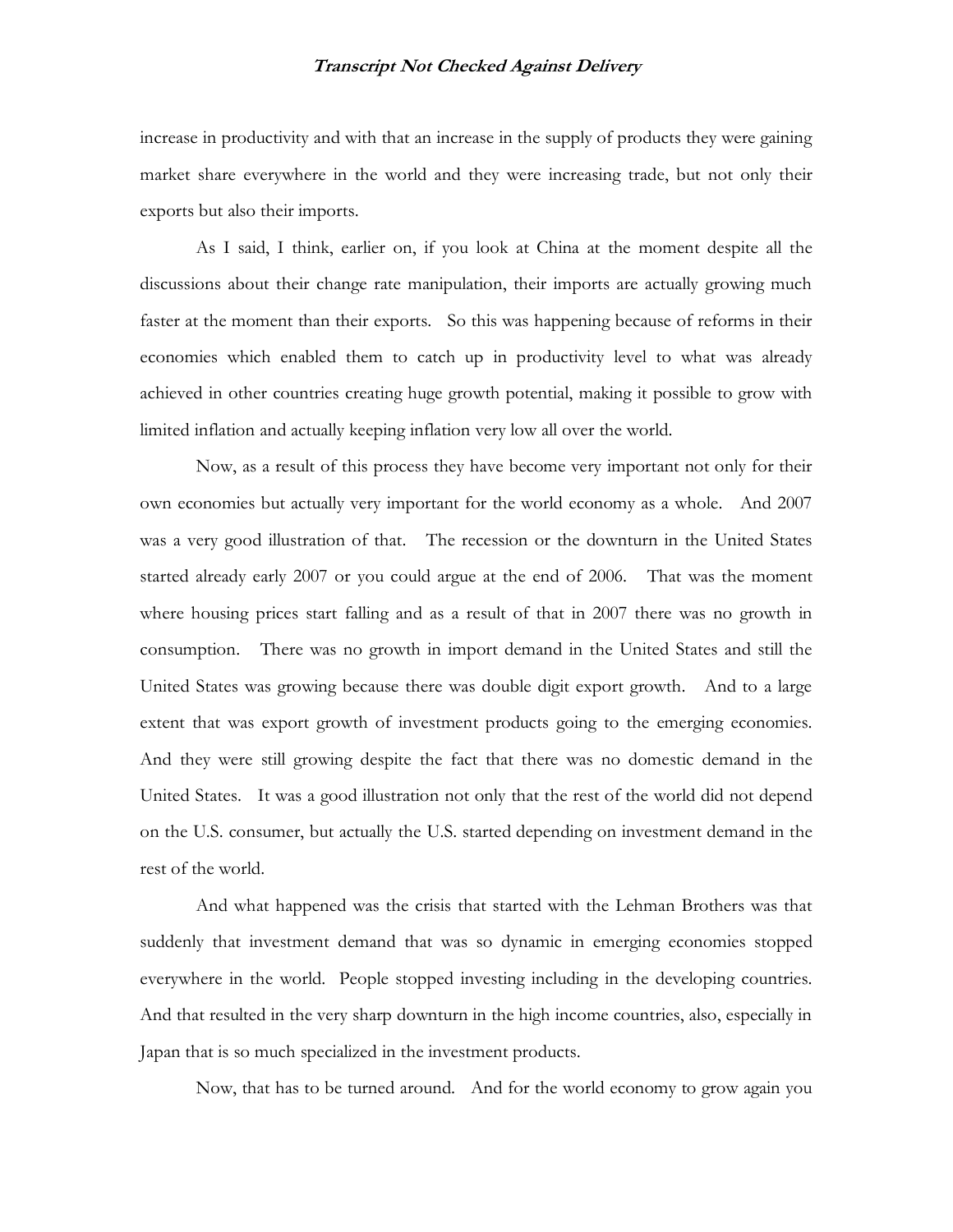need to go back to that very fast growth in the emerging economies. There is a potential there. The big danger is that too much perhaps in the short run it is still driven by stimulus. And there is more needed to go back to that very fast growth that we saw before the crisis. But it is a real phenomenon and it is homegrown.

PETER BOTTELIER: Philip, would you address the same question?

PHILIP SUTTLE: Very quickly. The image that I have been sort of pushing and living with for the last couple of years is this is a world turned upside down in so many ways, not the least of which is that we actually have the official sector in the emerging world supporting banks in the mature world which is a tremendous inversion of the way official capital support acted in the 1990s. But I think the point I would really highlight here is that I came into this business in the early 80s and for the first 20 years in my career the world was all about financial crises in the developing worlds, starting with the LDC Debt Crisis and then morphing into the various extreme crises of the '90s. And the mature world was sort of sitting there kind of smug and kind of ticking along. Sometimes it did well. Sometimes it did poorly and inflation was the concern and all of this. But the emerging world was a world of financial instability. And China was a little bit of an exception but it was particularly true in Latin America.

And I think part of this world turned upside down story is that we have seen a dramatic inversion of that financial instability. And so a big part of the emerging market strength theme is the benefit that this region is now enjoying from the long run reestablishment of financial stability. And it is very paradoxical because that benefit is coming at the very time that we in the mature world are suffering all the traumas of financial instability. It need not have happened that way, but it just so has happened that way. And Brazil is a very good case and point where after many years of hyperinflation and total destruction of not just the capital markets but also, frankly, their banking system for the last 10 or 15 years they gradually reestablished an orderly financial system. And the longer run benefits of that in the form of financing to the broader economy but especially to the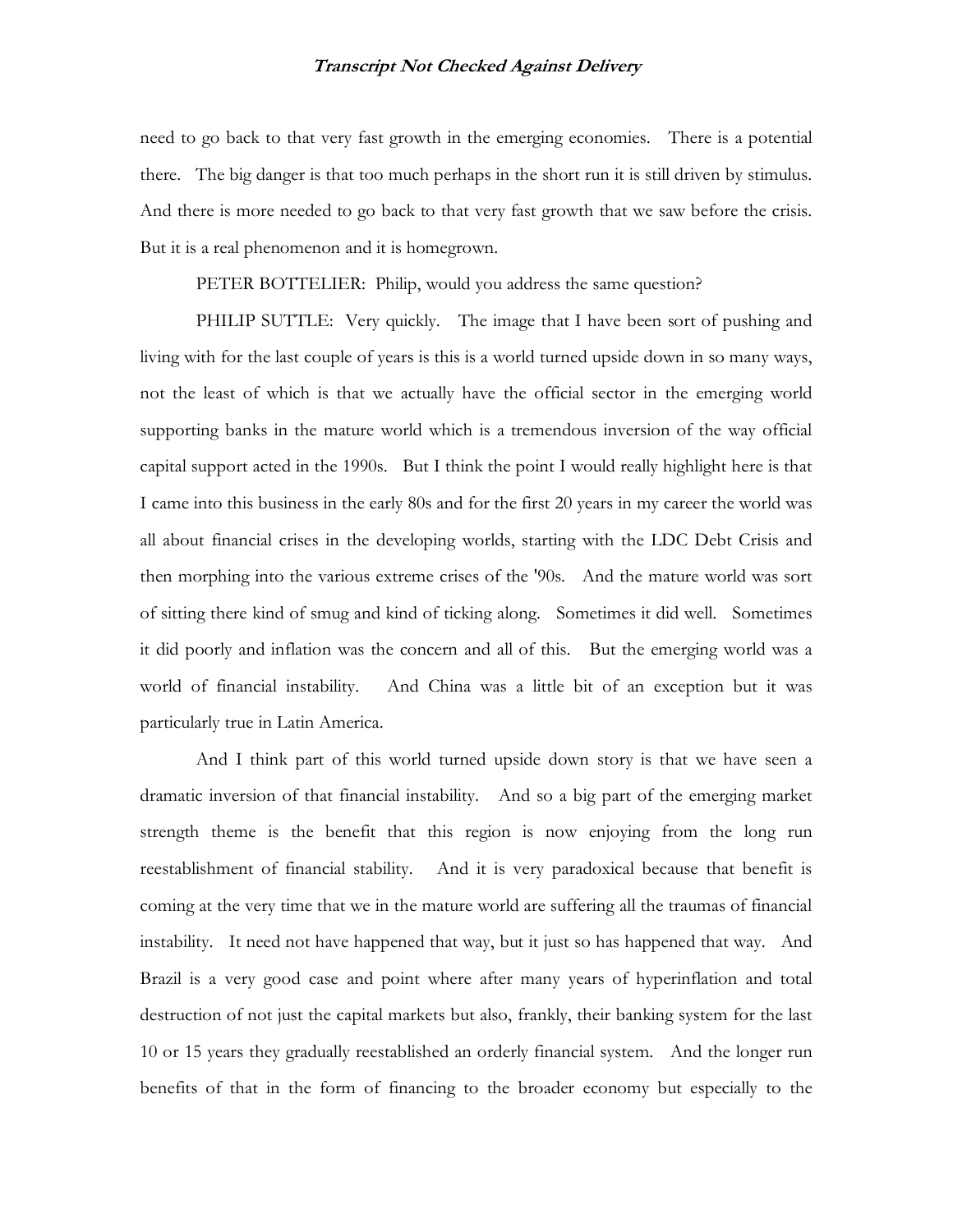corporate sector, those longer run benefits are really now just coming through and they are coming through strongly. And, as I say, it so happens that it is happening at a time when in the mature markets we are going to other direction.

 Is that sustainable? Well, it probably is but it's not inevitably sustainable and it very much will be a function of: Will they get back into the bad old habits that they themselves got into in the early 70s and that we got into in the last decade?

So I think coming back to this policy challenge point one of the big issues that we face in the world is reestablishing financial conditions in the mature markets but also insuring that the buoyant financial conditions that we have out there in many emerging markets need to ensure that those don't become too overheated.

PETER BOTTELIER: The next question, the gentleman in the middle there.

AUDIENCE: Hi. I'm John Ream from Morgan Stanley. The panel hasn't talked about tax policy at all. And I have two questions, Peter. The first one is: Do you think that governments will ignore growing evidence that low tax rates foster economic growth in interest of fiscal austerity going forward? And secondly, as economists, do you think you should be considering higher taxes in your growth rate forecast going forward?

PETER BOTTELIER: Thank you. This is an easy question. Jorg, you are the most obvious candidate to have a first go at this one.

JORG DECRESSIN: It is clear that a good deal of fiscal adjustment needs to take place. I have already said that. Ideally this should be performed along two dimensions. One is an entitlement system. The other one is actual adjustment. And when it comes to actual adjustment everything has to be on the table, expenditure cuts as well as tax increases.

Now, the relation between taxation and growth is a very complex one. It's not straightforward. And there are many ways in which you can raise more revenue without hurting growth. I mean, what you really want to, then, do is remove forms of taxation that end up being distortionary or eliminate subsidies or tax expenditures, as we call them.

So it is really the interaction between - what I want to leave you with is the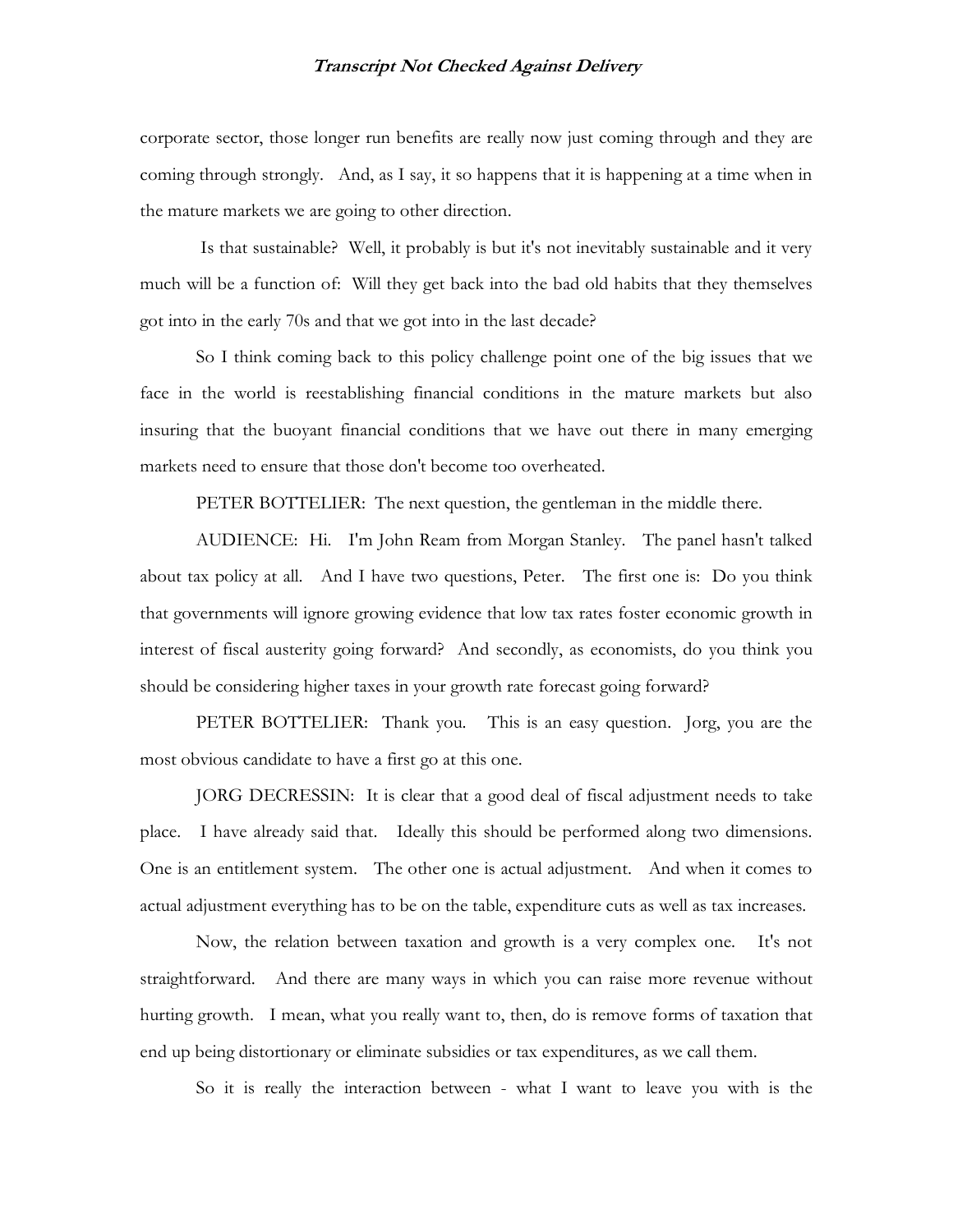interaction between the tax system and growth is complex and it's a function not only of the tax rate but of the structure of the tax system. And I'm convinced that in many countries you can achieve improvements in that structure that will also bring about more revenue and at the same time not hurt growth. But that, of course, will entail taking on special interests and all sorts of other things that are very tough in the political arena.

PETER BOTTELIER: Desmond, would you like to add to this?

DESMOND LACHMAN: I think that the question raised is a great question because it really raises the issue of what is going to happen to potential growth in the industrialized countries over the next decade. I don't think, though, that we've got any alternative. If you look at the budget numbers I would agree with what Jorg said. You would just look at the debt numbers, where we are going. United States, according to the congressional budget office, we are going to see a doubling of the debt to GDP ratio from something like 45 percent to something like 85 percent by the end of the decade. And then we've got to deal with the entitlement programs that are going to cause it to probably double further over the next decade.

So I agree that I don't think that now is the time to be talking about tax cuts which would just be widening those kinds of deficits. I think that if we've got commitments on expenditure what we should really be doing is refinancing them. And this is really a concern that I've got with this administration is that we've got a very precarious budget situation that they seem to be rather cavalier in adding additional expenditures that aren't funded. And this could very well - I'm frankly worried about the rating agencies indicating that if the United States doesn't come up with a medium term adjustment plan the United States could lose its AAA rating. So I just don't see a way around having to engage in expenditure cuts, revenue increases to put the public finances on a better footing. Otherwise what we are really doing is we are just inviting a major crisis down the road.

PETER BOTTELIER: Uri, do you have supplemental comments on this critical question? Too controversial?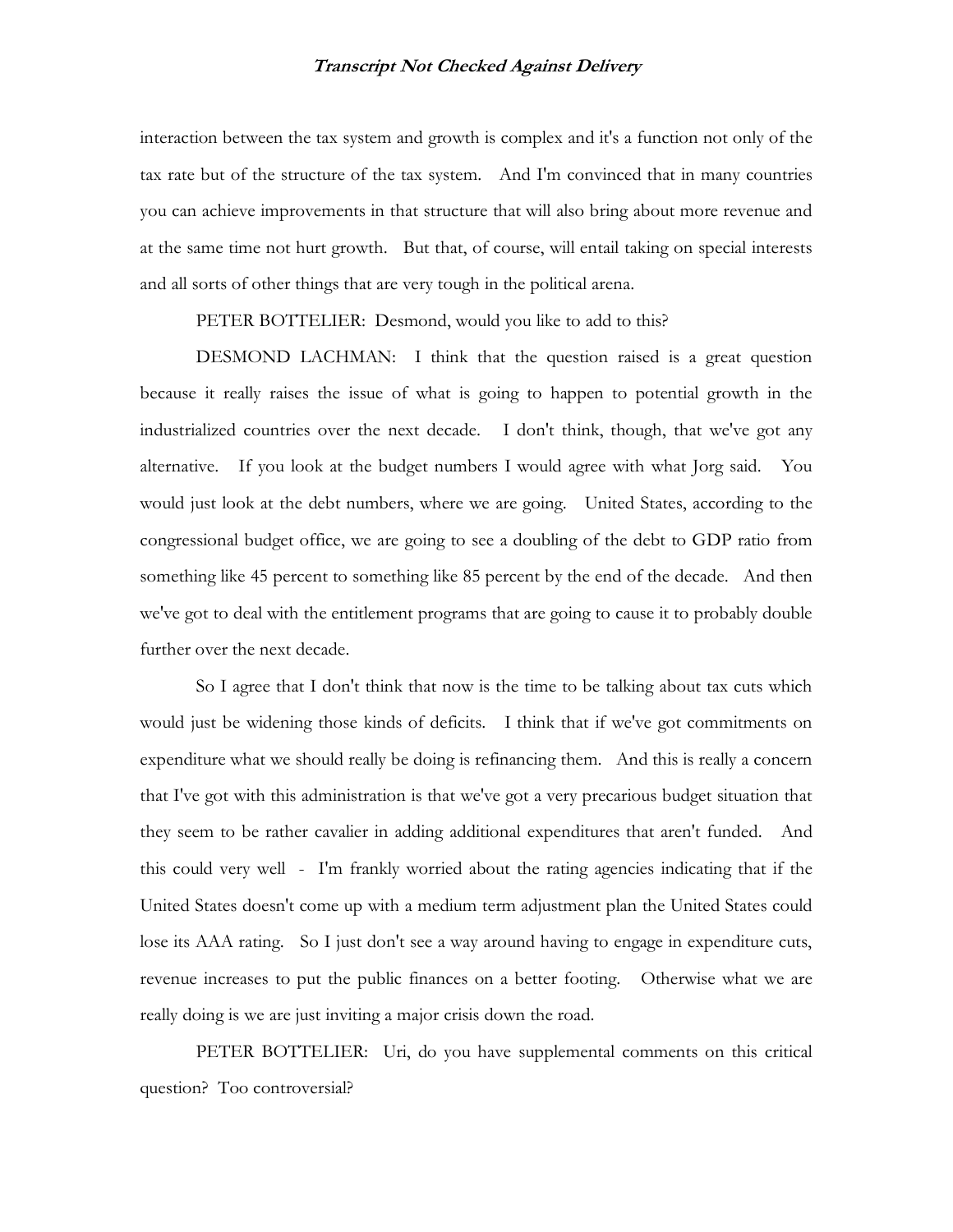URI DADUSH: No. I think these are very good comments. I don't have much to add.

PETER BOTTELIER: Next question from the audience.

AUDIENCE: I'm Jean Hanson from [INAUDIBLE]. I have a question for Mr. Dadush. I remember that you said China needs to improve international influence in the world. I want to know how. Do you have some specific suggestions for the Chinese policymakers? Thank you.

URI DADUSH: Well, my observation is a longstanding one that comes from many years spent in frustration trying to nudge the [INAUDIBLE] negotiations along. And noticing two things, one that China is pretty much destined to be the world's largest rating nation. If it is not already, it is going to be within the next several years. And it is in a sense the free trade power if you relate to this concept. The United Kingdom, Britain was the free trade power in much of the 19th century. The United States was the free trade power in a good part during the second half of the 20th century. And the free trade power is basically the world's largest trader but it is also a competitive trader. It is a trader that is confident. And my point about China is that they could be doing more, could have done more to promote the negotiations and to recognize that no country has a greater interest than China in a rules based and free trading system. And that's where that particular point comes but I think the point increasingly can be generalized in so many areas, in climate change. China is now the biggest emitter of carbon dioxide and of green house gases. Therefore moving forward on the climate change negotiations will not happen unless China together with the United States, of course, which is the second largest emitter, come to some sort of agreement especially since these two countries are the opposite, in some sense at the opposite side of the spectrum developed and developing.

So it's really the point about China recognizing on the one hand its growing influence and I think this is obviously happening, but on the other hand recognizing that they have a very important stake in this system. And that unless the conditions are created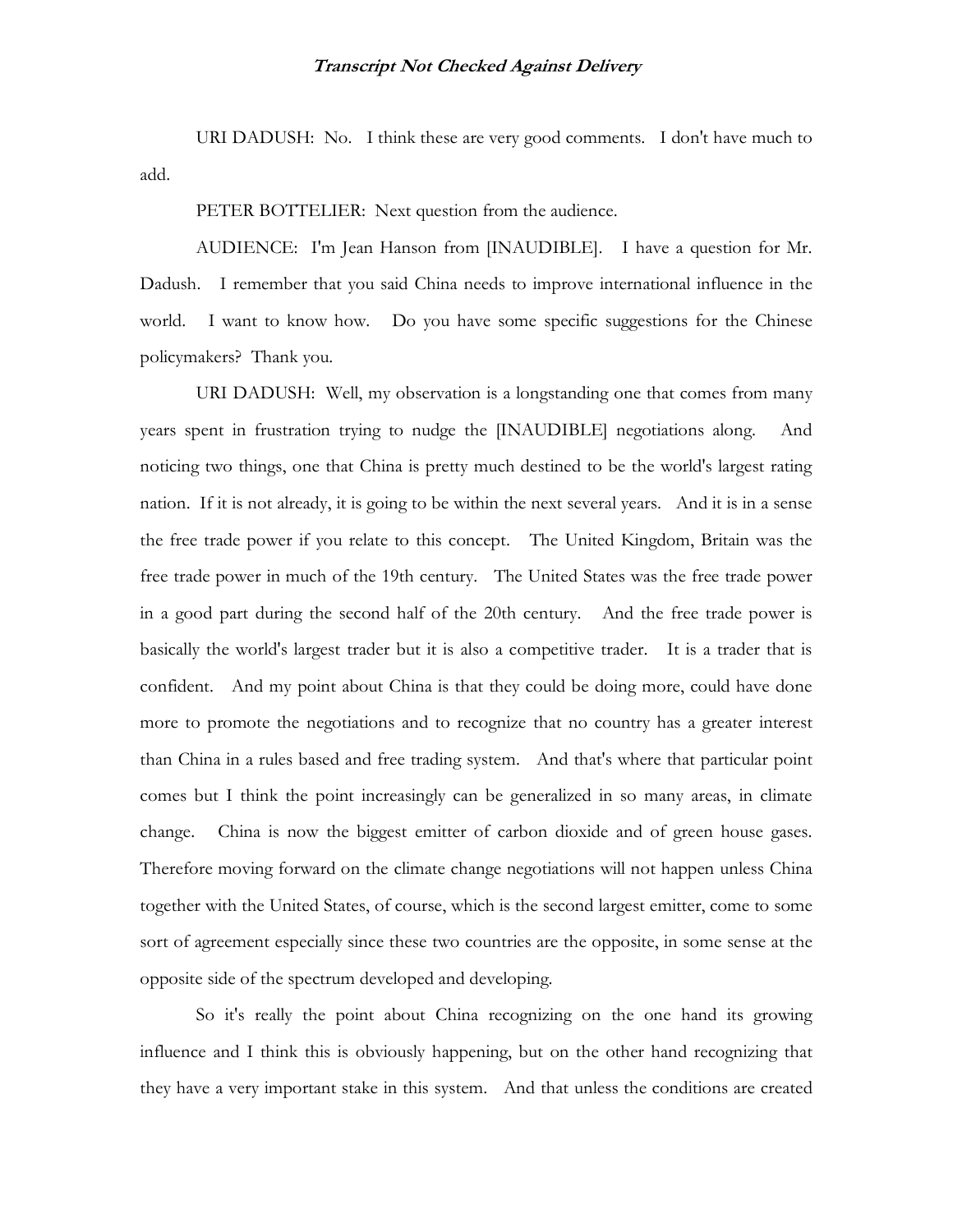where rapid growth in the world is not impeded by whether it is environmental degradation or the absence of adequate rules in trade and finance that China needs to play an important role. And that is why the currency issue even though I am on record saying that an appreciation of the [INAUDIBLE] will do absolutely nothing to correct the current account deficit of the United States because it is a completely marginal issue. The main issue in the United States is domestic policy.

Even though that is the case it is important that China move in the direction of greater exchange rate flexibility for China itself and in part to diffuse the protectionist pressures that are becoming more and more important. But it is very important and it will help China to move in that direction.

PETER BOTTELIER: If I may add because I'm focused on the China questions almost full time even though I am the moderator and I completely agree with Uri's responses, but I would still like to add one or two other comments. Many of the senior leaders in China I think are still to become used to the idea that China has become a major factor in the world in every dimension. It's almost certainly already the second largest economy in whatever way you measure it. It's probably the largest trader, the largest CO2 emitter and so on and so on. But yet in the mindset of many of the senior people China is still a struggling developing country which has to fend for itself. China now has to, I think, adopt a mindset where it accepts for itself the role of a major player in all dimensions of the world economy.

With regard to specific recommendations the comment that I would like to make is that the exchange rate comments that Uri made I support but still I think the issue is not unimportant but for different reasons. I believe that a flexabilization of the exchange rate policy of China is mainly a Chinese interest. I believe it will help China to move in the direction of the structural reforms that are clearly necessary in that country not only for China but also for the rest of the world. Let's not forget that China's population is larger than that of all OECD countries together. So if China plays the cards right, pursues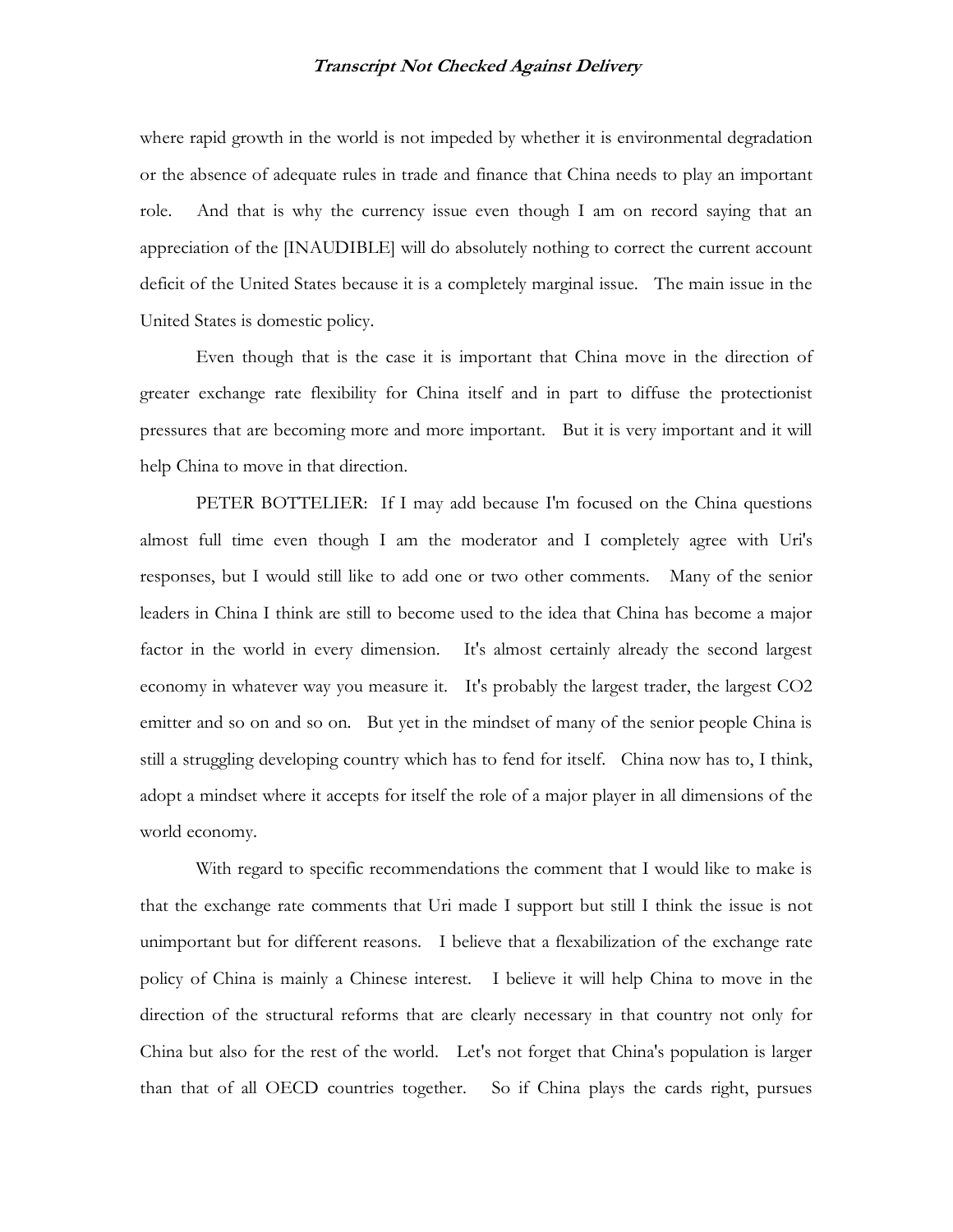structural reforms in the direction of greater dependency on domestic demand rather than export demand, especially domestic consumer demand, that will be good for all of us. Thank you.

Next question. This gentleman here.

AUDIENCE: Thank you. It's Bob Davis with the Wall Street Journal. We've talked for years and years and years about how growth in the rich countries effects in a positive fashion growth in emerging markets. I'm wondering in the context of the U.S. where most everyone here thinks there will be slow to at least moderate growth, what are the linkages from the emerging markets to the U.S. in such a way that you can see -- or are there such linkages -- that you can see 8 or 9 percent growth in China effecting in a positive way growth in the U.S.?

PETER BOTTELIER: Philip, would you take this question?

PHILIP SUTTLE: The linkages come through the trading system. And these emerging economies although their weight in global GDP has been rising very rapidly we are focused on that, they also have a weight in global consumption. I mean, it's smaller relative to the weight that they have in global GDP, but it's still appreciable. And if you have consumption growth rates on the order of 8 or 9 percent in China this does make a difference for the U.S. economy.

Now, that said, if you put this into perspective then you will realize that the extent to which the emerging economies can do something for the advanced economies is still relatively limited. Let me give you some numbers.

If you take consumption in all the countries that ahead of this crisis have been running large current account deficits and are now experiencing increases in savings rate that are quite large, too, these economies are compromised by the U.S., the U.K., the Irelands, the PIIGS - sorry, Portugal, Ireland, Greece, Spain and sorry. The acronym is a bad acronym, actually. Then all of the Eastern Europe economies - you take consumption for all of them and then you put it in relation to consumption of China. The consumption of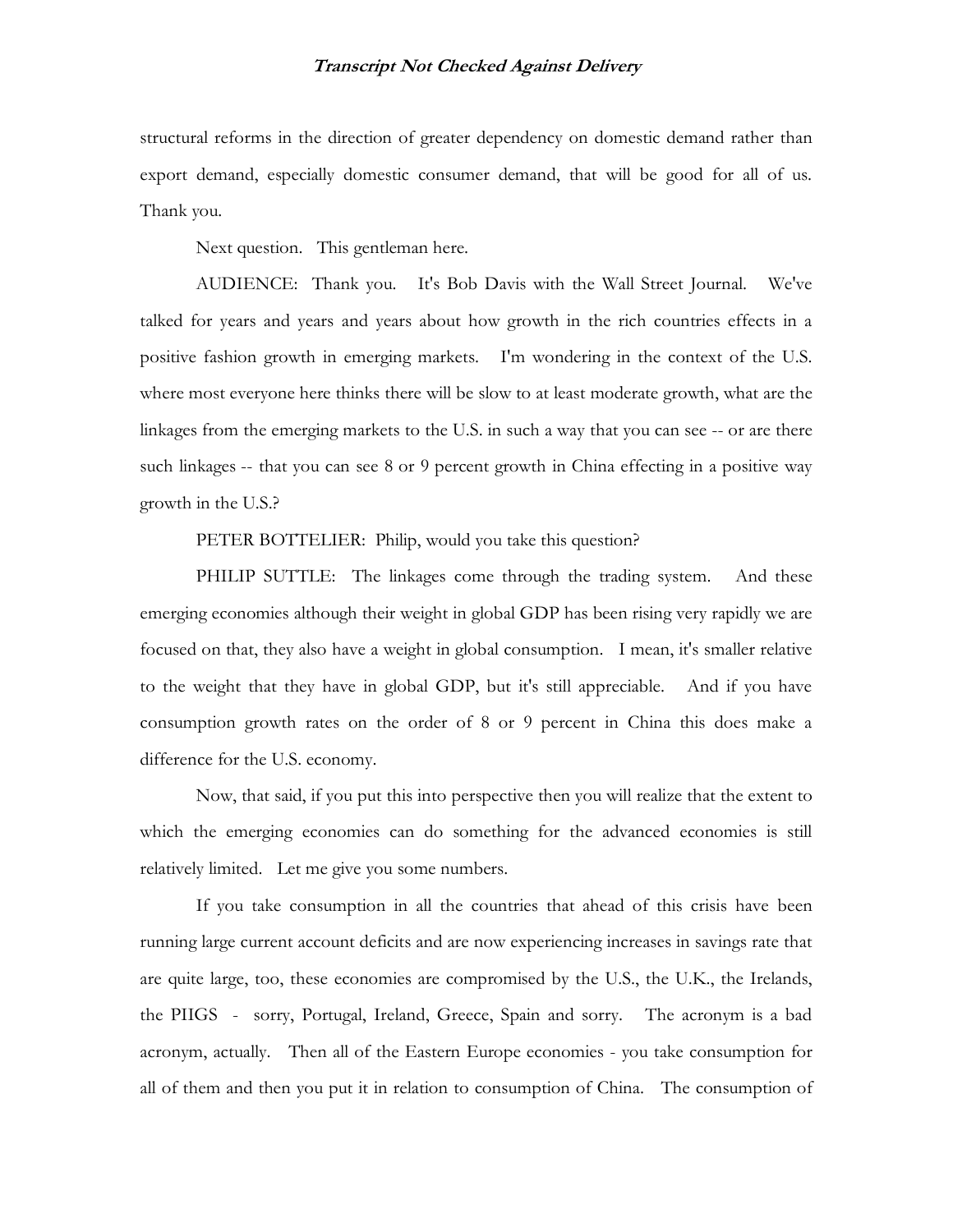China is one third. So China alone cannot do the whole adjustment. The consumption is still too small even though it is growing very rapidly.

So it does make a difference for the U.S. economy but it cannot pull the U.S. and all of these other countries out of recession. That's the way we see it.

AUDIENCE: Is there also a financial - [INAUDIBLE]

SPEAKER: There are two clear financial linkages, one of which I think is a little bit, you could argue a bit of a mixed blessing which is the provision of debt capital into the economy. And over recent years obviously the emerging markets have been the major buyers of primarily of treasury paper, especially in the last year. Before that also mortgage backed securities less obviously since the crisis. And that has kept interest rates down. Now, as they say that may have been a mixed blessing. That may have contributed to the whole problem.

But I think one other financial link which is sort of somewhat underappreciated is the support given by profitability abroad to U.S. corporations and thus to the U.S. stock market and thus to U.S. economy more broadly I would argue. Good example, probably the best example I could think of off of the top of my head, maybe not a particularly good one, is General Motors. General Motors has already gone bankrupt in this country and has been a bit of a disaster but its operations in the emerging economies, most especially in China - I mean, it didn't save it but they were part of a stabilizer. And I contrast that actually with their operations in Sweden, for example, which they basically have had to walk away from. So I think it's an interesting contrast showing the supporting role being provided to the corporate sector by the emerging world.

SPEAKER: I would just like to make the point that rapid growth in China needn't be supportive of the United States economy, particularly if it's an export led growth that leads to a very large current account surplus. And that really has been the pattern in China. Running current account surpluses means that effectively what you are doing is you are taking demand away from the United States. You are sucking it out of the United States.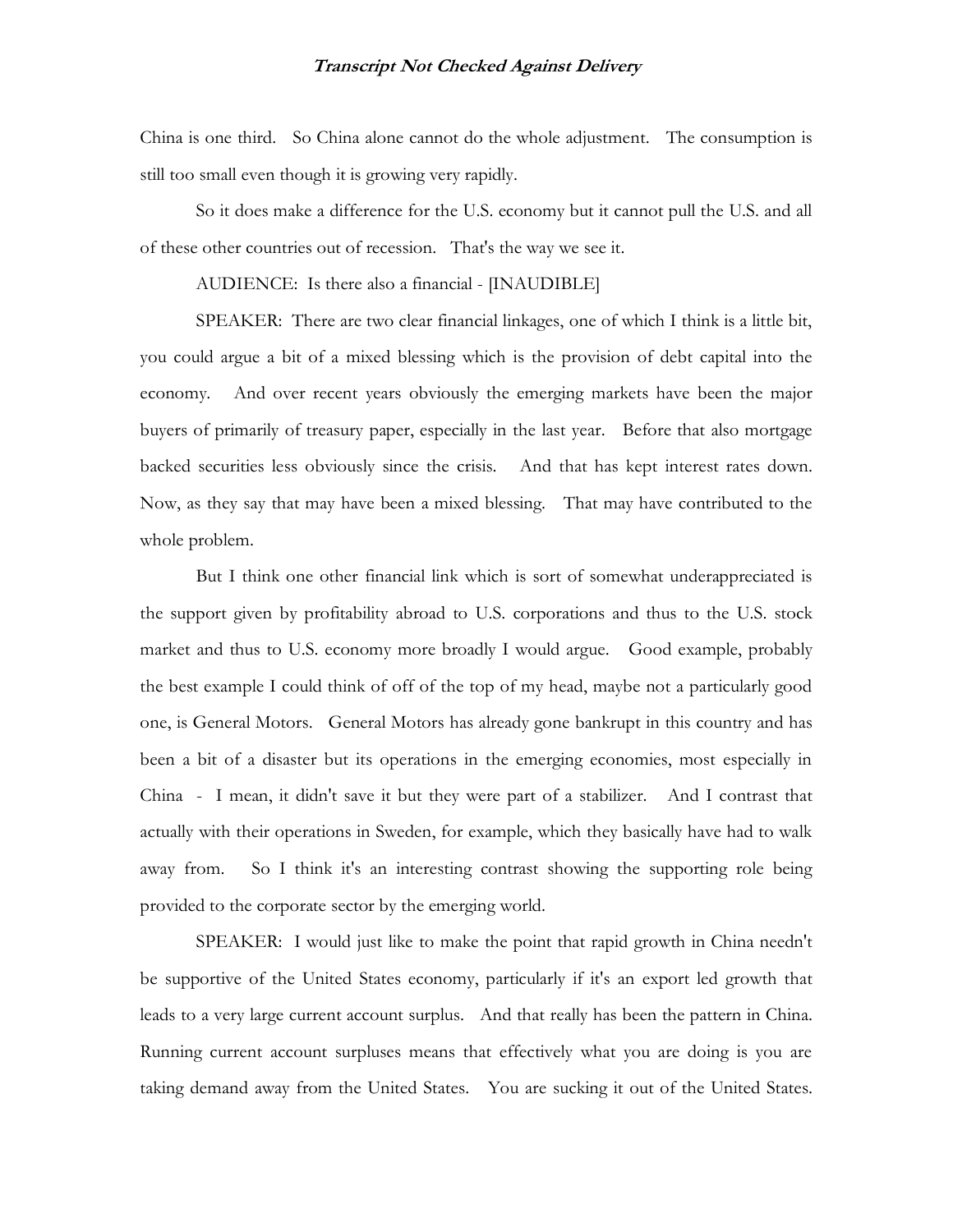And I think that when you've got a stimulus package that goes in for excess capacity, excess supply that is not going to be very supportive to the United States going forward.

#### PETER BOTTELIER: Uri?

URI DADUSH: One more point. All the points so far I think have related to short term considerations meaning boosting aggregate demand in the United States. This forgets what I believe is the most important benefit of the growth of developing countries which has to do with the supply side of the economies. Essentially as China goes, as India goes the number of people that are able to buy products, sophisticated advanced consumer products produced in the United States or for that matter in Germany or the United Kingdom increases exponentially.

When I was at the World Bank working with Hans we produced a report that illustrated how within 20 years now something like 90 percent of the middle class in the world somehow defined - I don't want to go into all the definitions - but these are people that can buy sophisticated products. Ninety percent of those people will reside in the developing world whereas today that proportion is much, much smaller.

What this means fundamentally is that the United States will be able to pursue the natural path of its comparative advantage which is the development of sophisticated products and import the low cost stuff that can be manufactured much better elsewhere.

So what we are talking about is we are not talking about the growth potential of the United States in the course of the next 12 to 18 months. We are talking about what the standard of living of the average person in the United States is going to be 20 years from now, 30 years from now and what will determine that. And the integration with the developing countries probably holds the largest opportunity to raise those living standards in the medium term.

SPEAKER: Just because it is such an important issue I want to underline two things. First of all, that there are limits to what you can get out of macro models with the standard rules of thumb through the trade linkages. As I said before, one of the most